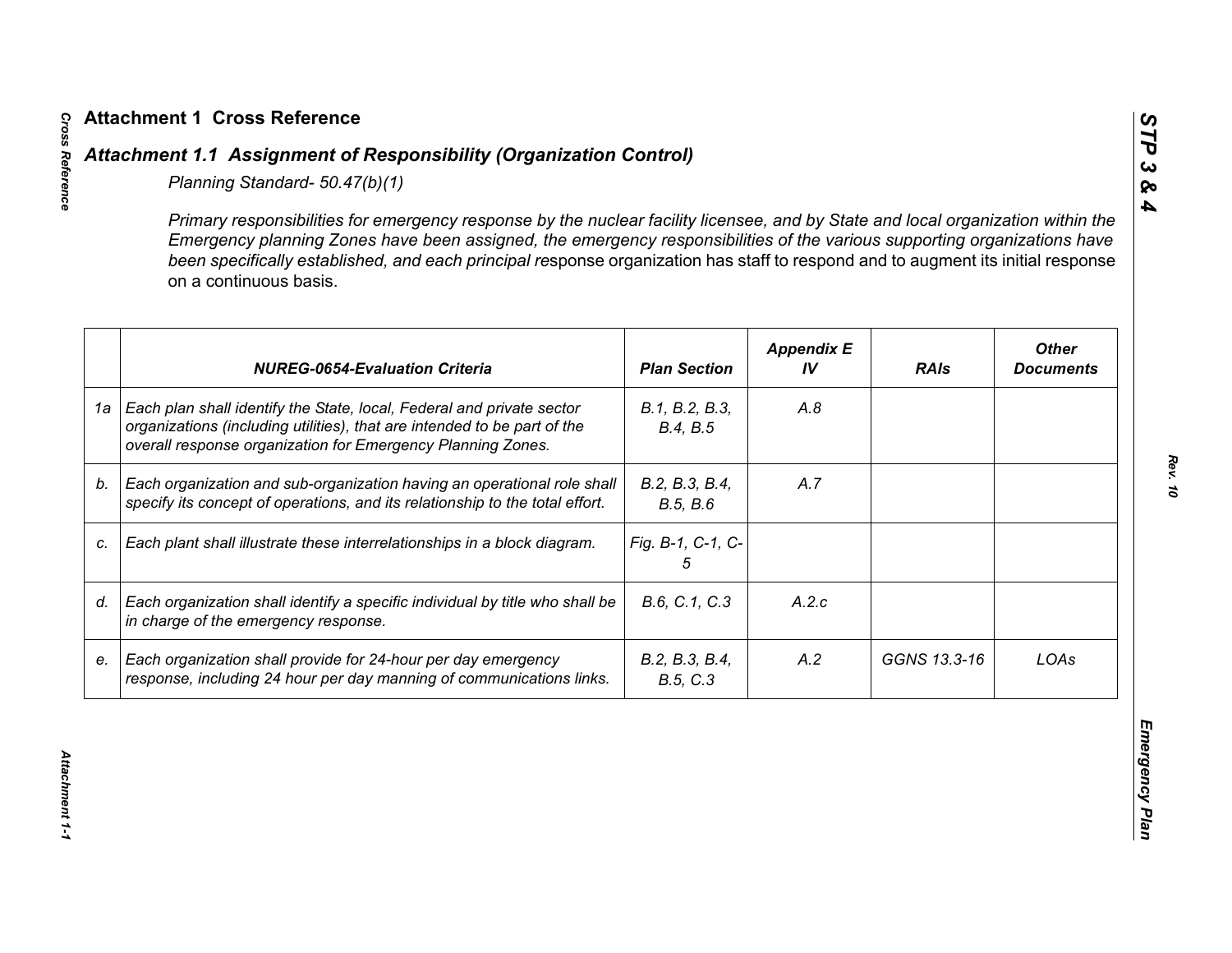|    | <b>NUREG-0654-Evaluation Criteria</b>                                                                                                                                                                                                                                                                                                                                                                                                                                                                                                                                                                                                                                                                                                                                                                                                                                   | <b>Plan Section</b>                                                       | <b>Appendix E</b><br>IV | <b>RAIs</b>                  | <b>Other</b><br><b>Documents</b> |
|----|-------------------------------------------------------------------------------------------------------------------------------------------------------------------------------------------------------------------------------------------------------------------------------------------------------------------------------------------------------------------------------------------------------------------------------------------------------------------------------------------------------------------------------------------------------------------------------------------------------------------------------------------------------------------------------------------------------------------------------------------------------------------------------------------------------------------------------------------------------------------------|---------------------------------------------------------------------------|-------------------------|------------------------------|----------------------------------|
| 2а | Each organization shall specify the functions and responsibilities for<br>major elements and key individuals by title, of emergency response,<br>including the following: Command and Control, Alerting and Notification,<br>Communications, Public Information, Accident Assessment, Public<br>Health and Sanitation, Social Services, Fire and Rescue, Traffic Control,<br>Emergency Medical Services, Law Enforcement, Transportation,<br>Protective Response (including authority to request Federal assistance<br>and to initiate other protective actions), and Radiological Exposure<br>Control. The description of these functions shall include a clear and<br>concise summary such as a table of primary and support responsibilities<br>using the agency as one axis, and the function as the other. (See<br>Section B for licensee).                        | B.1, B.2, B.3,<br>B.4, C.2, C.3, E,<br>G, H, K<br>Table B-1<br>Figure B-1 | A.4                     | GGNS 13.3-13<br>GGNS 13.3-14 |                                  |
| b. | Each plan shall contain (by reference to specific acts, codes or statutes)<br>the legal basis for such authorities.                                                                                                                                                                                                                                                                                                                                                                                                                                                                                                                                                                                                                                                                                                                                                     | <b>State Plan</b>                                                         |                         |                              |                                  |
| 3. | Each plan shall include written agreements referring to the concept of<br>operations developed between Federal, State, and local agencies and<br>other support organizations having an emergency response role within<br>the Emergency Planning Zones. The agreements shall identify the<br>emergency measures to be provided and the mutually acceptable<br>criteria for their implementation, and specify the arrangements for<br>exchange of information. These agreements may be provided in an<br>appendix to the plan or the plan itself may contain descriptions of these<br>matters and a signature page in the plan may serve to verify the<br>agreements. The signature page format is appropriate for organizations<br>where response functions are covered by laws, regulations or executive<br>orders where separate written agreements are not necessary. | A, B                                                                      |                         | GGNS 13.3-7                  | LOAs                             |
| 4. | Each principal organization shall be capable of continuous (24-hour)<br>operations for a protracted period. The individual in the principal<br>organization who will be responsible for assuring continuity of resources<br>(technical, administrative, and material) shall be specified by title.                                                                                                                                                                                                                                                                                                                                                                                                                                                                                                                                                                      | B.4, C.1, C.3,<br>C.4                                                     |                         |                              |                                  |

*Rev. 10*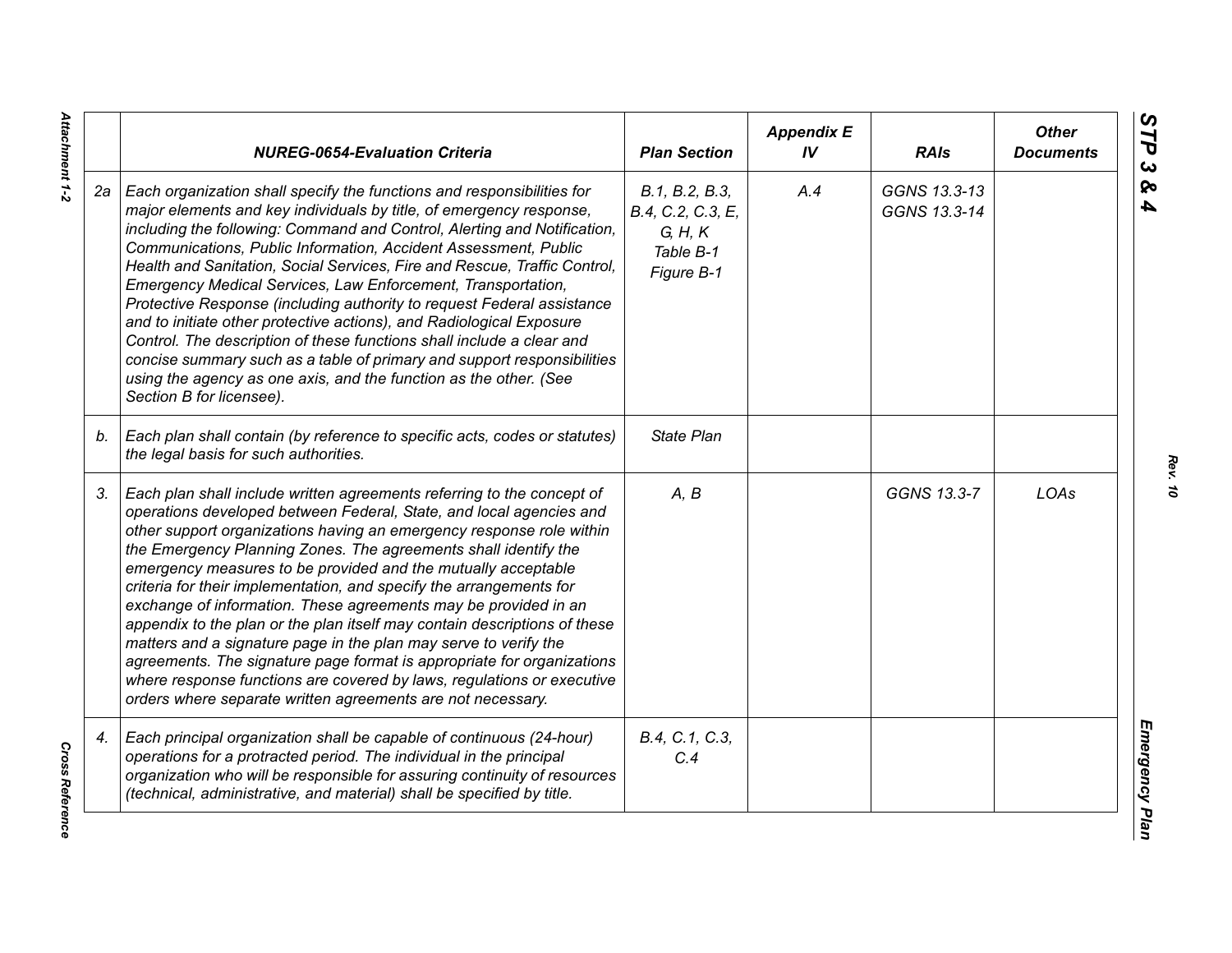|    | On-shift facility licensee responsibilities for emergency response are unambiguously defined, adequate staffing to provide initial<br>facility accident response in key functional areas is maintained at all times, timely augmentation of response capabilities is<br>available, and the interfaces among various onsite response activities and offsite support and response activities are specified.                      |                                        |                         |             |                                  |
|----|--------------------------------------------------------------------------------------------------------------------------------------------------------------------------------------------------------------------------------------------------------------------------------------------------------------------------------------------------------------------------------------------------------------------------------|----------------------------------------|-------------------------|-------------|----------------------------------|
|    | <b>NUREG-0654-Evaluation Criteria</b>                                                                                                                                                                                                                                                                                                                                                                                          | <b>Plan Section</b>                    | <b>Appendix E</b><br>IV | <b>RAIs</b> | <b>Other</b><br><b>Documents</b> |
| 1. | Each licensee shall specify the onsite emergency organization of plant<br>staff personnel for all shifts and its relation to the responsibilities and<br>duties of the normal staff complement.                                                                                                                                                                                                                                | C.3<br>1.1, 2.1                        | A.2.a<br>A.2.b          | VEGP 13.3-8 | GL 82-33                         |
|    | Each licensee shall designate an individual as emergency coordinator<br>who shall be on shift at all times and who shall be the authority and<br>responsibility to immediately and unilaterally initiate any emergency<br>actions, including providing protective action recommendations to<br>authorities responsible for implementing offsite emergency measures.                                                            | C.1, C.2, C.3,<br>C.4.1, C.4.9         | A.2.c                   |             |                                  |
|    | Each licensee shall identify a line of succession for the emergency<br>coordinator position and identify the specific conditions for higher level<br>utility officials assuming this function.                                                                                                                                                                                                                                 | C, C.3, C.3.1,<br>C.4, C.4.1,<br>C.4.9 |                         |             |                                  |
|    | Each licensee shall establish the functional responsibilities assigned to<br>the emergency coordinator and shall clearly specify which<br>responsibilities may not be delegated to other elements of the<br>emergency organization. Among the responsibilities which may not be<br>delegated shall be the decision to notify and to recommend protective<br>actions to authorities responsible for offsite emergency measures. | C.2                                    |                         |             |                                  |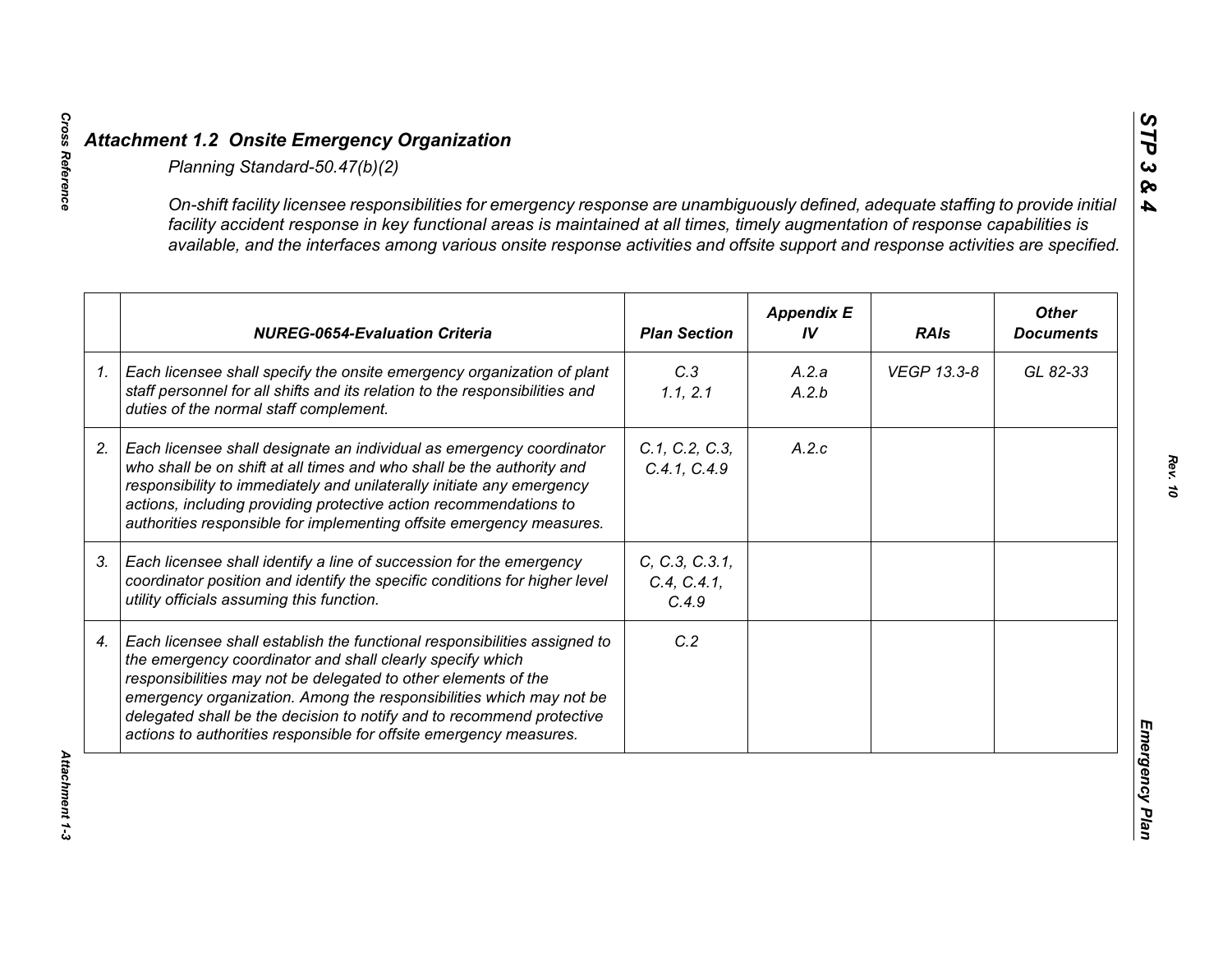|    | <b>NUREG-0654-Evaluation Criteria</b>                                                                                                                                                                                                                                                                                                                                                                                                                                                                                                                                                                                                                                                                                                    | <b>Plan Section</b>      | <b>Appendix E</b><br>IV | <b>RAIs</b> | <b>Other</b><br><b>Documents</b> |
|----|------------------------------------------------------------------------------------------------------------------------------------------------------------------------------------------------------------------------------------------------------------------------------------------------------------------------------------------------------------------------------------------------------------------------------------------------------------------------------------------------------------------------------------------------------------------------------------------------------------------------------------------------------------------------------------------------------------------------------------------|--------------------------|-------------------------|-------------|----------------------------------|
| 5. | Each licensee shall specify the positions or title and major tasks to be<br>performed by the persons to be assigned to the functional areas of<br>emergency activity. For emergency situations, specific assignments<br>shall be made for all shifts and for plant staff members, both onsite and<br>away from the site. These assignments shall cover the emergency<br>functions in Table B-1 entitled, Minimum Staffing Requirements for<br>Nuclear Power Plant Emergencies. The minimum on-shift staffing levels<br>shall be as indicated in Table B-1. The licensee must be able to augment<br>on-shift capabilities within a short period after declaration of an<br>emergency. This capability shall be as indicated in Table B-1. | C.3, C.4, Table<br>$C-1$ | A.2<br>A.3<br>B.4       |             | GL 82-33                         |
| 6. | Each licensee shall specify the interfaces between and among the<br>onsite functional areas of emergency activity, licensee headquarters<br>support, local services support, and State and local government<br>response organization. This shall be illustrated in a block diagram and<br>shall include the onsite technical support center and the operational<br>support (assembly) center and the licensee's near-site Emergency<br>Operations Facility (EOF).                                                                                                                                                                                                                                                                        | Figure F-1               | A.3                     |             |                                  |
| 7. | Each licensee shall specify the management, administrative, and<br>technical support personnel who will augment the plant staff as specified<br>in the table entitled Minimum Staffing Requirements for Nuclear Power<br>Plant Emergencies, (Table B-1) and in the following areas:                                                                                                                                                                                                                                                                                                                                                                                                                                                      | C.4<br>Table C-1         | A.5                     |             |                                  |
| a. | logistics support for emergency personnel, e.g., transportation,<br>communications, temporary quarters, food and water, sanitary<br>facilities in the field, and special equipment and supplies<br>procurement;                                                                                                                                                                                                                                                                                                                                                                                                                                                                                                                          | F.8.3                    | A.5                     |             |                                  |
| b. | technical support for planning and reentry/recovery operations;                                                                                                                                                                                                                                                                                                                                                                                                                                                                                                                                                                                                                                                                          | L.6                      | H                       |             |                                  |
| C. | management level interface with governmental authorities, and                                                                                                                                                                                                                                                                                                                                                                                                                                                                                                                                                                                                                                                                            | C.4.9, C.4.13            | E.9                     |             |                                  |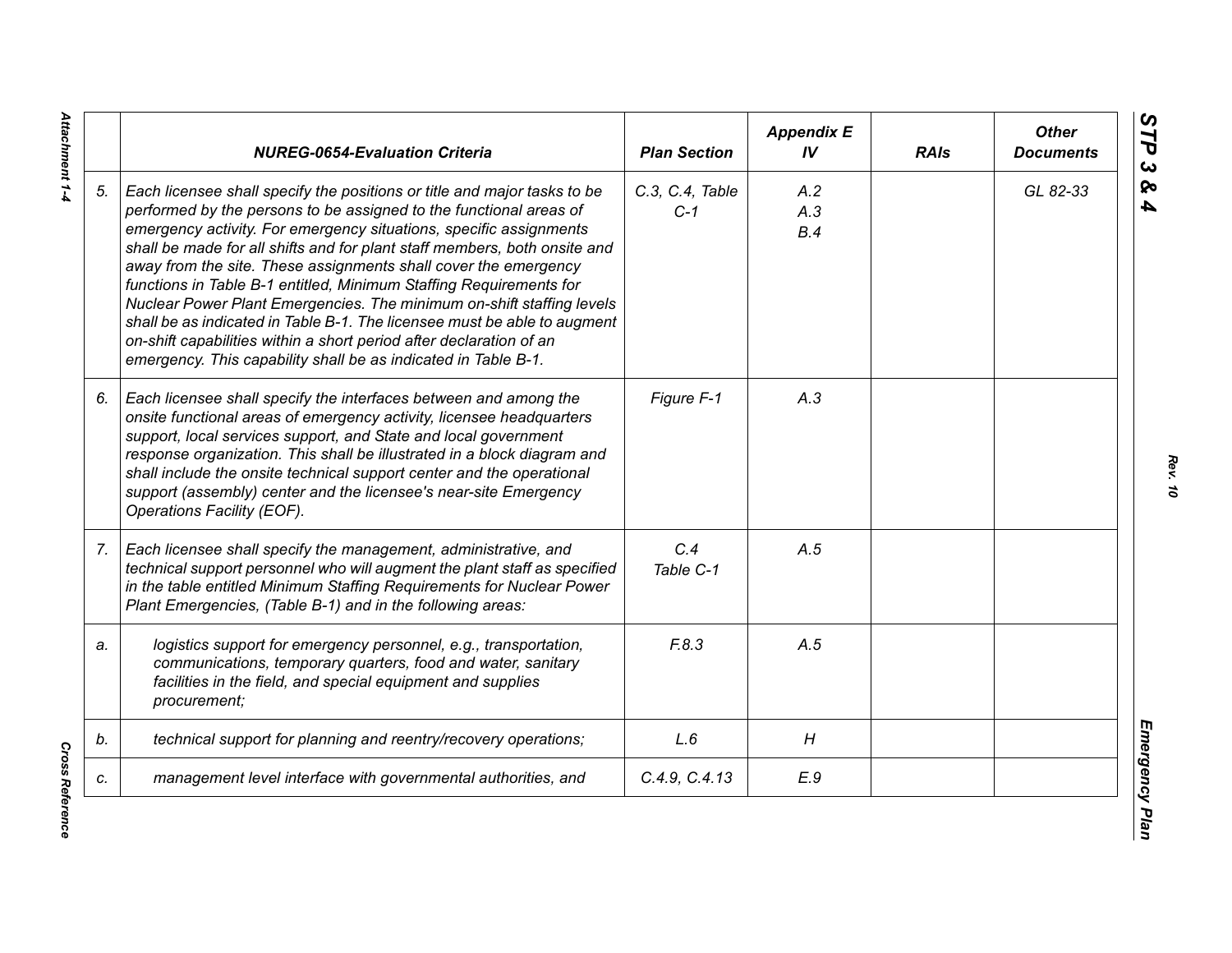| release of information to news media during an emergency<br>K.5, K.7, K.8<br>(coordinated with governmental authorities).<br>B.5<br>Each licensee shall specify the contractor and private organizations who<br>A.5<br>may be requested to provide technical assistance to and augmentation<br>of the emergency organization.<br>Each licensee shall identify the services to be provided by local<br>B.4, B.5, B.5.7,<br>A.6<br>agencies for handling emergencies, e.g., police, ambulance, medical,<br>J.5<br>hospital, and fire-fighting organizations shall be specified. The licensee<br>shall provide for transportation and treatment of injured personnel who<br>may also be contaminated. Copies of the arrangements and agreements<br>reached with contractor, private, and local support agencies shall be | appended to the plan. The agreements shall delineate the authorities,<br>responsibilities, and limits on the actions of the contractor, private<br>organization, and local services support groups. |    | <b>NUREG-0654-Evaluation Criteria</b> | <b>Plan Section</b> | <b>Appendix E</b><br>IV | <b>RAIs</b> | <b>Other</b><br><b>Documents</b> |
|-----------------------------------------------------------------------------------------------------------------------------------------------------------------------------------------------------------------------------------------------------------------------------------------------------------------------------------------------------------------------------------------------------------------------------------------------------------------------------------------------------------------------------------------------------------------------------------------------------------------------------------------------------------------------------------------------------------------------------------------------------------------------------------------------------------------------|-----------------------------------------------------------------------------------------------------------------------------------------------------------------------------------------------------|----|---------------------------------------|---------------------|-------------------------|-------------|----------------------------------|
|                                                                                                                                                                                                                                                                                                                                                                                                                                                                                                                                                                                                                                                                                                                                                                                                                       |                                                                                                                                                                                                     | d. |                                       |                     |                         |             |                                  |
|                                                                                                                                                                                                                                                                                                                                                                                                                                                                                                                                                                                                                                                                                                                                                                                                                       |                                                                                                                                                                                                     | 8. |                                       |                     |                         |             |                                  |
|                                                                                                                                                                                                                                                                                                                                                                                                                                                                                                                                                                                                                                                                                                                                                                                                                       |                                                                                                                                                                                                     | 9. |                                       |                     |                         |             |                                  |
|                                                                                                                                                                                                                                                                                                                                                                                                                                                                                                                                                                                                                                                                                                                                                                                                                       |                                                                                                                                                                                                     |    |                                       |                     |                         |             |                                  |
|                                                                                                                                                                                                                                                                                                                                                                                                                                                                                                                                                                                                                                                                                                                                                                                                                       |                                                                                                                                                                                                     |    |                                       |                     |                         |             |                                  |
|                                                                                                                                                                                                                                                                                                                                                                                                                                                                                                                                                                                                                                                                                                                                                                                                                       |                                                                                                                                                                                                     |    |                                       |                     |                         |             |                                  |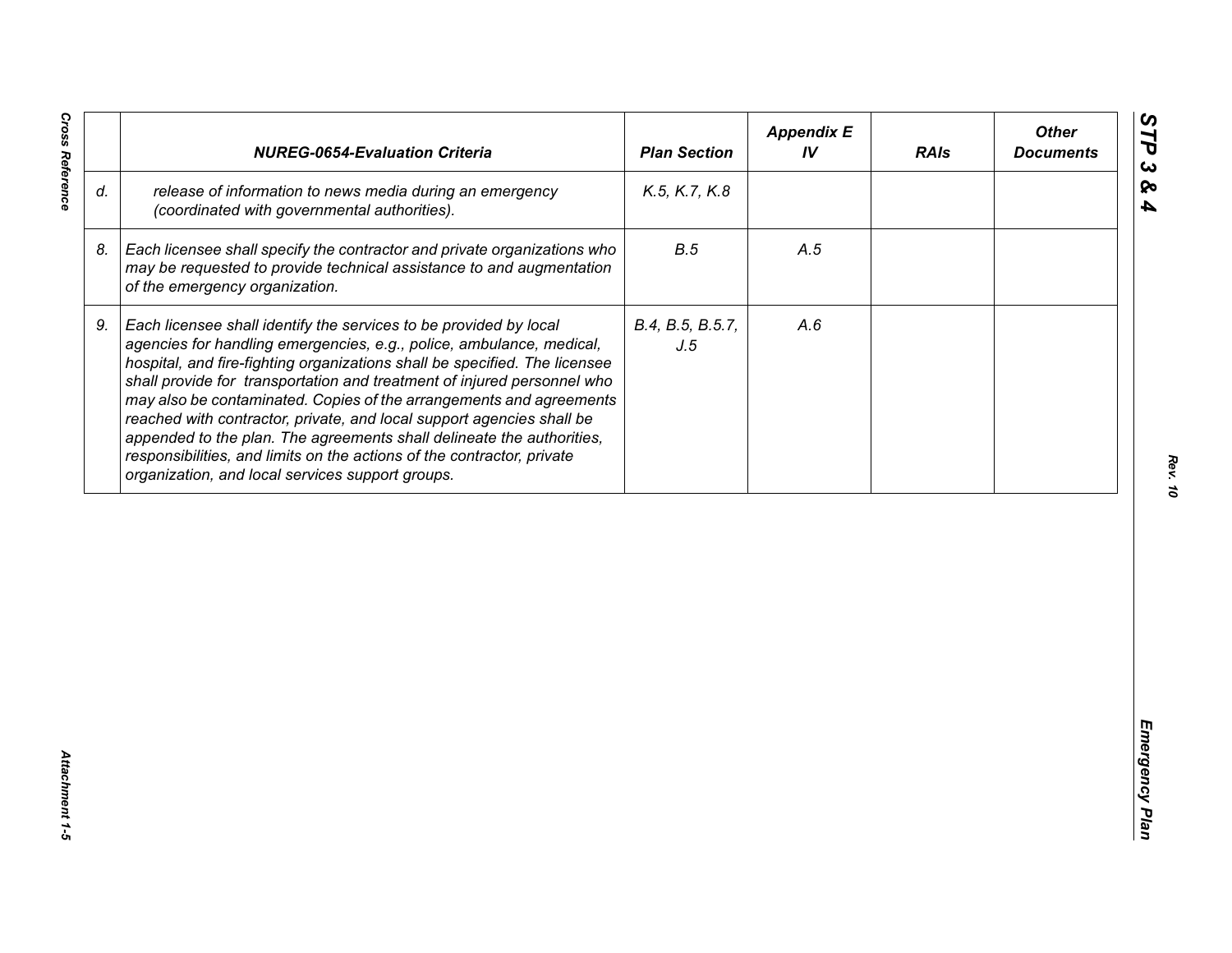|    | Planning Standard- 50.47(b)(3)                                                                                                                                                                                                                                                                                                                                                                                                               |                                         |                         |              |                                  |
|----|----------------------------------------------------------------------------------------------------------------------------------------------------------------------------------------------------------------------------------------------------------------------------------------------------------------------------------------------------------------------------------------------------------------------------------------------|-----------------------------------------|-------------------------|--------------|----------------------------------|
|    | Arrangement for requesting and effectively using assistance resources have been made, arrangements to accommodate State<br>and local staff at the licensee's near-site Emergency Operations Facility have been made, and other organizations capable of<br>augmenting the planned response have been identified.                                                                                                                             |                                         |                         |              |                                  |
|    | <b>NUREG-0654-Evaluation Criteria</b>                                                                                                                                                                                                                                                                                                                                                                                                        | <b>Plan Section</b>                     | <b>Appendix E</b><br>IV | <b>RAIs</b>  | <b>Other</b><br><b>Documents</b> |
| 1. | The Federal government maintains in-depth capability to assist<br>licensees, States and local government through the Federal<br>Radiological Monitoring and Assessment Plan (formerly Radiological<br>Assistance Plan (RAP) and Interagency Radiological Assistance Plan<br>(IRAP)). Each State and licensee shall make provisions for incorporating<br>the Federal response capability into its operation plan, including the<br>following: |                                         |                         |              |                                  |
| a. | specific persons by title authorized to request Federal assistance;<br>see A.1.d., A.2.a.                                                                                                                                                                                                                                                                                                                                                    | B.4.10                                  | A.8                     | VEGP 13.3-39 |                                  |
| b. | specific Federal resources expected, including expected times of<br>arrival at specific nuclear facility sites; and                                                                                                                                                                                                                                                                                                                          | B.4.10, B.4.11,<br>B.4.12               |                         | GGNS 13.3-10 |                                  |
| C. | specific licensee, State and local resources available to support the<br>Federal response, e.g., air fields, command posts, telephone lines,<br>radio frequencies and telecommunications centers.                                                                                                                                                                                                                                            | G.4, G.6, G.13,<br>G.14<br>Addendum E-1 |                         |              |                                  |
|    | 2a.   Each principal offsite organization may dispatch representatives to the<br>licensee's near-site Emergency Operations Facility. (State technical<br>analysis representative at the near site EOF are preferred.)                                                                                                                                                                                                                        | B.2.1, G.8                              |                         |              |                                  |
| b. | The licensee shall prepare for the dispatch of a representative to<br>principal offsite governmental emergency operations centers.                                                                                                                                                                                                                                                                                                           | G.7                                     |                         |              |                                  |

*Attachment 1-6*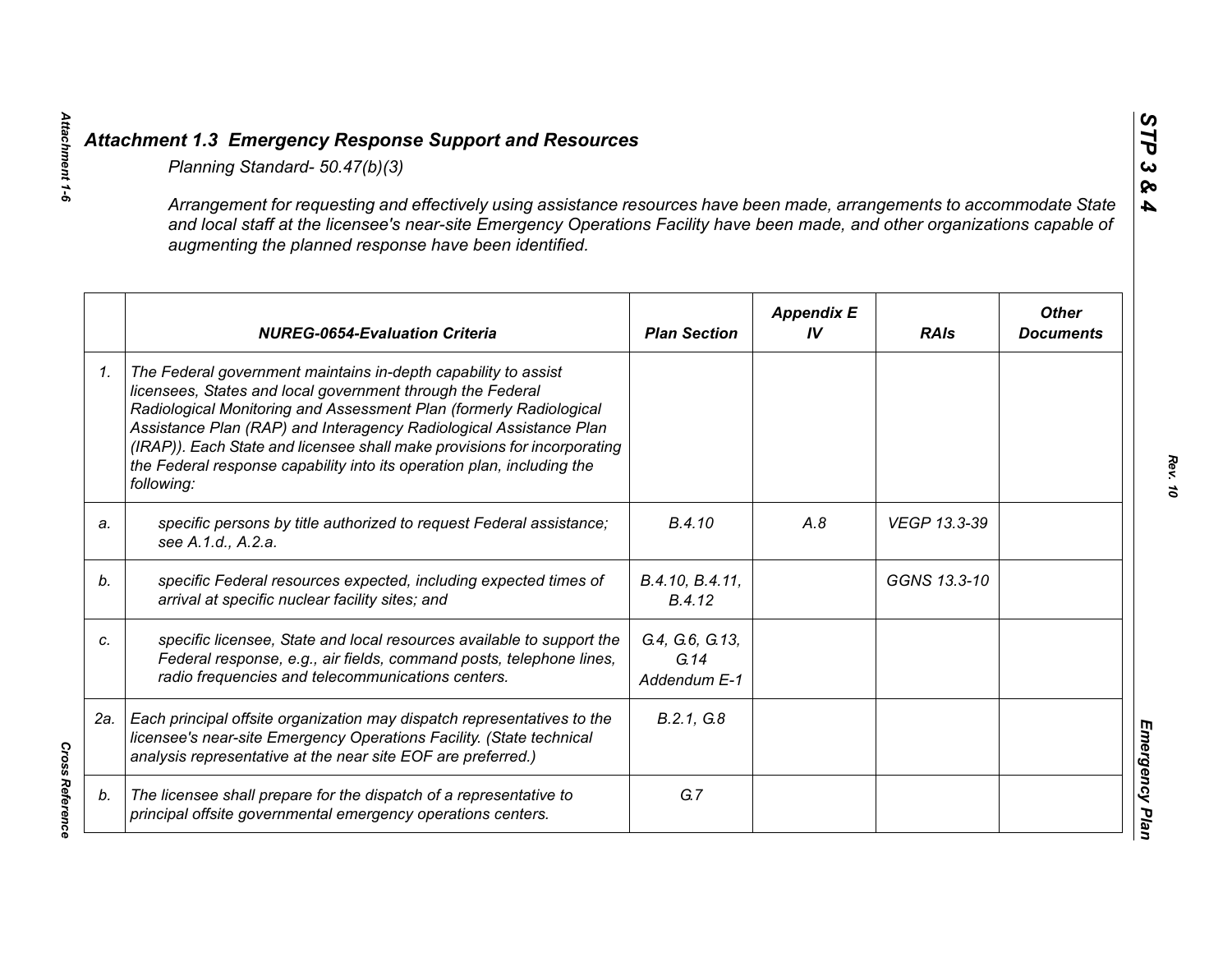| <b>Cross Reference</b> | <b>NUREG-0654-Evaluation Criteria</b>                                                                                                                                                                                                                       | <b>Plan Section</b>             | <b>Appendix E</b><br>IV | <b>RAIs</b>                               | <b>Other</b><br><b>Documents</b> |
|------------------------|-------------------------------------------------------------------------------------------------------------------------------------------------------------------------------------------------------------------------------------------------------------|---------------------------------|-------------------------|-------------------------------------------|----------------------------------|
| 3.                     | Each organization shall identify radiological laboratories and their<br>general capabilities and expected availability to provide radiological<br>monitoring and analyses services which can be used in an emergency.                                       | G.9, J.12<br>Table H-1          |                         | GGNS 13.3-7                               |                                  |
| 4.                     | Each organization shall identify nuclear and other facilities,<br>organizations or individuals which can be relied upon in an emergency<br>to provide assistance. Such assistance shall be identified and supported<br>by appropriate letters of agreement. | B.2, B.3, B.4,<br>B.5, B.6, G.9 |                         | VEGP 13.3-1<br>VEGP 13.3-2<br>GGNS 13.3-9 |                                  |
|                        |                                                                                                                                                                                                                                                             |                                 |                         |                                           |                                  |
|                        |                                                                                                                                                                                                                                                             |                                 |                         |                                           |                                  |
|                        |                                                                                                                                                                                                                                                             |                                 |                         |                                           |                                  |
|                        |                                                                                                                                                                                                                                                             |                                 |                         |                                           |                                  |
|                        |                                                                                                                                                                                                                                                             |                                 |                         |                                           |                                  |
|                        |                                                                                                                                                                                                                                                             |                                 |                         |                                           |                                  |
| Attachment 1-7         |                                                                                                                                                                                                                                                             |                                 |                         |                                           |                                  |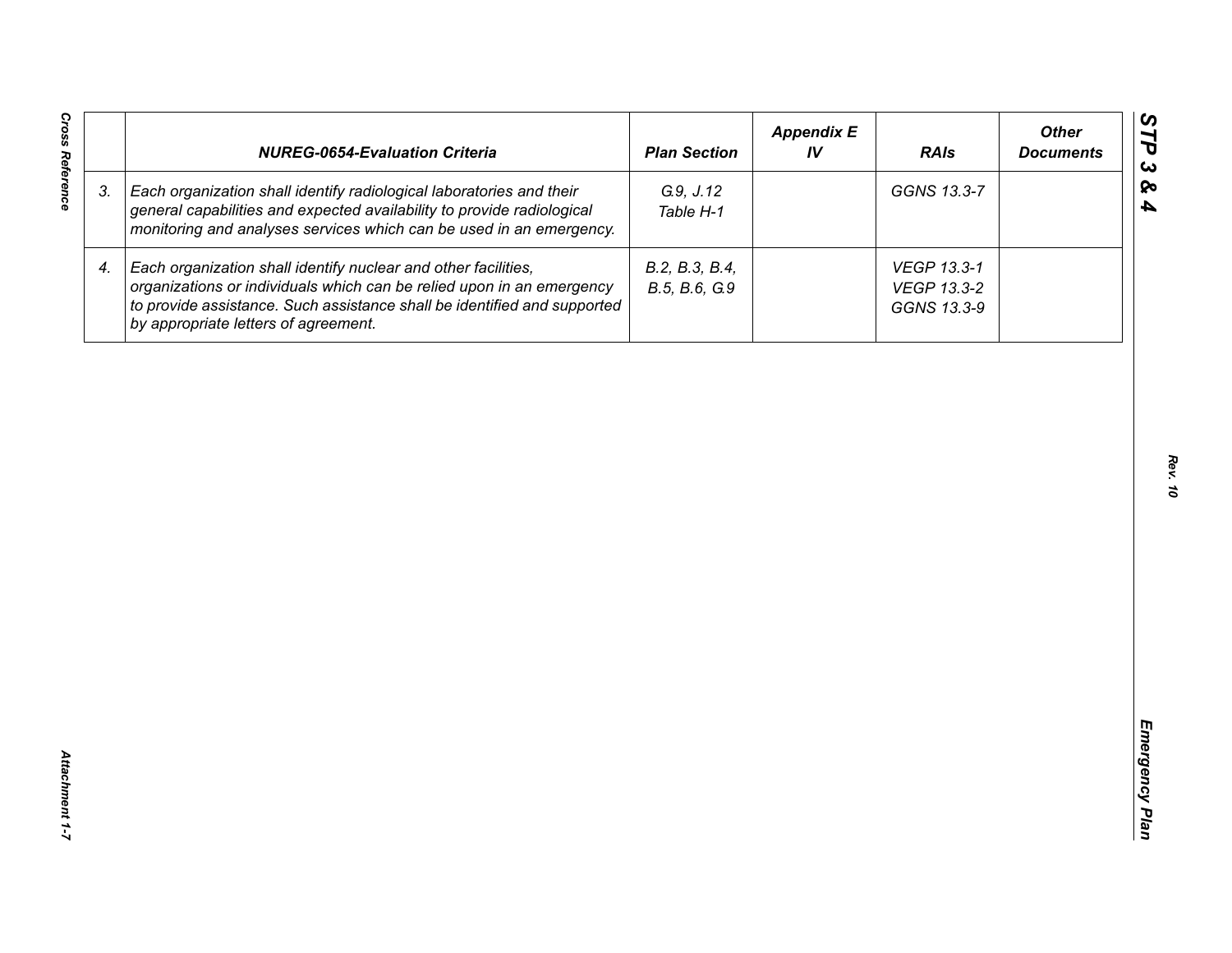| A standard emergency classification and action level scheme, the bases of which include facility system and effluent<br>parameters, is in use of the nuclear facility licensee, and State and local response plans call for reliance on information provided<br>by facility licensees for determinations of minimum initial offsite response measures.                                        |                                                        |                         |                                                             |                                  |
|-----------------------------------------------------------------------------------------------------------------------------------------------------------------------------------------------------------------------------------------------------------------------------------------------------------------------------------------------------------------------------------------------|--------------------------------------------------------|-------------------------|-------------------------------------------------------------|----------------------------------|
| <b>NUREG-0654-Evaluation Criteria</b>                                                                                                                                                                                                                                                                                                                                                         | <b>Plan Section</b>                                    | <b>Appendix E</b><br>IV | <b>RAIs</b>                                                 | <b>Other</b><br><b>Documents</b> |
| An emergency classification and emergency action level scheme as set<br>forth in Appendix 1 must be established by the licensee. The specific<br>instruments, parameters or equipment status shall be shown for<br>establishing each emergency class, in the in-plant emergency<br>procedures. The plan shall identify the parameter values and equipment<br>status for each emergency class. | Table D-1<br>Table D-2<br>(Generalized<br>Description) | B.1                     | VEGP 13.3-3<br>GGNS 13.3-18<br>GGNS 13.3-19<br>GGNS 13.3-21 | BL 05-02                         |
| The initiating conditions shall include the example conditions found in<br>Appendix 1 and all postulated accidents in the Final Safety Analysis<br>Report (FSARS) for the nuclear facility.                                                                                                                                                                                                   | Table D-1<br>Table D-2<br>(Generalized<br>Description) |                         | <b>VEGP 13.3-3</b>                                          | BL 05-02                         |
| Each State and local organization shall establish an emergency<br>classification and emergency action level scheme consistent with that<br>established by the facility licensee.                                                                                                                                                                                                              | O.2                                                    | В                       |                                                             |                                  |
| Each State and local organization should have procedures in place that<br>provide for emergency actions to be taken which are consistent with the<br>emergency actions recommended by the nuclear facility licensee, taking<br>into account local offsite conditions that exist at the time of the<br>emergency.                                                                              | <b>State Plan</b><br>County Plan<br>1.6, 1.6.1, 1.6.2  |                         |                                                             |                                  |

*Attachment 1-8*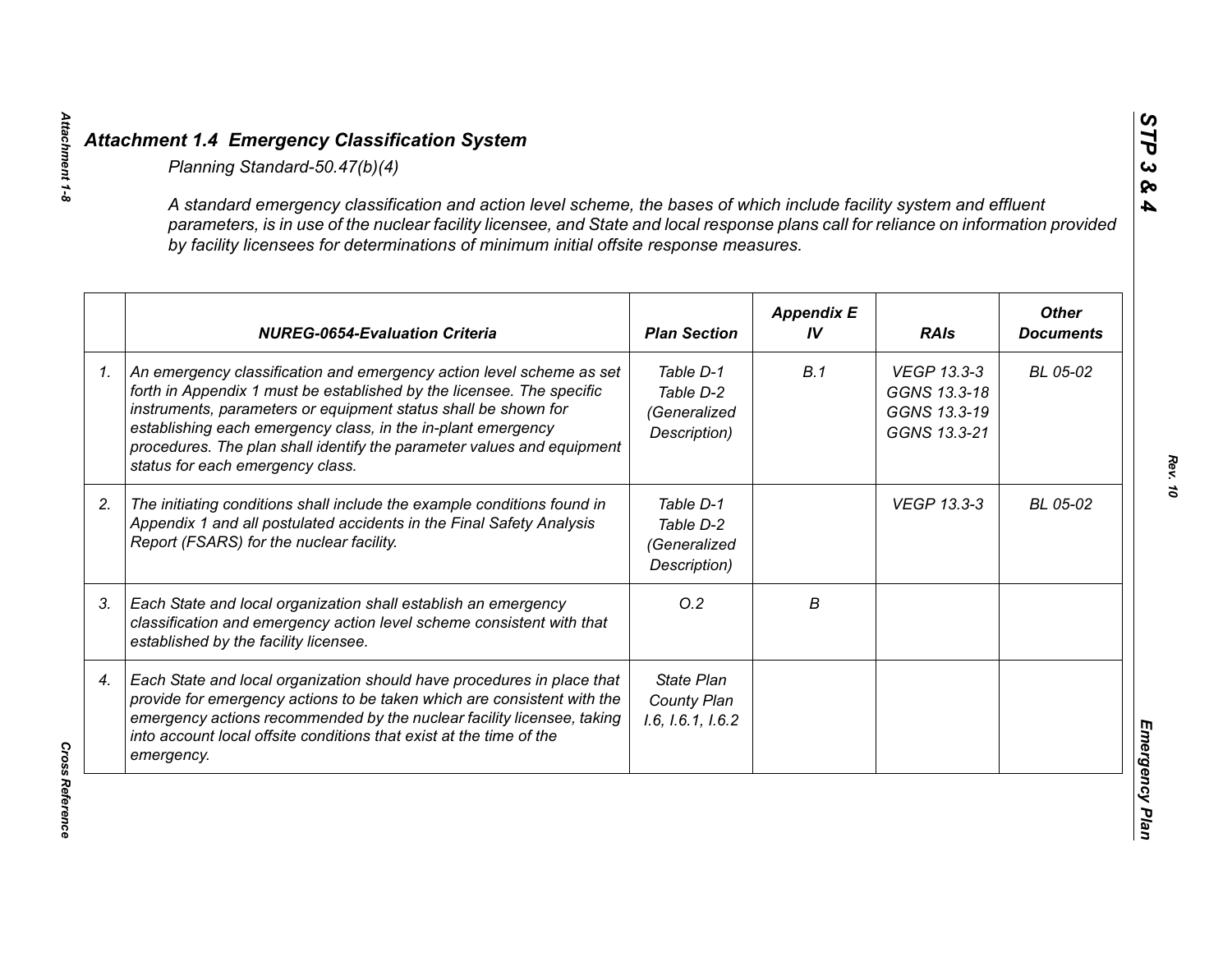*Cross Reference Attachment 1-9*

Attachment 1-9

|                 | Planning Standard-50.47(b)(5)                                                                                                                                                                                                                                                                                                                                                                                                                                               |                       |                         |              |                                  |
|-----------------|-----------------------------------------------------------------------------------------------------------------------------------------------------------------------------------------------------------------------------------------------------------------------------------------------------------------------------------------------------------------------------------------------------------------------------------------------------------------------------|-----------------------|-------------------------|--------------|----------------------------------|
|                 | Procedures have been established for notification, by the licensee of State and local response organizations and for notification<br>of emergency personnel by all response organizations; the content of initial and follow-up message to response organizations<br>and the public has been established; and means to provide early notification and clear instruction to the populace within the<br>plume exposure pathway Emergency Planning Zone have been established. |                       |                         |              |                                  |
|                 | <b>NUREG-0654-Evaluation Criteria</b>                                                                                                                                                                                                                                                                                                                                                                                                                                       | <b>Plan Section</b>   | <b>Appendix E</b><br>IV | <b>RAIs</b>  | <b>Other</b><br><b>Documents</b> |
| $\mathcal{I}$ . | Each organization shall establish procedures which describe mutually<br>agreeable bases for notification of response organizations consistent<br>with the emergency classification and action level scheme set forth in<br>Appendix 1. These procedures shall include means for verification of<br>messages. The specific details of verification need not be included in the<br>plan.                                                                                      | E.1                   |                         | VEGP 13.3-44 |                                  |
| 2.              | Each organization shall establish procedures for alerting, notifying, and<br>mobilizing emergency response personnel.                                                                                                                                                                                                                                                                                                                                                       | E.1, E.2, E.3,<br>E.4 | C                       |              |                                  |
| 3.              | The licensee in conjunction with State and local organizations shall<br>establish the contents of the initial emergency messages to be sent from<br>the plant. These measures shall contain information about the class of<br>emergency, whether a release is taking place, potentially affected<br>population and areas, and whether protective measures may be<br>necessary.                                                                                              | E.1                   | D                       |              |                                  |
| 4.              | Each licensee shall make provisions for follow-up messages from the<br>facility to offsite authorities which shall contain the following information<br>if it is known and appropriate:                                                                                                                                                                                                                                                                                     | E.1, E.2              | D                       |              |                                  |
| a.              | location of incident and name and telephone number (or<br>communications channel identification) of caller;                                                                                                                                                                                                                                                                                                                                                                 | E.1                   |                         |              |                                  |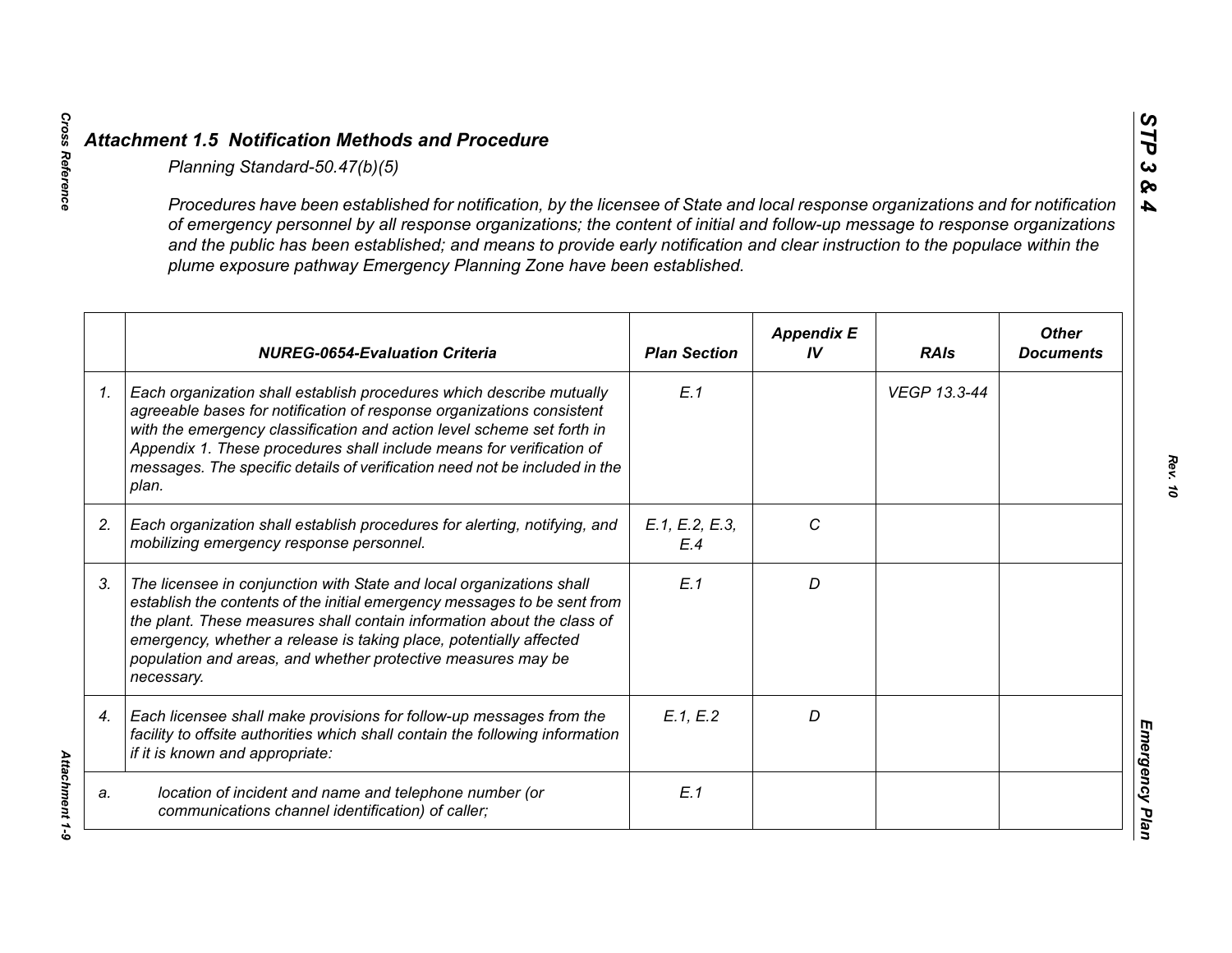|    | <b>NUREG-0654-Evaluation Criteria</b>                                                                                                                             | <b>Plan Section</b> | <b>Appendix E</b><br>IV | <b>RAIs</b> | <b>Other</b><br><b>Documents</b> |
|----|-------------------------------------------------------------------------------------------------------------------------------------------------------------------|---------------------|-------------------------|-------------|----------------------------------|
| b. | date/time of incident;                                                                                                                                            | E.1                 |                         |             |                                  |
| c. | class of emergency;                                                                                                                                               | E.1                 |                         |             |                                  |
| d  | type of actual or projected release (airborne, waterborne, surface<br>spill), and estimated duration/impact times;                                                | E.1                 |                         |             |                                  |
| e. | estimate of quantity of radioactive material released or being<br>released and the points and heights of releases;                                                | E.1                 |                         |             |                                  |
| f. | chemical and physical form of released material, including estimates<br>of the relative quantities and concentration of noble gases, iodines<br>and particulates; | E.1                 |                         |             |                                  |
| g. | meteorological conditions at appropriate levels (wind speed,<br>direction (to and from), indicator of stability, precipitation, if any);                          | E.1                 |                         |             |                                  |
| h. | actual or projected dose rates at site boundary; projected integrated<br>dose at site boundary;                                                                   | E.1                 |                         |             |                                  |
| İ. | projected dose rates and integrated dose at the projected peak and<br>at 2, 5 and 10 miles, including section(s) affected;                                        | E.1                 |                         |             |                                  |
| j. | estimate of any surface radioactive contamination inplant, onsite or<br>offsite;                                                                                  | E.1, E.2            |                         |             |                                  |
| k. | licensee emergency response actions underway;                                                                                                                     | E.1                 |                         |             |                                  |
| I. | recommended emergency actions, including protective measures;                                                                                                     | E.1                 |                         |             |                                  |
| m. | request for any needed onsite support by offsite organizations; and                                                                                               | E.1                 |                         |             |                                  |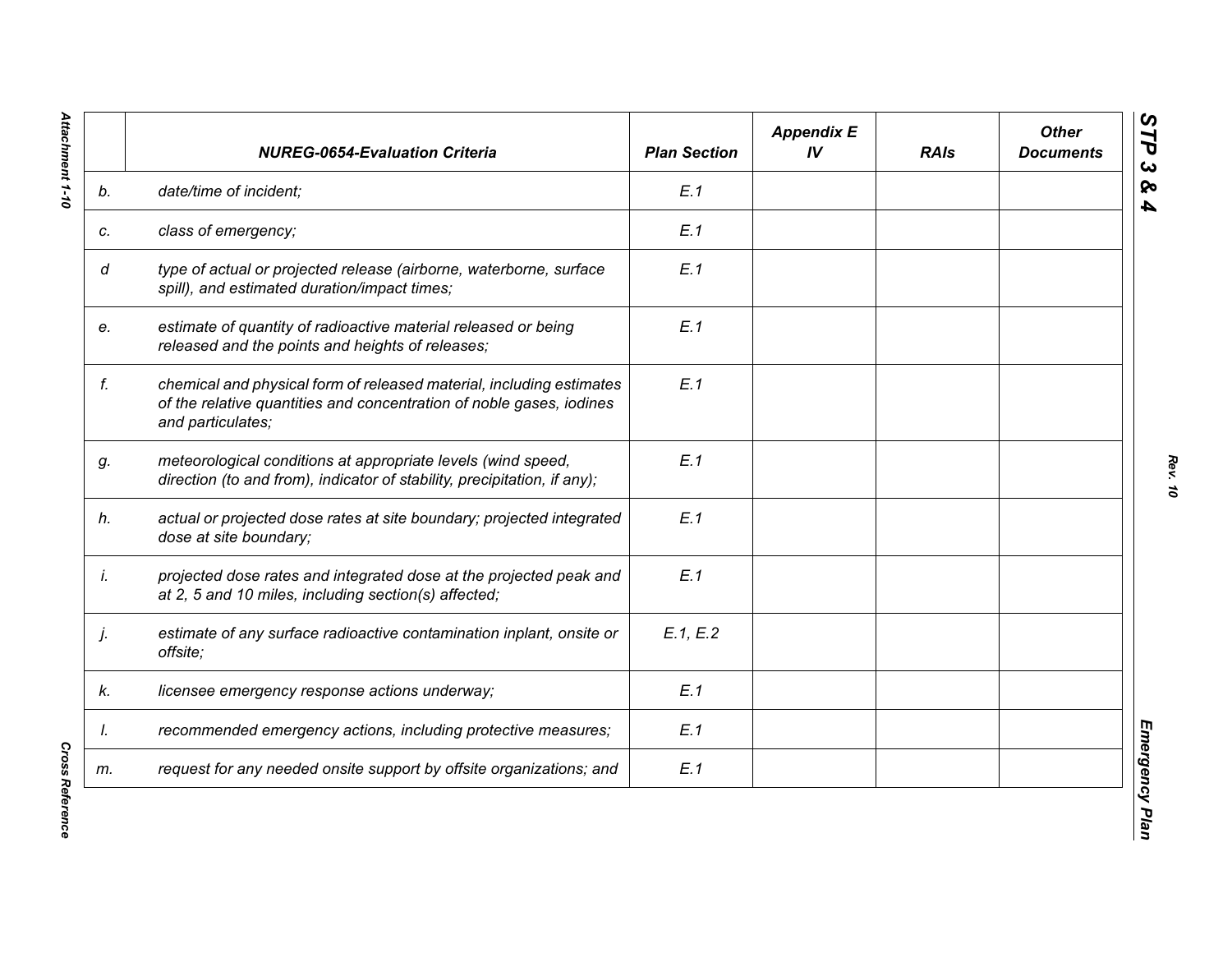|                | <b>NUREG-0654-Evaluation Criteria</b>                                                                                                                                                                                                                                                                                                                                                                                                                                                                                                                                                                  | <b>Plan Section</b>   | <b>Appendix E</b><br>IV | <b>RAIs</b> | <b>Other</b><br><b>Documents</b> |
|----------------|--------------------------------------------------------------------------------------------------------------------------------------------------------------------------------------------------------------------------------------------------------------------------------------------------------------------------------------------------------------------------------------------------------------------------------------------------------------------------------------------------------------------------------------------------------------------------------------------------------|-----------------------|-------------------------|-------------|----------------------------------|
| n.             | prognosis for worsening or termination of event based on plant<br>information.                                                                                                                                                                                                                                                                                                                                                                                                                                                                                                                         | E.1                   |                         |             |                                  |
| 5.             | State and local government organizations shall establish a system for<br>disseminating to the public appropriate information contained in initial<br>and follow-up messages received from the licensee including the<br>appropriate notification to appropriate broadcast media, e.g., the<br>Emergency Alert System (EAS).                                                                                                                                                                                                                                                                            | E.3, E.4              | D.1                     |             |                                  |
| 6.             | Each organization shall establish administrative and physical means,<br>and the time required for notifying and providing prompt instructions to<br>the public within the plume exposure pathway Emergency Planning<br>Zone. (See Appendix 3). It shall be the licensee's responsibility to<br>demonstrate that such means exist, regardless of who implements this<br>requirement. It shall be the responsibility of the State and local<br>governments to activate such a system.                                                                                                                    | E.1, E.2, E.3,<br>E.4 | D.1                     |             |                                  |
| 7 <sub>1</sub> | Each organization shall provide written messages intended for the<br>public, consistent with the licensee's classification scheme. In particular,<br>draft messages to the public giving instructions with regard to specific<br>protective actions to be taken by occupants of affected areas shall be<br>prepared and included as part of the State and local plans. The role of<br>the licensee is to provide supporting information for the messages. For<br>ad hoc respiratory protection see Respiratory Protective Devices<br>Manual American Industrial Hygiene Association, 1963 pp. 123-126. | E.1, E.4              | D.1                     |             |                                  |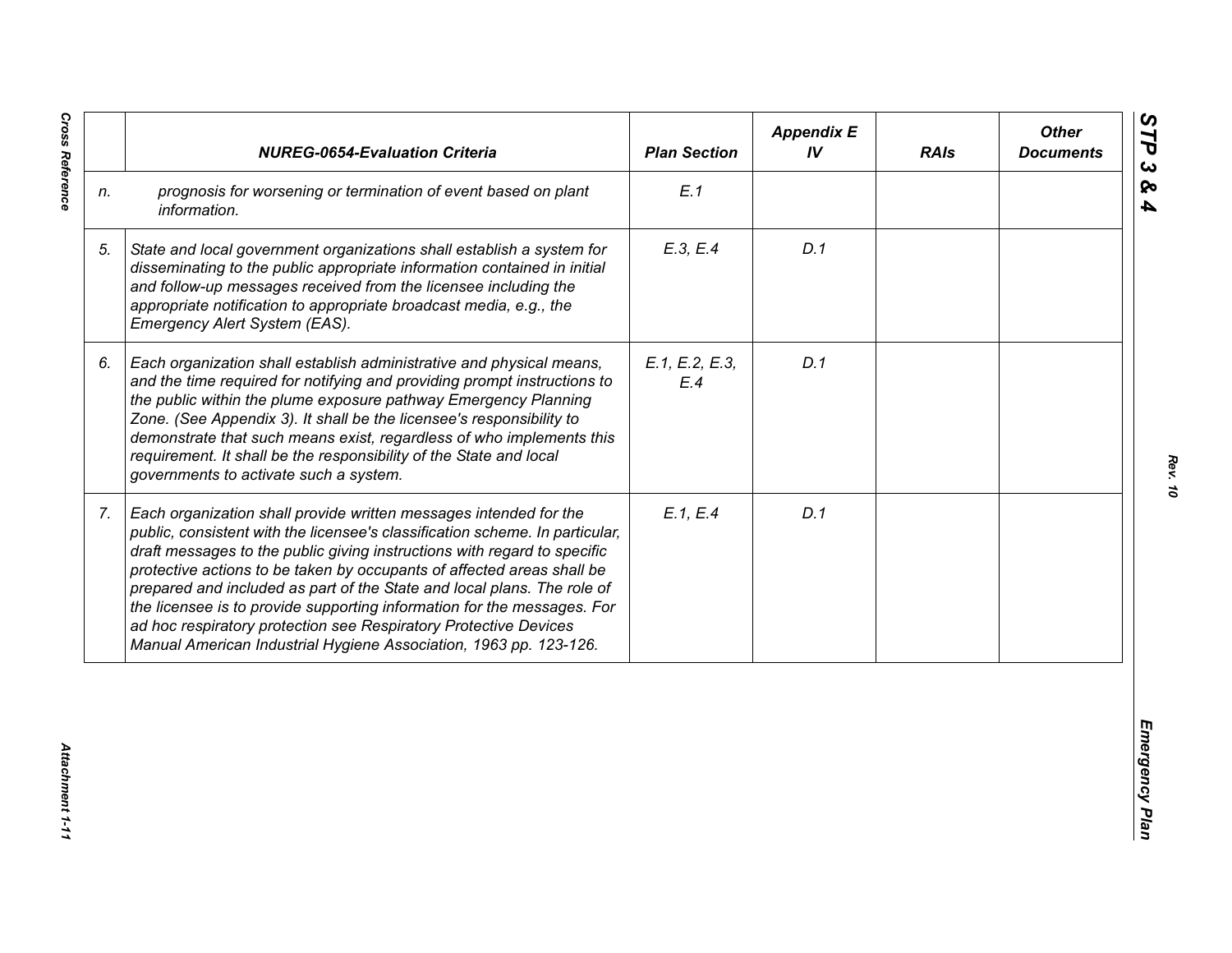*Attachment 1-12*

Attachment 1-12

*Cross Reference* 

|    | Provisions exist for prompt communications among principal response organizations to emergency personnel and to the public.                                                                                                                                                                                                                                                                  |                     |                         |             |                                  |
|----|----------------------------------------------------------------------------------------------------------------------------------------------------------------------------------------------------------------------------------------------------------------------------------------------------------------------------------------------------------------------------------------------|---------------------|-------------------------|-------------|----------------------------------|
|    | <b>NUREG-0654-Evaluation Criteria</b>                                                                                                                                                                                                                                                                                                                                                        | <b>Plan Section</b> | <b>Appendix E</b><br>IV | <b>RAIs</b> | <b>Other</b><br><b>Documents</b> |
| 1. | The communication plans for emergencies shall include organizational<br>titles and alternates for both ends of the communication links. Each<br>organization shall establish reliable primary and backup means of<br>communication for licensees, local, and State response organizations.<br>Such systems should be selected to be compatible with one another.<br>Each plan shall include: |                     |                         |             |                                  |
| a. | provision for 24-hour per day notification to and activation of the<br>State/local emergency response network; and at a minimum, a<br>telephone link and alternate, including 24-hour per day manning of<br>communications links that initiate emergency response actions.                                                                                                                   | E.1, E.3            | D.3                     |             |                                  |
|    | provision for communication with contiguous State/local<br>governments within the Emergency Planning Zones;                                                                                                                                                                                                                                                                                  | E.1                 |                         |             |                                  |
|    | provision for communications as needed with Federal emergency<br>response organizations;                                                                                                                                                                                                                                                                                                     | E.1, E.2, E.3       |                         |             | 10 CFR 73.71                     |
|    | provision for communications between the nuclear facility and the<br>licensee's near-site Emergency Operations Facility, State and local<br>emergency operations centers, and radiological monitoring teams;                                                                                                                                                                                 | Addendum E-1        |                         |             | BL 80-15                         |
|    | provision for alerting or activating emergency personnel in each<br>response organization; and                                                                                                                                                                                                                                                                                               | E.2<br>Addendum E-1 | C                       |             | BL 05-02                         |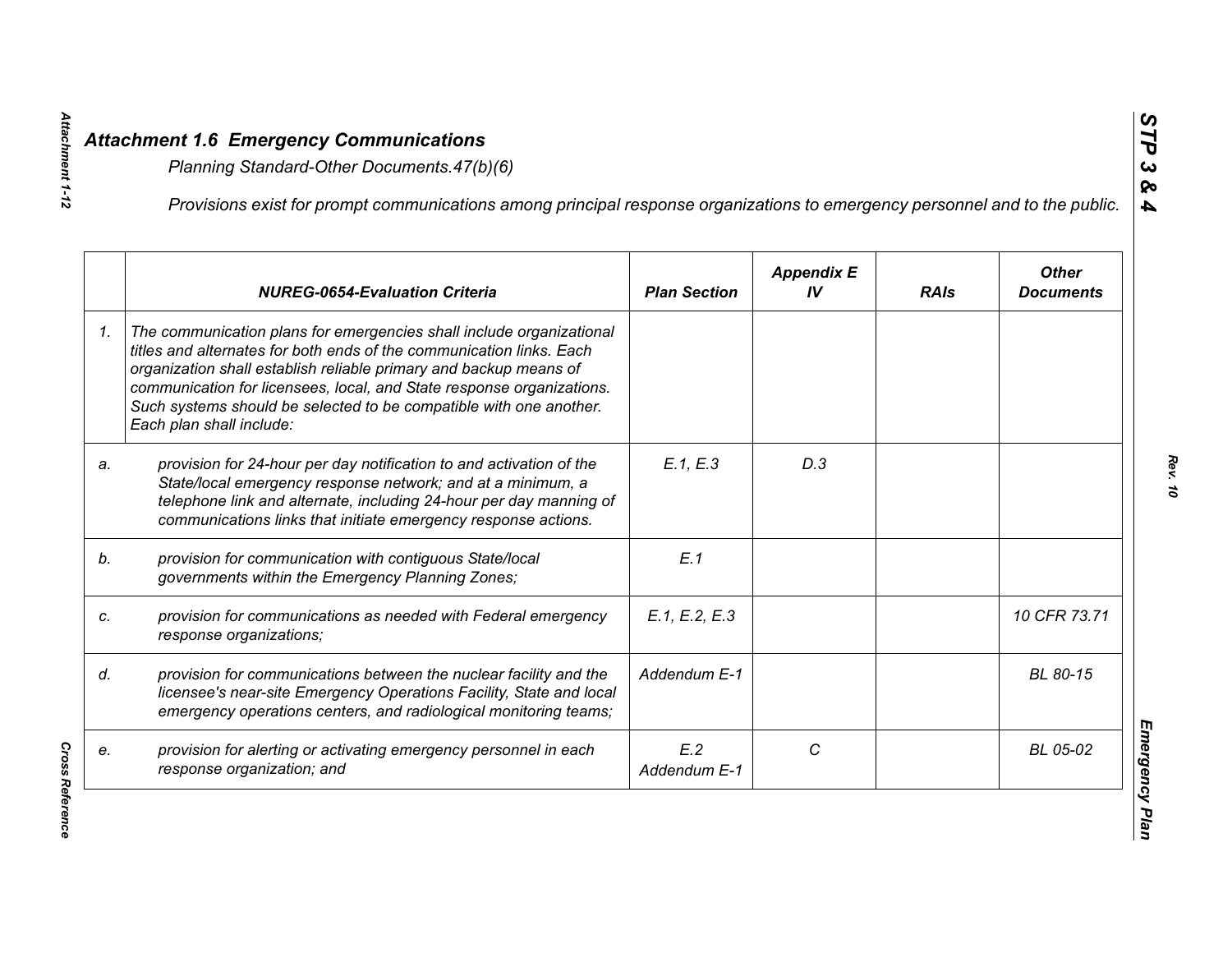| f. |                                                                                                                                                                                                                                            | <b>Plan Section</b>                | IV  | <b>RAIs</b>  | <b>Other</b><br><b>Documents</b>                                  |
|----|--------------------------------------------------------------------------------------------------------------------------------------------------------------------------------------------------------------------------------------------|------------------------------------|-----|--------------|-------------------------------------------------------------------|
|    | provision for communication by the licensee with NRC headquarters<br>and NRC Regional Office Emergency Operations Centers and the<br>licensee's near-site Emergency Operations Facility and radiological<br>monitoring team assembly area. | B.4.12, E.2                        |     | GGNS 13.3-28 | BL 80-15<br>GL 91-14<br>50.72(a)(3)<br>50.72(a)(4)<br>50.72(c)(3) |
| 2. | Each organization shall ensure that a coordinated communication link<br>for fixed and mobile medical support facilities exists.                                                                                                            | E.2                                | E.7 |              |                                                                   |
| 3. | Each organization shall conduct periodic testing of the entire emergency<br>communications system (see evaluation criteria H.10, N.2.a and<br>Appendix 3).                                                                                 | Addendum E-1,<br>$N-1, E.3$<br>E.3 |     | VEGP 13.3-41 | IN 85-44                                                          |
|    |                                                                                                                                                                                                                                            |                                    |     |              |                                                                   |
|    |                                                                                                                                                                                                                                            |                                    |     |              |                                                                   |
|    |                                                                                                                                                                                                                                            |                                    |     |              |                                                                   |
|    |                                                                                                                                                                                                                                            |                                    |     |              |                                                                   |
|    |                                                                                                                                                                                                                                            |                                    |     |              |                                                                   |
|    |                                                                                                                                                                                                                                            |                                    |     |              |                                                                   |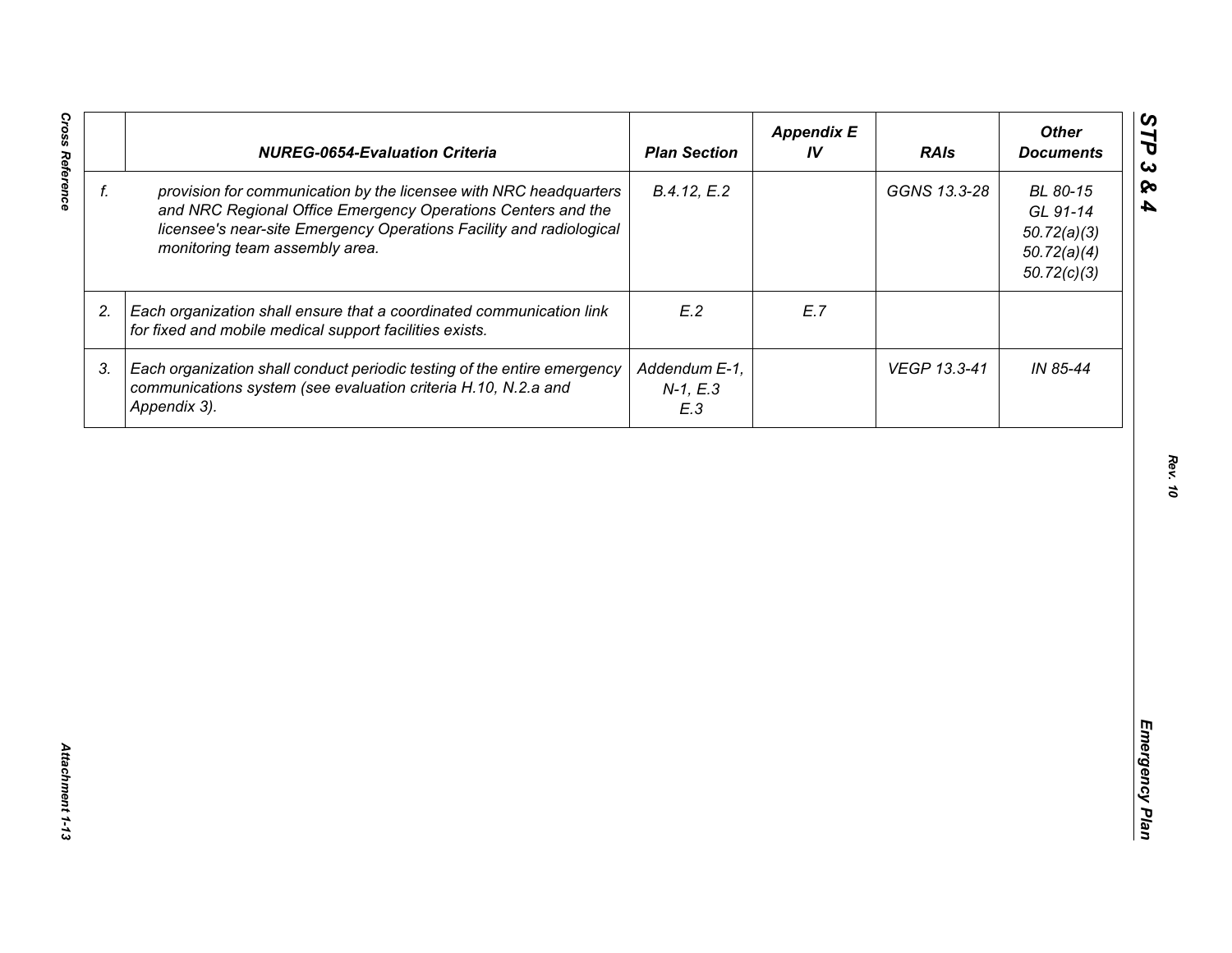|    | <b>NUREG-0654-Evaluation Criteria</b>                                                                                                                                                                                                                                                   | <b>Plan Section</b> | <b>Appendix E</b><br>IV | <b>RAIs</b> | <b>Other</b><br><b>Documents</b> |
|----|-----------------------------------------------------------------------------------------------------------------------------------------------------------------------------------------------------------------------------------------------------------------------------------------|---------------------|-------------------------|-------------|----------------------------------|
| 1. | Each organization shall provide a coordinated periodic (at least<br>annually) dissemination of information to the public regarding how they<br>will be notified and what their actions should be in an emergency. This<br>information shall include, but not necessarily be limited to: |                     |                         |             |                                  |
| a. | educational information on radiation;                                                                                                                                                                                                                                                   | K.1                 | D.2                     |             |                                  |
| b. | contact for additional information;                                                                                                                                                                                                                                                     | K.1                 | D.2                     |             |                                  |
|    | protective measures, e.g, evacuation routes and relocation<br>centers, sheltering, respiratory protection, radioprotective drugs;<br>and                                                                                                                                                | K.1                 | D.2                     |             |                                  |
| d. | special needs of the handicapped.                                                                                                                                                                                                                                                       | K.1                 |                         |             |                                  |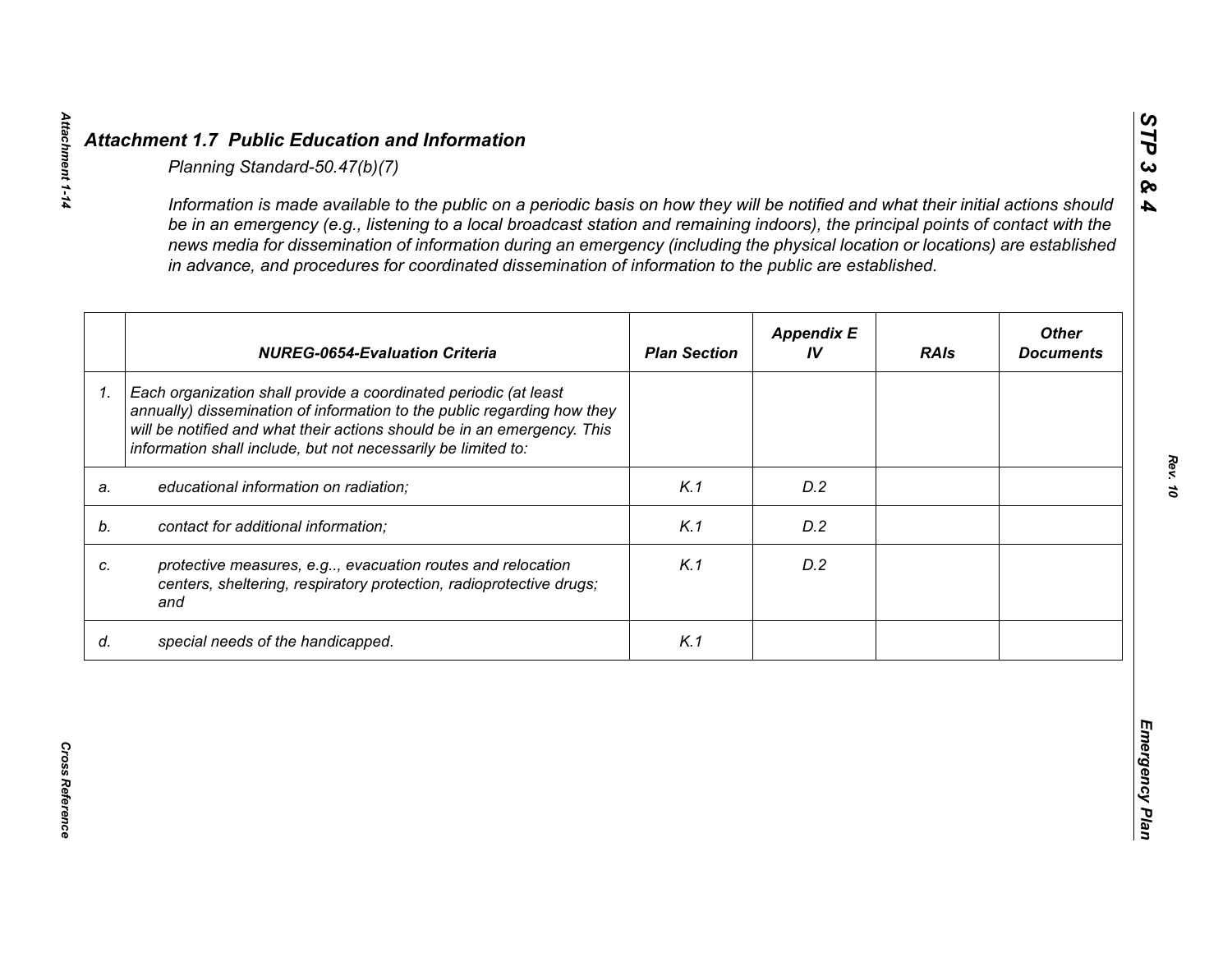|     | <b>NUREG-0654-Evaluation Criteria</b>                                                                                                                                                                                                                                                                                                                                                                                                                                                                                                                                                                                                                                                                                                                                                                                                                                                                                                          | <b>Plan Section</b>          | <b>Appendix E</b><br>IV | <b>RAIs</b>                                        | <b>Other</b><br><b>Documents</b>                |
|-----|------------------------------------------------------------------------------------------------------------------------------------------------------------------------------------------------------------------------------------------------------------------------------------------------------------------------------------------------------------------------------------------------------------------------------------------------------------------------------------------------------------------------------------------------------------------------------------------------------------------------------------------------------------------------------------------------------------------------------------------------------------------------------------------------------------------------------------------------------------------------------------------------------------------------------------------------|------------------------------|-------------------------|----------------------------------------------------|-------------------------------------------------|
| 2.  | The public information program shall provide the permanent and<br>transient adult population within the plume exposure EPZ an adequate<br>opportunity to become aware of the information annually. The programs<br>should include provision for written material that is likely to be available<br>in a residence during an emergency. Updated information shall be<br>disseminated at least annually. Signs or other measures (e.g., decals,<br>posted notices or other means, placed in hotels, motels, gasoline<br>stations and phone booths) shall also be used to disseminate to any<br>transient population within the plume exposure pathway EPZ<br>appropriate information that would be helpful if an emergency or<br>accident occurs. Such notices should refer the transient to the telephone<br>directory or other source of local emergency information and guide the<br>visitor to appropriate radio and television frequencies. | K.1, K.1.3, K.2,<br>K.3, K.4 | D.2                     | <b>VEGP 13.3-4</b><br>GGNS 13.3-31<br>GGNS 13.3-32 | <b>Public</b><br>Information<br><b>Brochure</b> |
| 3а. | Each principal organization shall designate the points of contact and<br>physical location for use by news media during an emergency.                                                                                                                                                                                                                                                                                                                                                                                                                                                                                                                                                                                                                                                                                                                                                                                                          | K.5, K.9, G.6                |                         |                                                    |                                                 |
| b.  | Each licensee shall provide space which may be used for a limited<br>number of the news media at the near site Emergency Operations<br>Facility.                                                                                                                                                                                                                                                                                                                                                                                                                                                                                                                                                                                                                                                                                                                                                                                               | G.6                          |                         |                                                    |                                                 |
| 4a. | Each principal organization shall designate a spokesperson who should<br>have access to all necessary information.                                                                                                                                                                                                                                                                                                                                                                                                                                                                                                                                                                                                                                                                                                                                                                                                                             | K.5.5                        |                         |                                                    |                                                 |
| b.  | Each organization shall establish arrangements for timely exchange of<br>information among designated spokesperson.                                                                                                                                                                                                                                                                                                                                                                                                                                                                                                                                                                                                                                                                                                                                                                                                                            | K.8                          |                         |                                                    |                                                 |
| C.  | Each organization shall establish coordinated arrangements for dealing<br>with rumors.                                                                                                                                                                                                                                                                                                                                                                                                                                                                                                                                                                                                                                                                                                                                                                                                                                                         | K.10                         |                         |                                                    |                                                 |
| 5.  | Each organization shall conduct coordinated programs at least annually<br>to acquaint news media with the emergency plans, information<br>concerning radiation, and points of contact for release of public<br>information in an emergency.                                                                                                                                                                                                                                                                                                                                                                                                                                                                                                                                                                                                                                                                                                    | K.4.1                        |                         | GGNS 13.3-33                                       |                                                 |

*Rev. 10*

**Cross Reference** 

*Cross Reference Attachment 1-15* Attachment 1-15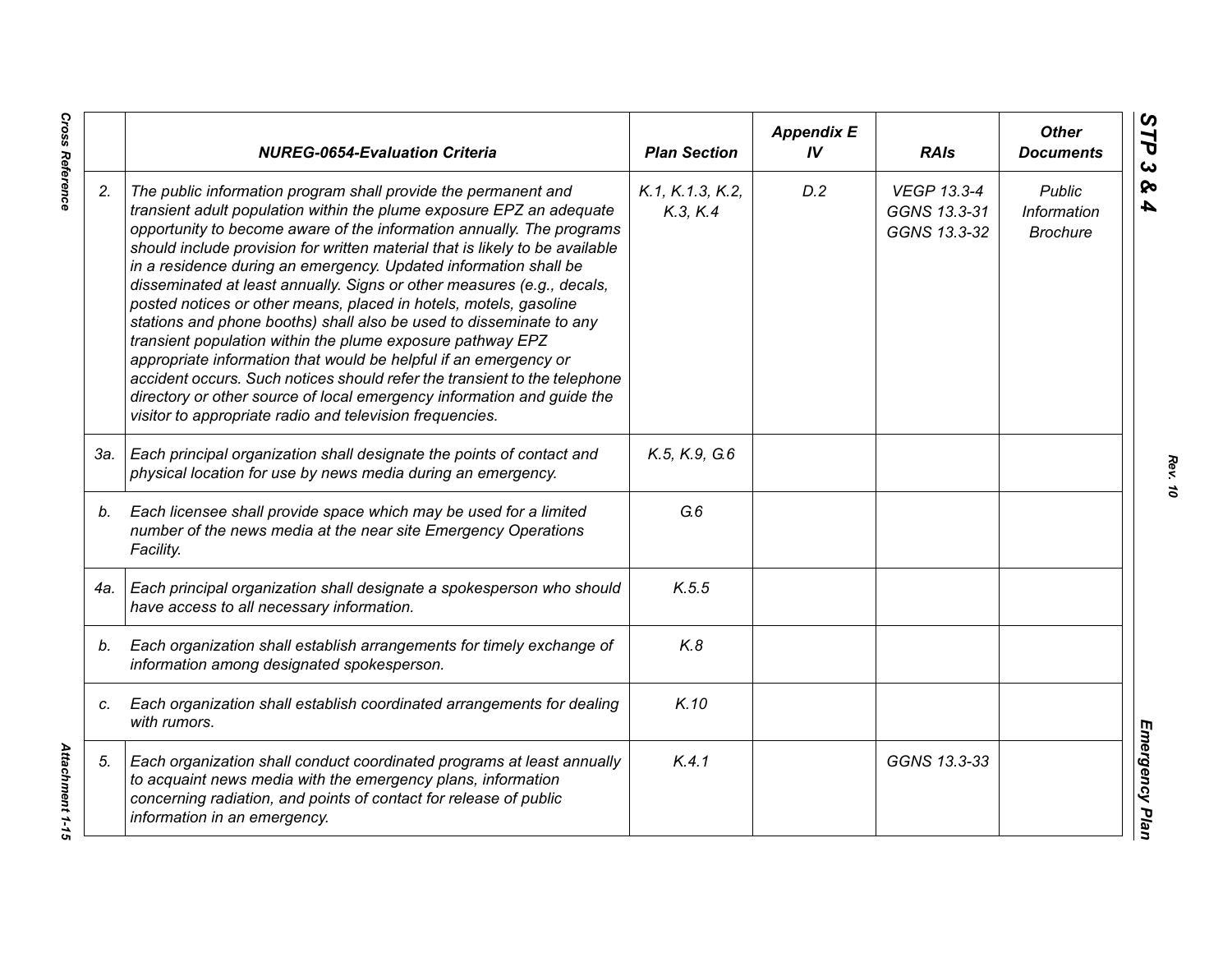|    | Adequate emergency facilities and equipment to support the emergency response are provided and maintained.                                                                                                                                                                                                                                                                |                                  |                         |              |                                  |
|----|---------------------------------------------------------------------------------------------------------------------------------------------------------------------------------------------------------------------------------------------------------------------------------------------------------------------------------------------------------------------------|----------------------------------|-------------------------|--------------|----------------------------------|
|    | <b>NUREG-0654-Evaluation Criteria</b>                                                                                                                                                                                                                                                                                                                                     | <b>Plan Section</b>              | <b>Appendix E</b><br>IV | <b>RAIs</b>  | <b>Other</b><br><b>Documents</b> |
| 1. | Each licensee shall establish a Technical Support Center and an onsite<br>operations support center (assembly area) in accordance with NUREG-<br>0696, Revision 1.                                                                                                                                                                                                        | G.2, G.3                         | E.8                     |              | GL 82-33                         |
| 2. | Each licensee shall establish an Emergency Operations Facility from<br>which evaluation and coordination of all licensee activities related to an<br>emergency is to be carried out and from which the licensee shall provide<br>information to Federal, State and local authorities responding to<br>radiological emergencies in accordance with NUREG-0696, Revision 1. | G.4                              | E.8                     |              | GL 82-33                         |
| 3. | Each organization shall establish an emergency operations center for<br>use in directing and controlling response functions.                                                                                                                                                                                                                                              | <b>State Plan</b><br>County Plan |                         |              |                                  |
| 4. | Each organization shall provide for timely activation and staffing of the<br>facilities and centers described in the plan.                                                                                                                                                                                                                                                | C.4, E.2                         |                         |              |                                  |
| 5. | Each licensee shall identify and establish onsite monitoring systems that<br>are to be used to initiate emergency measures in accordance with<br>Appendix 1, as well as those to be used for conducting assessment. The<br>equipment shall include:                                                                                                                       |                                  |                         | VEGP 13.3-45 |                                  |
| a. | geophysical phenomena monitors, (e.g., meteorological, hydrologic,<br>seismic);                                                                                                                                                                                                                                                                                           | H.1.2, H.1.6,<br>Table H-1       |                         |              |                                  |
| b. | radiological monitors, (e.g., process, area, emergency, effluent,<br>wound and portable monitors and sampling equipment);                                                                                                                                                                                                                                                 | H.1.4, H.1.5,<br>Table H-1       | E.2                     |              |                                  |

*Attachment 1-16*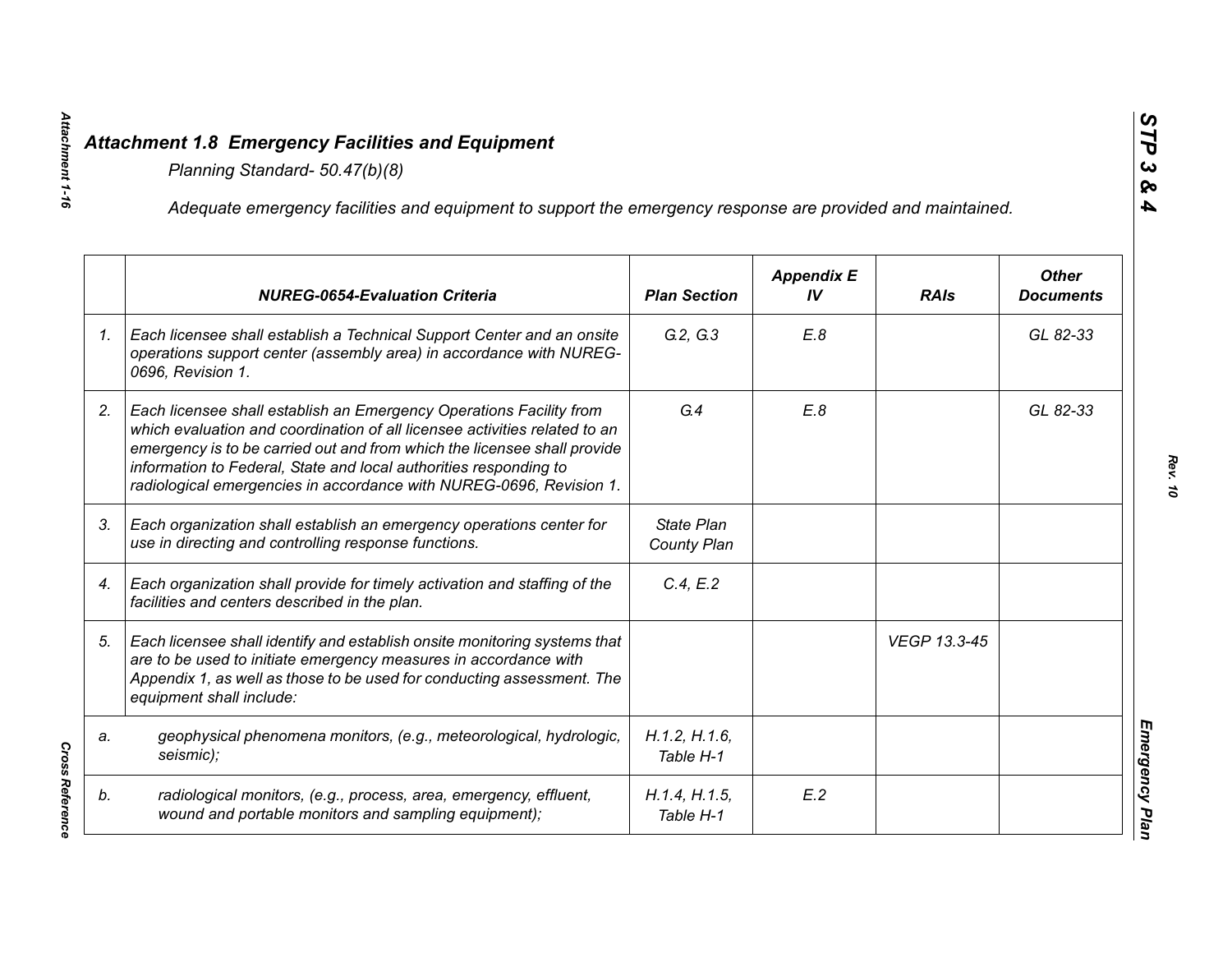|    | <b>NUREG-0654-Evaluation Criteria</b>                                                                                                                                                                                                                                                                                                                               | <b>Plan Section</b>                                           | <b>Appendix E</b><br>IV <sub></sub> | <b>RAIs</b> | <b>Other</b><br><b>Documents</b> |
|----|---------------------------------------------------------------------------------------------------------------------------------------------------------------------------------------------------------------------------------------------------------------------------------------------------------------------------------------------------------------------|---------------------------------------------------------------|-------------------------------------|-------------|----------------------------------|
| C. | process monitors, (e.g., reactor coolant system pressure and<br>temperature, containment pressure and temperature, liquid levels,<br>flow rates, status or lineup of equipment components), and                                                                                                                                                                     | H.1.3, Table G-3                                              |                                     |             |                                  |
| d. | fire and combustion products detectors.                                                                                                                                                                                                                                                                                                                             | H.1.1, Table H-1                                              |                                     |             |                                  |
| 6. | Each licensee shall make provision to acquire data from or for<br>emergency access to offsite monitoring and analysis equipment<br>including:                                                                                                                                                                                                                       |                                                               |                                     |             |                                  |
| a. | geophysical phenomena monitors, (e.g., meteorological, hydrologic,<br>seismic);                                                                                                                                                                                                                                                                                     | Table H-1                                                     |                                     |             |                                  |
| b. | radiological monitors including ratemeters and sampling devices.<br>Dosimetry shall be provided and shall meet, as a minimum, the NRC<br>Radiological Assessment Branch Technical Position for the<br>Environment Radiological Monitoring Program; and                                                                                                              | H.1.4, H.1.5,<br>H.1.7, H.1.8,<br>H. 1.9, J. 10,<br>Table G-3 | E.2                                 |             |                                  |
| C. | laboratory facilities, fixed or mobile.                                                                                                                                                                                                                                                                                                                             | G.9                                                           |                                     |             |                                  |
| 7. | Each organization, where appropriate, shall provide for offsite<br>radiological monitoring equipment in the vicinity of the nuclear facility.                                                                                                                                                                                                                       | G.9, Table H-1                                                | E.2                                 |             |                                  |
| 8. | Each licensee shall provide meteorological instrumentation and<br>procedures which satisfy the criteria in Appendix 2, and provisions to<br>obtain representative current meteorological information from other<br>sources.                                                                                                                                         | H.1.6                                                         |                                     |             |                                  |
| 9. | Each licensee shall provide for an onsite operations support center<br>(assembly area) which shall have adequate capacity, and supplies,<br>including, for example, respiratory protection, protective clothing,<br>portable lighting, portable radiation monitoring equipment, cameras and<br>communications equipment for personnel present in the assembly area. | G.2                                                           | E.1                                 |             | GL 82-33                         |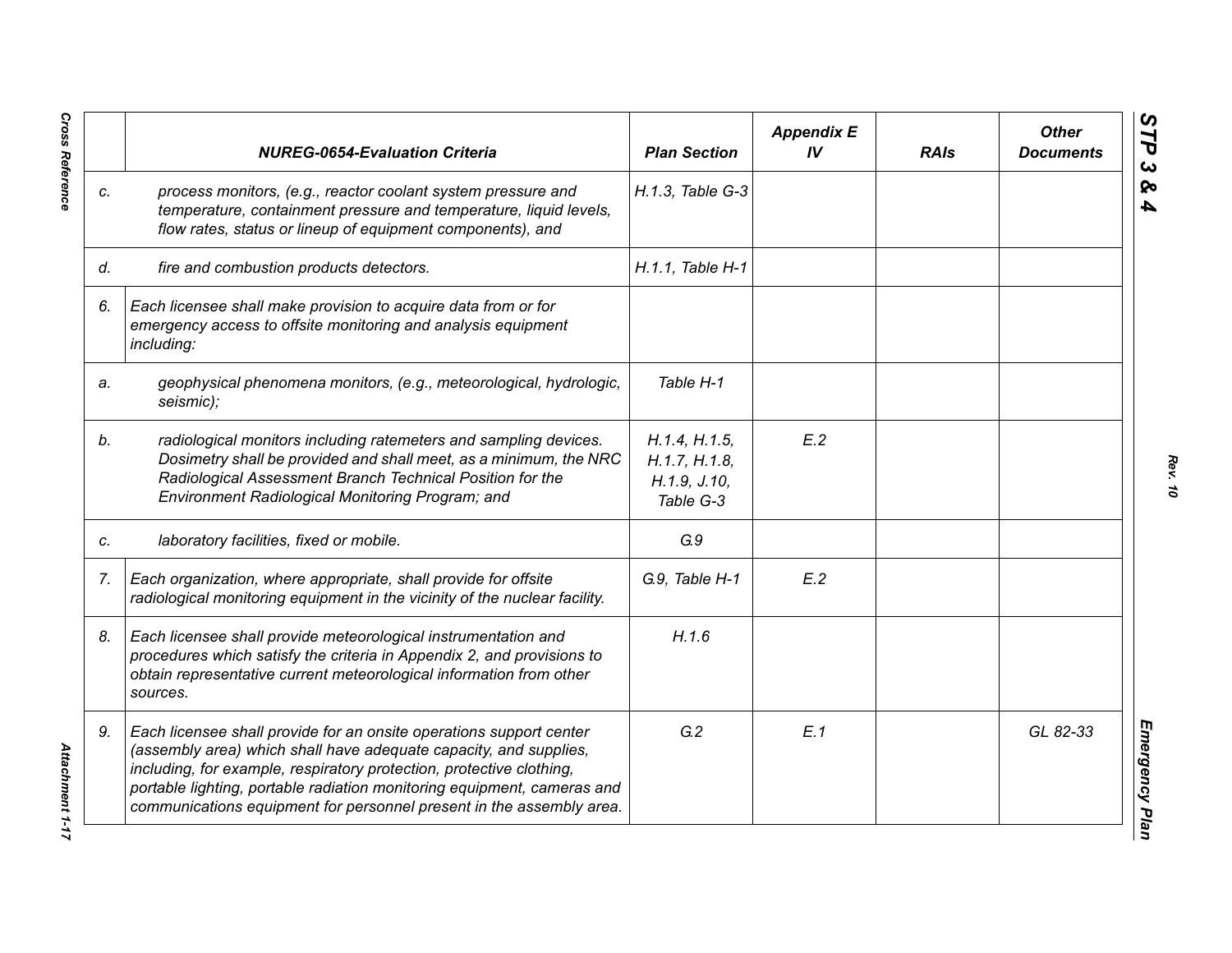|     | <b>NUREG-0654-Evaluation Criteria</b>                                                                                                                                                                                                                                                                                                                                                                                                   | <b>Plan Section</b> | <b>Appendix E</b><br>IV | <b>RAIs</b> | <b>Other</b><br><b>Documents</b> |
|-----|-----------------------------------------------------------------------------------------------------------------------------------------------------------------------------------------------------------------------------------------------------------------------------------------------------------------------------------------------------------------------------------------------------------------------------------------|---------------------|-------------------------|-------------|----------------------------------|
| 10. | Each organization shall make provisions to inspect, inventory and<br>operationally check emergency equipment/instruments at least once<br>each calendar quarter and after each use. There shall be sufficient<br>reserves of instruments/equipment to replace those which are removed<br>from emergency kits for calibration or repair. Calibration of equipment<br>shall be at intervals recommended by the supplier of the equipment. | Table G-1           |                         |             |                                  |
| 11. | Each plan shall, in an appendix include identification of emergency kits<br>by general category (protective equipment, communications equipment,<br>radiological monitoring equipment and emergency supplies).                                                                                                                                                                                                                          | Table G-1           | E.1                     |             |                                  |
| 12. | Each organization shall establish a central point (preferably associated<br>with the licensee's near-site Emergency Operations Facility), for the<br>receipt and analysis of all field monitoring data and coordination of<br>sample media.                                                                                                                                                                                             | H.2                 | E.2                     |             |                                  |
|     |                                                                                                                                                                                                                                                                                                                                                                                                                                         |                     |                         |             |                                  |
|     |                                                                                                                                                                                                                                                                                                                                                                                                                                         |                     |                         |             |                                  |
|     |                                                                                                                                                                                                                                                                                                                                                                                                                                         |                     |                         |             |                                  |
|     |                                                                                                                                                                                                                                                                                                                                                                                                                                         |                     |                         |             |                                  |
|     |                                                                                                                                                                                                                                                                                                                                                                                                                                         |                     |                         |             |                                  |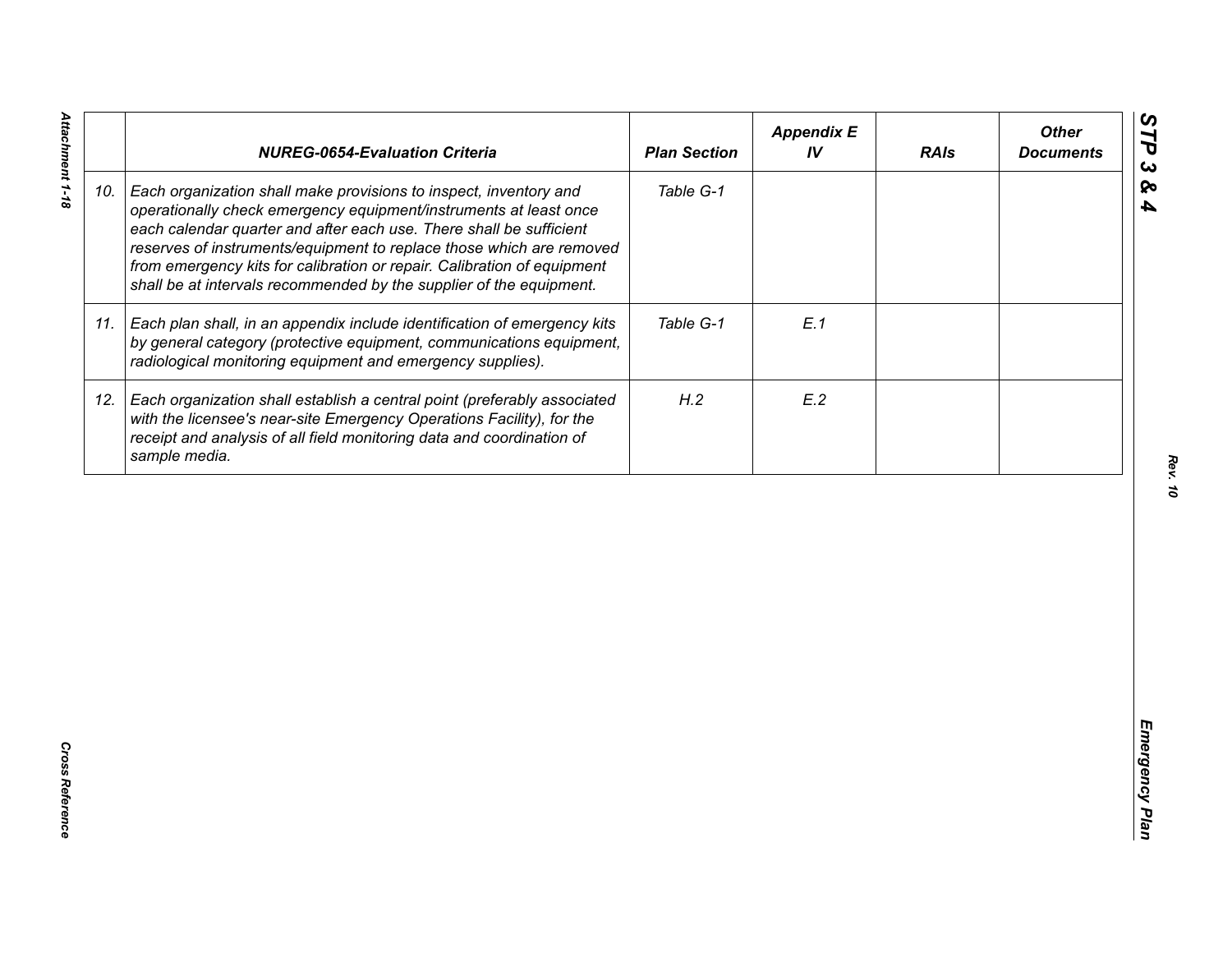|    | Adequate methods, systems and equipment for assessing and monitoring actual or potential offsite consequences of a<br>radiological emergency condition are in use.                                                                                                                                                                                                                                                                                                                                                                                |                                                         |                         |             |                                  |
|----|---------------------------------------------------------------------------------------------------------------------------------------------------------------------------------------------------------------------------------------------------------------------------------------------------------------------------------------------------------------------------------------------------------------------------------------------------------------------------------------------------------------------------------------------------|---------------------------------------------------------|-------------------------|-------------|----------------------------------|
|    | <b>NUREG-0654-Evaluation Criteria</b>                                                                                                                                                                                                                                                                                                                                                                                                                                                                                                             | <b>Plan Section</b>                                     | <b>Appendix E</b><br>IV | <b>RAIs</b> | <b>Other</b><br><b>Documents</b> |
| 1. | Each licensee shall identify plant system and effluent parameter values<br>characteristic of a spectrum of off-normal conditions and accidents, and<br>shall identify the plant parameter values or other information which<br>correspond to the example initiating conditions of Appendix 1. Such<br>parameter values and the corresponding emergency class shall be<br>included in the appropriate facility emergency procedures. Facility<br>emergency procedures shall specify the kinds of instruments being used<br>and their capabilities. | Table D-1,<br>Table D-2<br>(Generalized<br>Description) |                         |             |                                  |
| 2. | Onsite capability and resources to provide initial values and continuing<br>assessment throughout the course of an accident shall include post-<br>accident sampling capability, radiation and effluent monitors, in-plant<br>iodine instrumentation, and containment radiation monitoring in<br>accordance with NUREG-0578, as elaborated in the NRC letter to all<br>power reactor licensees dated October 30, 1979.                                                                                                                            | H.1, J.10,<br>Table H-1                                 | E.2                     |             |                                  |
| 3. | Each licensee shall establish methods and techniques to be used for<br>determining:                                                                                                                                                                                                                                                                                                                                                                                                                                                               |                                                         |                         |             |                                  |
| a. | the source term of releases of radioactive material within plant<br>systems. An example is the relationship between the containment<br>radiation monitor(s) reading(s) and radioactive material available for<br>release from containment.                                                                                                                                                                                                                                                                                                        | J.10.1                                                  | E.2                     |             |                                  |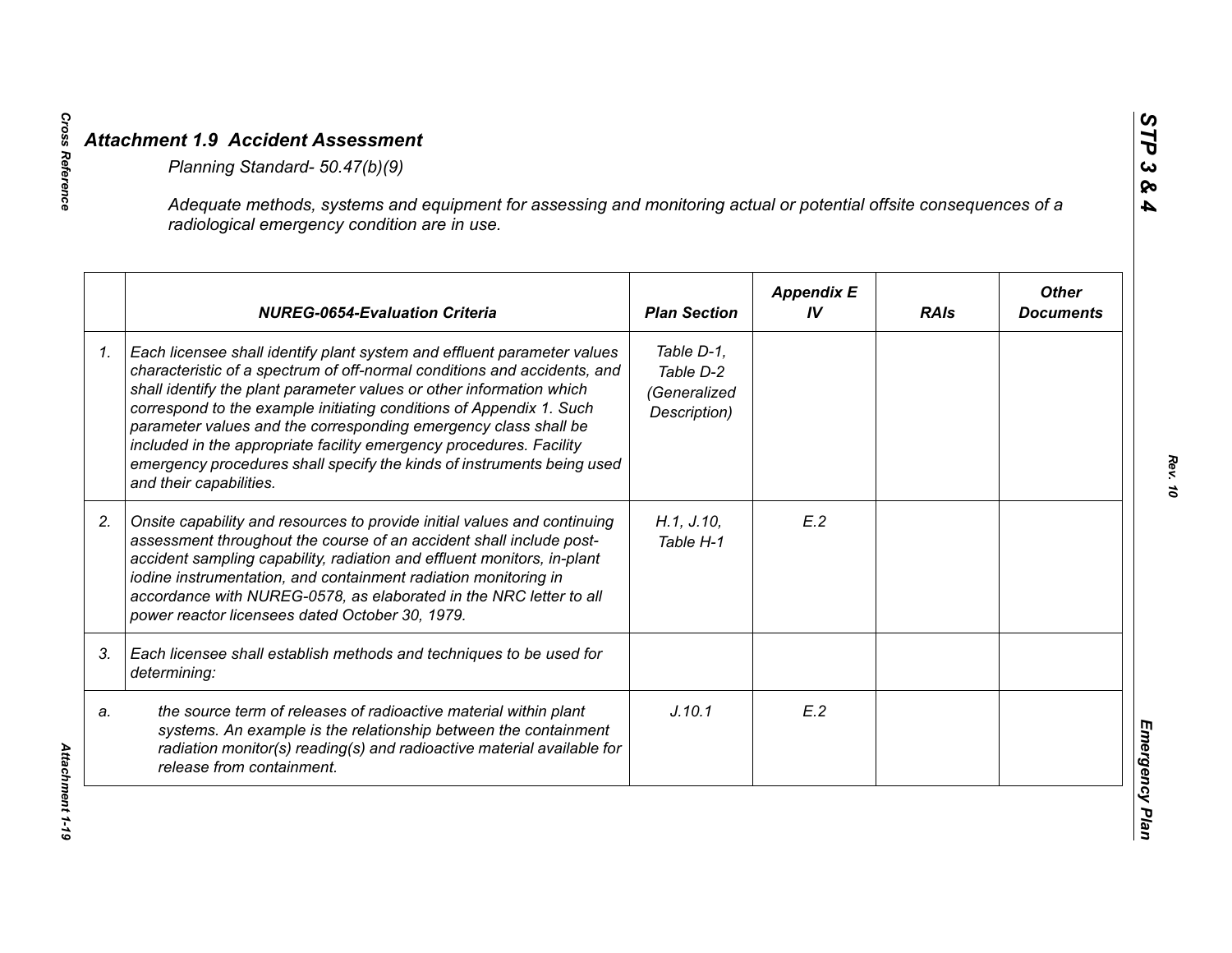|    | <b>NUREG-0654-Evaluation Criteria</b>                                                                                                                                                                                                                                                                                                                                                                                                                                                                                                                                                                                                       | <b>Plan Section</b> | <b>Appendix E</b><br>IV | <b>RAIs</b>  | <b>Other</b><br><b>Documents</b> |
|----|---------------------------------------------------------------------------------------------------------------------------------------------------------------------------------------------------------------------------------------------------------------------------------------------------------------------------------------------------------------------------------------------------------------------------------------------------------------------------------------------------------------------------------------------------------------------------------------------------------------------------------------------|---------------------|-------------------------|--------------|----------------------------------|
| b. | the magnitude of the release of radioactive materials based on<br>plant system parameters and effluent monitors.                                                                                                                                                                                                                                                                                                                                                                                                                                                                                                                            | J.10.1              |                         |              |                                  |
| 4. | Each licensee shall establish the relationship between effluent monitor<br>readings and onsite and offsite exposures and contamination for various<br>meteorological conditions.                                                                                                                                                                                                                                                                                                                                                                                                                                                            | J.10.1              |                         |              |                                  |
| 5. | Each licensee shall have the capability of acquiring and evaluating<br>meteorological information sufficient to meet the criteria of Appendix 2.<br>There shall be provisions for access to meteorological information by at<br>least the near site Emergency Operations Facility, the Technical Support<br>Center, the Control Room and an offsite NRC center. The licensee shall<br>make available to the State suitable meteorological data processing<br>interconnections which will permit independent analysis by the State, of<br>facility generated data in those States with the resources to effectively<br>use this information. | H.1.6               | E.1                     | VEGP 13.3-12 |                                  |
| 6. | Each licensee shall establish the methodology for determining the<br>release rate/projected doses if the instrumentation used for assessment<br>are offscale or inoperable.                                                                                                                                                                                                                                                                                                                                                                                                                                                                 | H.2                 |                         |              |                                  |
| 7. | Each organization shall describe the capability and resources for field<br>monitoring within the plume exposure Emergency Planning Zone which<br>are an intrinsic part of the concept of operations for the facility.                                                                                                                                                                                                                                                                                                                                                                                                                       | H.2                 |                         |              |                                  |
| 8. | Each organization, where appropriate, shall provide methods,<br>equipment and expertise to make rapid assessments of the actual or<br>potential magnitude and locations of any radiological hazards through<br>liquid or gaseous release pathways. This shall include activation,<br>notification means, field team composition, transportation,<br>communication, monitoring equipment and estimated deployment times.                                                                                                                                                                                                                     | H.2                 |                         |              |                                  |

Attachment 1-20 *Attachment 1-20*

**Cross Reference** *Cross Reference*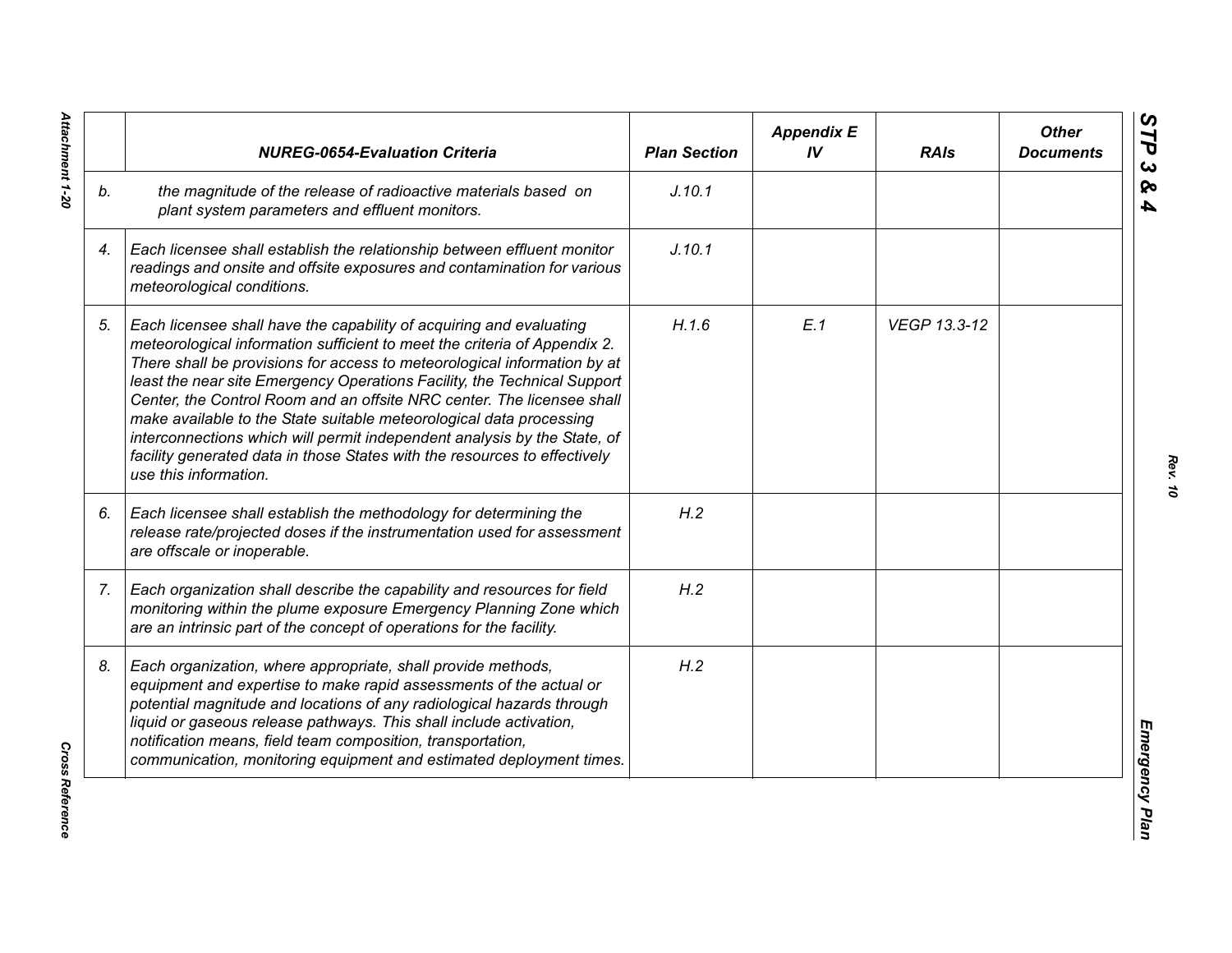| J.11<br>9.<br>Each organization shall have a capability to detect and measure<br>radioiodine concentrations in air in the plume exposure EPZ as low as<br>10-7 uCi/cc (microcuries per cubic centimeter) under field conditions.<br>Interference from the presence of noble gas and background radiation<br>shall not decrease the stated minimum detectable activity.<br>H.2<br>Each organization shall establish means for relating the various<br>10.<br>measured parameters (e.g., contamination levels, water and air activity<br>levels) to dose rates for key isotopes (i.e., those given in Table 3, page<br>18) and gross radioactivity measurements. Provision shall be made for<br>estimating integrated dose from the projected and actual dose rates and<br>for comparing these estimates with the protective action guides. The<br>detailed provisions shall be described in separate procedures. | H.2<br>11. Arrangements to locate and track the airborne radioactive plume shall<br>be made, using either or both Federal and State resources. | <b>NUREG-0654-Evaluation Criteria</b> | <b>Plan Section</b> | <b>Appendix E</b><br>IV | <b>RAIs</b> | <b>Other</b><br><b>Documents</b> |
|-----------------------------------------------------------------------------------------------------------------------------------------------------------------------------------------------------------------------------------------------------------------------------------------------------------------------------------------------------------------------------------------------------------------------------------------------------------------------------------------------------------------------------------------------------------------------------------------------------------------------------------------------------------------------------------------------------------------------------------------------------------------------------------------------------------------------------------------------------------------------------------------------------------------|------------------------------------------------------------------------------------------------------------------------------------------------|---------------------------------------|---------------------|-------------------------|-------------|----------------------------------|
|                                                                                                                                                                                                                                                                                                                                                                                                                                                                                                                                                                                                                                                                                                                                                                                                                                                                                                                 |                                                                                                                                                |                                       |                     |                         |             |                                  |
|                                                                                                                                                                                                                                                                                                                                                                                                                                                                                                                                                                                                                                                                                                                                                                                                                                                                                                                 |                                                                                                                                                |                                       |                     |                         |             |                                  |
|                                                                                                                                                                                                                                                                                                                                                                                                                                                                                                                                                                                                                                                                                                                                                                                                                                                                                                                 |                                                                                                                                                |                                       |                     |                         |             |                                  |
|                                                                                                                                                                                                                                                                                                                                                                                                                                                                                                                                                                                                                                                                                                                                                                                                                                                                                                                 |                                                                                                                                                |                                       |                     |                         |             |                                  |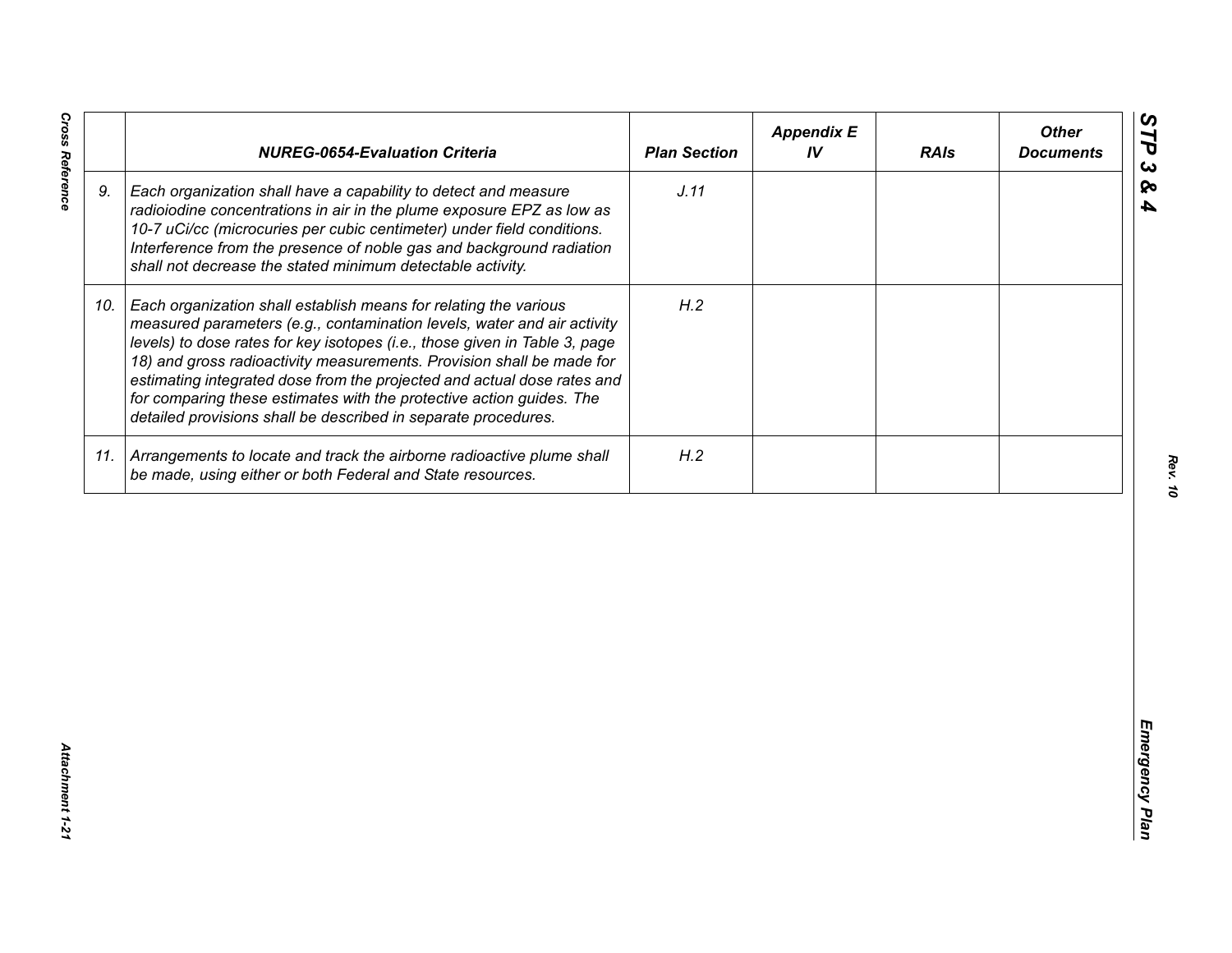|                | A range of protective actions have been developed for the plume exposure pathway EPZ for emergency workers and the public.<br>Guidelines for the choice of protective actions during an emergency, consistent with Federal guidance, are developed and in<br>place, and protective actions for the ingestion exposure pathway EPZ appropriate to the locale have been developed. |                     |                         |                              |                                  |
|----------------|----------------------------------------------------------------------------------------------------------------------------------------------------------------------------------------------------------------------------------------------------------------------------------------------------------------------------------------------------------------------------------|---------------------|-------------------------|------------------------------|----------------------------------|
|                | <b>NUREG-0654-Evaluation Criteria</b>                                                                                                                                                                                                                                                                                                                                            | <b>Plan Section</b> | <b>Appendix E</b><br>IV | <b>RAIs</b>                  | <b>Other</b><br><b>Documents</b> |
| 1 <sub>1</sub> | Each licensee shall establish the means and time required to warn or<br>advise onsite individuals and individuals who may be in areas controlled<br>by the operator, including:                                                                                                                                                                                                  |                     |                         |                              |                                  |
| a.             | Employees not having emergency assignments;                                                                                                                                                                                                                                                                                                                                      | F.3, 1.1, 1.2, 1.3  |                         |                              |                                  |
|                | Visitors;                                                                                                                                                                                                                                                                                                                                                                        | F.3, 1.1, 1.2, 1.3  |                         |                              |                                  |
|                | Contractor and construction personnel; and                                                                                                                                                                                                                                                                                                                                       | F.3, 1.1, 1.2, 1.3  |                         |                              |                                  |
|                | Other persons who may be in the public access areas on or passing<br>through the site or within the owner controlled area.                                                                                                                                                                                                                                                       | 1.1, 1.2, 1.3       |                         |                              |                                  |
|                | Each licensee shall make provisions for evacuation routes and<br>transportation for onsite individuals to some suitable offsite location,<br>including alternatives for inclement weather, high traffic density and<br>specific radiological conditions.                                                                                                                         | F.5, I.3            |                         | GGNS 13.3-37<br>GGNS 13.3-38 |                                  |
| 3.             | Each licensee shall provide for radiological monitoring of people<br>evacuated from the site.                                                                                                                                                                                                                                                                                    | F.5, I.3, J.6       |                         |                              |                                  |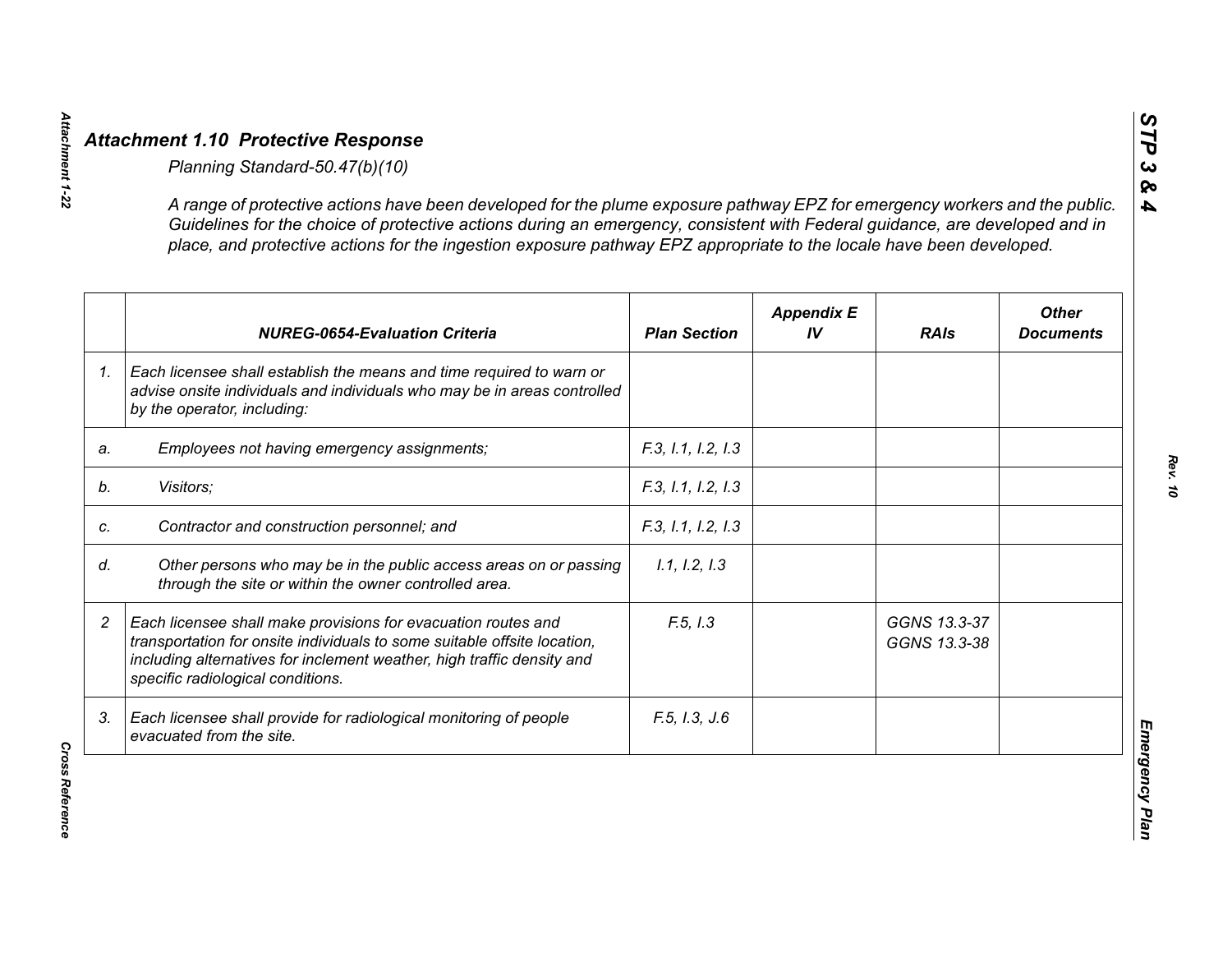|    | <b>NUREG-0654-Evaluation Criteria</b>                                                                                                                                                                                                                                                                                                                                                                                                                                                                                                                                                                                                                                                      | <b>Plan Section</b> | <b>Appendix E</b><br>IV | <b>RAIs</b>  | <b>Other</b><br><b>Documents</b> |
|----|--------------------------------------------------------------------------------------------------------------------------------------------------------------------------------------------------------------------------------------------------------------------------------------------------------------------------------------------------------------------------------------------------------------------------------------------------------------------------------------------------------------------------------------------------------------------------------------------------------------------------------------------------------------------------------------------|---------------------|-------------------------|--------------|----------------------------------|
| 4. | Each licensee shall provide for the evacuation of onsite non-essential<br>personnel in the event of a Site or General Emergency and shall provide<br>a decontamination capability at or near the monitoring point specified in<br>J.3.                                                                                                                                                                                                                                                                                                                                                                                                                                                     | F.5, I.3, J.6       |                         |              | BL 05-02                         |
| 5. | Each licensee shall provide for a capability to account for all individuals<br>onsite at the time of the emergency and ascertain the names of missing<br>individuals within 30 minutes of the start of an emergency and account<br>for all onsite individuals continuously thereafter.                                                                                                                                                                                                                                                                                                                                                                                                     | F.3, I.2, I.3       |                         |              |                                  |
| 6. | Each licensee shall, for individuals remaining or arriving onsite during<br>the emergency, make provisions for:                                                                                                                                                                                                                                                                                                                                                                                                                                                                                                                                                                            |                     |                         |              |                                  |
| a. | Individual respiratory protection;                                                                                                                                                                                                                                                                                                                                                                                                                                                                                                                                                                                                                                                         | J.9                 |                         |              |                                  |
| b. | Use of protective clothing; and                                                                                                                                                                                                                                                                                                                                                                                                                                                                                                                                                                                                                                                            | J.3                 |                         |              |                                  |
| C. | Use of radioprotective drugs, (e.g. individual thyroid protection).                                                                                                                                                                                                                                                                                                                                                                                                                                                                                                                                                                                                                        | J.9                 |                         |              |                                  |
| 7. | Each licensee shall establish a mechanism for recommending protective<br>actions to the appropriate State and local authorities. These shall<br>include Emergency Action Levels corresponding to projected dose to<br>the population-at-risk, in accordance with Appendix 1 and with the<br>recommendations set forth in Tables 2.1 and 2.2 of the Manual of<br>Protective Action Guides and Protective Actions for Nuclear Incidents<br>(EPA-400-R-92-001). As specified in Appendix 1, prompt notification<br>shall be made directly to the offsite authorities responsible for<br>implementing protective measures within the plume exposure pathway<br><b>Emergency Planning Zone.</b> | 1.4, 1.5            | В                       | GGNS 13.3-40 | BL 05-02<br>RIS 2004-13          |
| 8. | Each licensee's plan shall contain time estimates for evacuation within<br>the plume exposure EPZ. These shall be in accordance with Appendix<br>4.                                                                                                                                                                                                                                                                                                                                                                                                                                                                                                                                        | 1.6.1               |                         |              |                                  |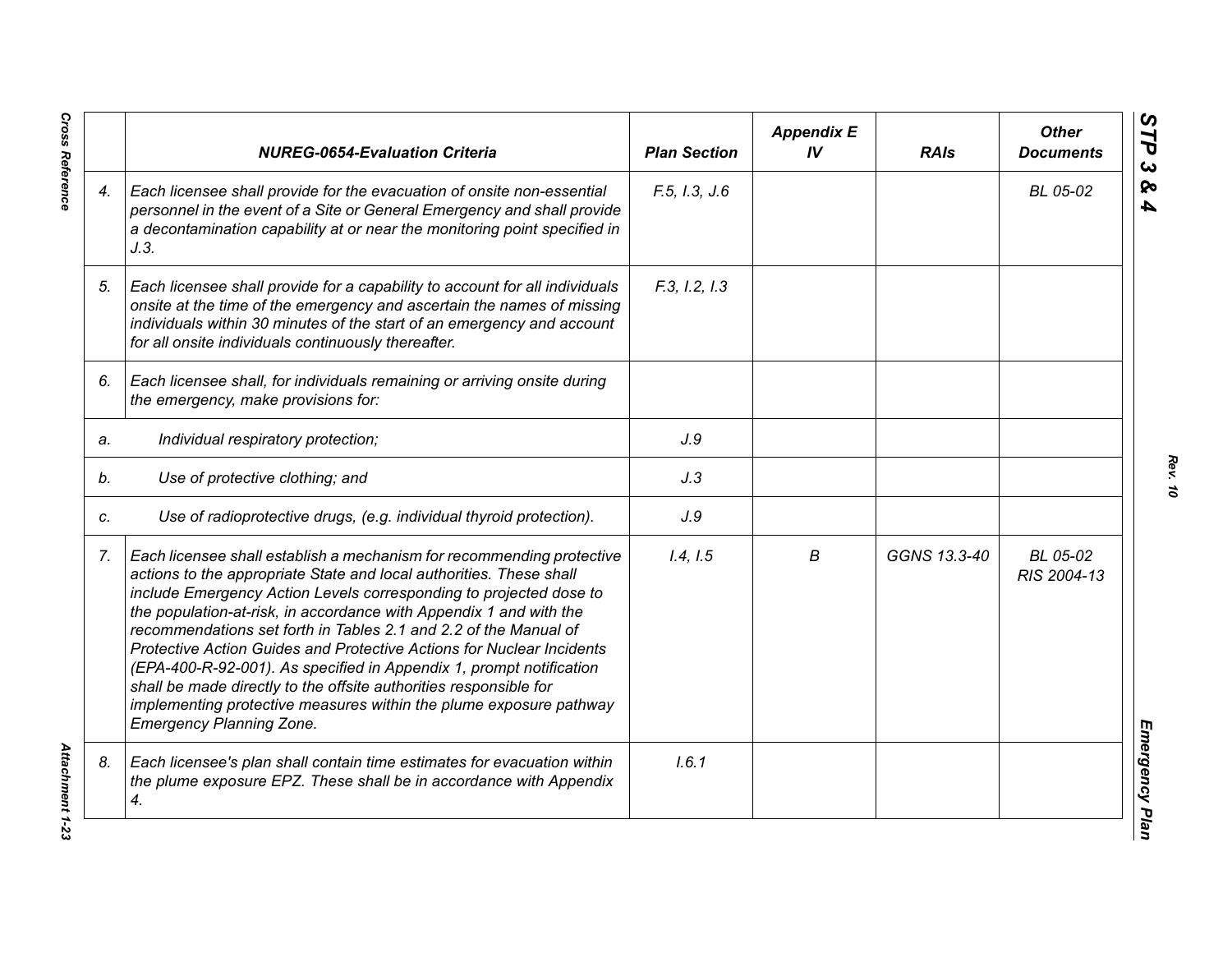|     | <b>NUREG-0654-Evaluation Criteria</b>                                                                                                                                                                                                                                                                                                                                                                                                                                                                              | <b>Plan Section</b>              | <b>Appendix E</b><br>IV | <b>RAIs</b>  | <b>Other</b><br><b>Documents</b> |
|-----|--------------------------------------------------------------------------------------------------------------------------------------------------------------------------------------------------------------------------------------------------------------------------------------------------------------------------------------------------------------------------------------------------------------------------------------------------------------------------------------------------------------------|----------------------------------|-------------------------|--------------|----------------------------------|
| 9.  | Each State and local organization shall establish a capability for<br>implementing protective measures based upon protective action guides<br>and other criteria. This shall be consistent with the recommendations for<br>EPA regarding exposure resulting from passage of radioactive airborne<br>plumes, (EPA-400-R-92-001) and with those of DHEW (DHHS)/FDA<br>regarding radioactive contamination of human food and animal feeds as<br>published in the Federal Register of December 15, 1978 (43 FR 58790). | <b>State Plan</b>                |                         |              |                                  |
| 10. | The organization's plans to implement protective measures for the<br>plume exposure pathway shall include:                                                                                                                                                                                                                                                                                                                                                                                                         |                                  |                         |              |                                  |
| a.  | Maps showing evacuation routes, evacuation areas, preselected<br>radiological sampling and monitoring points, relocation centers in<br>host areas, and shelter areas; (identification of radiological sampling<br>and monitoring points shall include the designators in Table J-1 or<br>an equivalent uniform system described in the plan);                                                                                                                                                                      | Figures I-1, I-2,<br>H.2         |                         |              |                                  |
| b.  | Maps showing population distribution around the nuclear facility.<br>This shall be by evacuation areas (licensees shall also present the<br>information in a sector format):                                                                                                                                                                                                                                                                                                                                       | Figure I-1                       |                         |              |                                  |
| c.  | Means for notifying all segments of the transient and resident<br>population;                                                                                                                                                                                                                                                                                                                                                                                                                                      | E.3<br>Figure E-1                |                         | VEGP 13.3-13 |                                  |
| d.  | Means for protecting those persons whose mobility may be impaired<br>due to such factors as institutional or other confinement;                                                                                                                                                                                                                                                                                                                                                                                    | <b>State Plan</b><br>County Plan |                         |              |                                  |
| e.  | Provisions for the use of radioprotective drugs, particularly for<br>emergency workers and institutionalized persons within the plume<br>exposure EPZ whose immediate evaluation may be infeasible or<br>very difficult, including quantities, storage, and means of distribution.                                                                                                                                                                                                                                 | <b>State Plan</b><br>County Plan |                         |              |                                  |

Attachment 1-24 *Attachment 1-24*

**Cross Reference** *Cross Reference*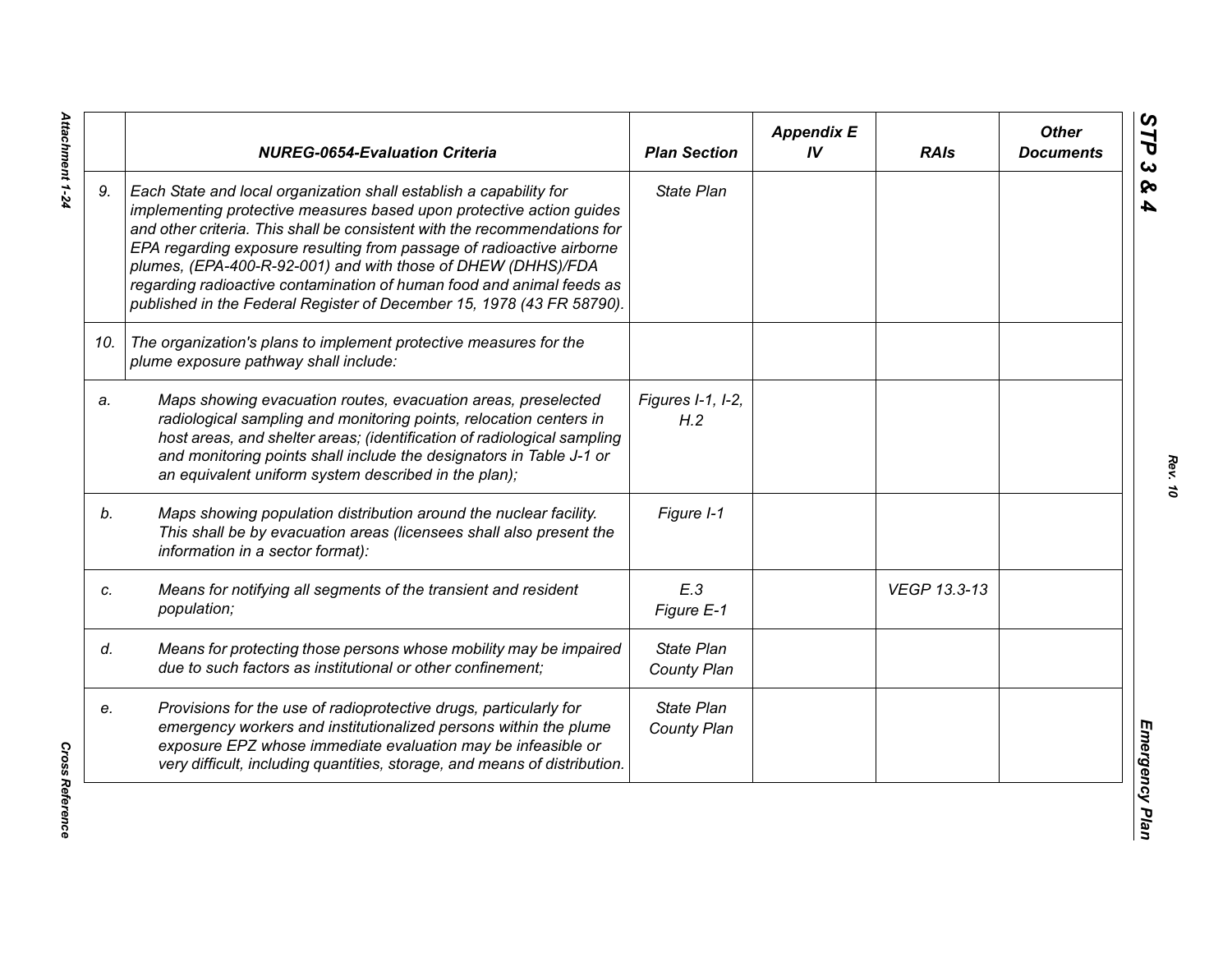|    | <b>NUREG-0654-Evaluation Criteria</b>                                                                                                                                                                                                                                                                                          | <b>Plan Section</b>              | <b>Appendix E</b><br>IV | <b>RAIs</b> | <b>Other</b><br><b>Documents</b> |
|----|--------------------------------------------------------------------------------------------------------------------------------------------------------------------------------------------------------------------------------------------------------------------------------------------------------------------------------|----------------------------------|-------------------------|-------------|----------------------------------|
| f. | State and local organizations' plans should include the method by<br>which decisions by the State Health Department for administering<br>radioprotective drugs to the general population are made during an<br>emergency and the pre-determined conditions under which such<br>drugs may be used by offsite emergency workers; | <b>State Plan</b><br>County Plan |                         |             |                                  |
| g. | Means of relocation;                                                                                                                                                                                                                                                                                                           | State Plan<br>County Plan        |                         |             |                                  |
| h. | Relocation centers in host areas which are at least 5 miles, and<br>preferably 10 miles, beyond the boundaries of the plume exposure<br>emergency planning zone; (See J.12).                                                                                                                                                   | State Plan<br>County Plan        |                         |             |                                  |
| İ. | Projected traffic capacities of evacuation routes under emergency<br>conditions;                                                                                                                                                                                                                                               | State Plan<br>County Plan        |                         |             |                                  |
| j. | Control of access to evacuated areas and organization<br>responsibilities for such control;                                                                                                                                                                                                                                    | State Plan<br>County Plan        |                         |             |                                  |
| k. | Identification of and means for dealing with potential impediments<br>(e.g., seasonal impassability of roads) to use of evacuation routes,<br>and contingency measures;                                                                                                                                                        | State Plan<br>County Plan        |                         |             |                                  |
| Ι. | Time estimates for evacuation of various sectors and distances<br>based on a dynamic analysis (time-motion study under various<br>conditions) for the plume exposure pathway emergency planning<br>zone (See Appendix 4); and                                                                                                  | County Plan                      |                         |             |                                  |
| m. | The bases for the choice of recommended protective actions from<br>the plume exposure pathway during emergency conditions. This<br>shall include expected local protection afforded in residential units or<br>other shelter for direct and inhalation exposure, as well as<br>evacuation time estimates.                      | Addendum I-1                     | В                       |             |                                  |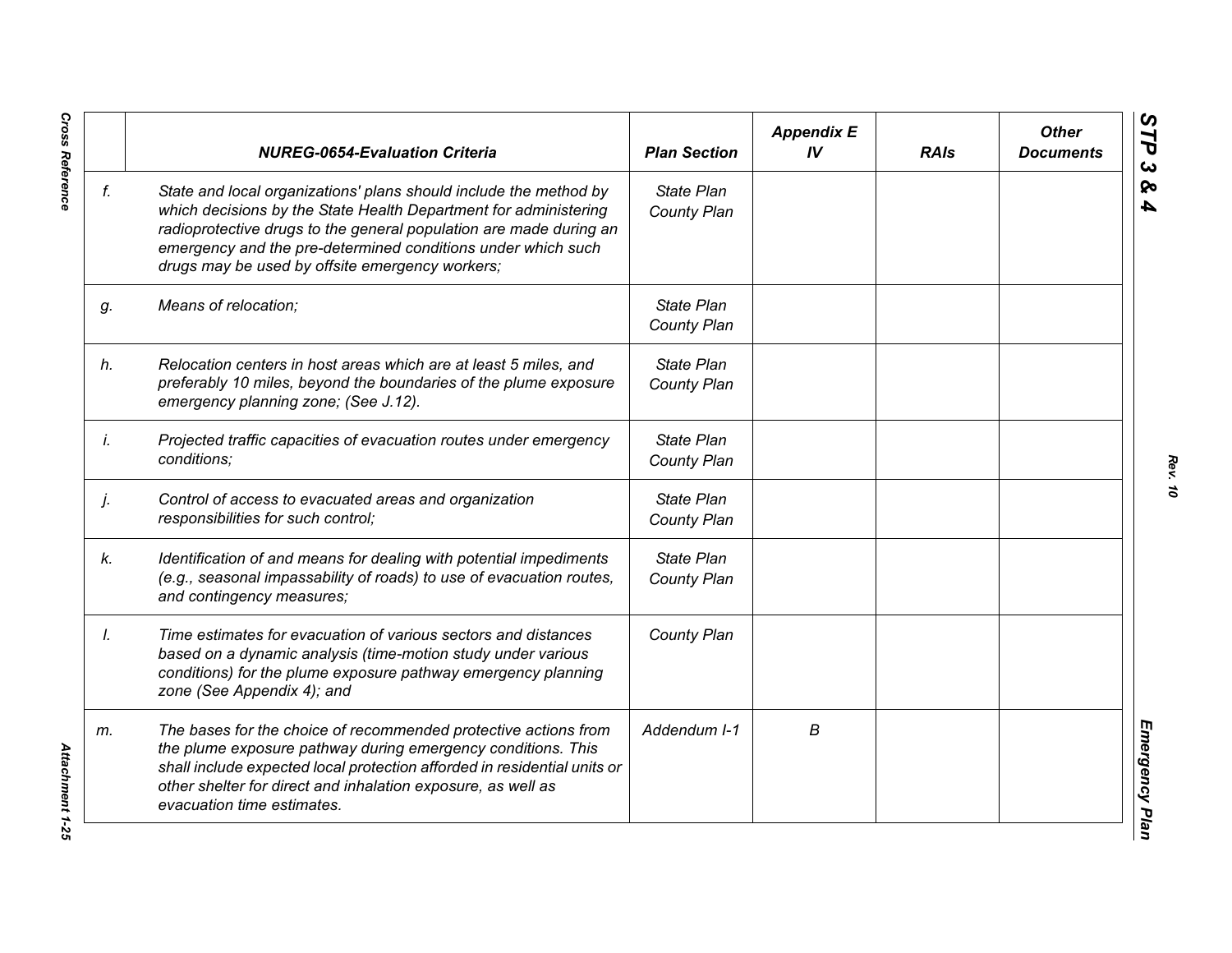| State Plan<br>Each State shall specify the protective measures to be used for the<br>ingestion pathway, including the methods for protecting the public from<br>consumption of contaminated food-stuffs. This shall include criteria for<br>deciding whether dairy animals should be put on stored feed. The plan<br>shall identify procedures for detecting contamination, for estimating the<br>dose commitment consequences of uncontrolled ingestion, and for<br>imposing protection procedures such as impoundment,<br>decontamination, processing, decay, product diversion, and<br>preservation. Maps for recording survey and monitoring data, key land<br>use data (e.g., farming), dairies, food processing plants, water sheds,<br>water supply intake and treatment plants and reservoirs shall be<br>maintained. Provisions for maps showing detailed crop information may<br>be by including reference to their availability and location and a plan for<br>their use. The maps shall start at the facility and include all of the 50-<br>mile ingestion pathway EPZ. Up-to-date lists of the name and location of<br>all facilities which regularly process milk products and other large<br>amounts of food or agricultural products originating in the ingestion<br>pathway Emergency Planning Zone, but located elsewhere, shall be<br>maintained.<br>State Plan<br>Each organization shall describe the means for registering and<br>monitoring of evacuees at relocation centers in host areas. The<br>County Plan<br>personnel and equipment available should be capable of monitoring<br>within about a 12 hour period all residents and transients in the plume<br>exposure EPZ arriving at relocation centers. |     | <b>NUREG-0654-Evaluation Criteria</b> | <b>Plan Section</b> | <b>Appendix E</b><br>IV | <b>RAIs</b> | <b>Other</b><br><b>Documents</b> |
|----------------------------------------------------------------------------------------------------------------------------------------------------------------------------------------------------------------------------------------------------------------------------------------------------------------------------------------------------------------------------------------------------------------------------------------------------------------------------------------------------------------------------------------------------------------------------------------------------------------------------------------------------------------------------------------------------------------------------------------------------------------------------------------------------------------------------------------------------------------------------------------------------------------------------------------------------------------------------------------------------------------------------------------------------------------------------------------------------------------------------------------------------------------------------------------------------------------------------------------------------------------------------------------------------------------------------------------------------------------------------------------------------------------------------------------------------------------------------------------------------------------------------------------------------------------------------------------------------------------------------------------------------------------------------------------------------------------------------------------|-----|---------------------------------------|---------------------|-------------------------|-------------|----------------------------------|
|                                                                                                                                                                                                                                                                                                                                                                                                                                                                                                                                                                                                                                                                                                                                                                                                                                                                                                                                                                                                                                                                                                                                                                                                                                                                                                                                                                                                                                                                                                                                                                                                                                                                                                                                        | 11. |                                       |                     |                         |             |                                  |
|                                                                                                                                                                                                                                                                                                                                                                                                                                                                                                                                                                                                                                                                                                                                                                                                                                                                                                                                                                                                                                                                                                                                                                                                                                                                                                                                                                                                                                                                                                                                                                                                                                                                                                                                        | 12. |                                       |                     |                         |             |                                  |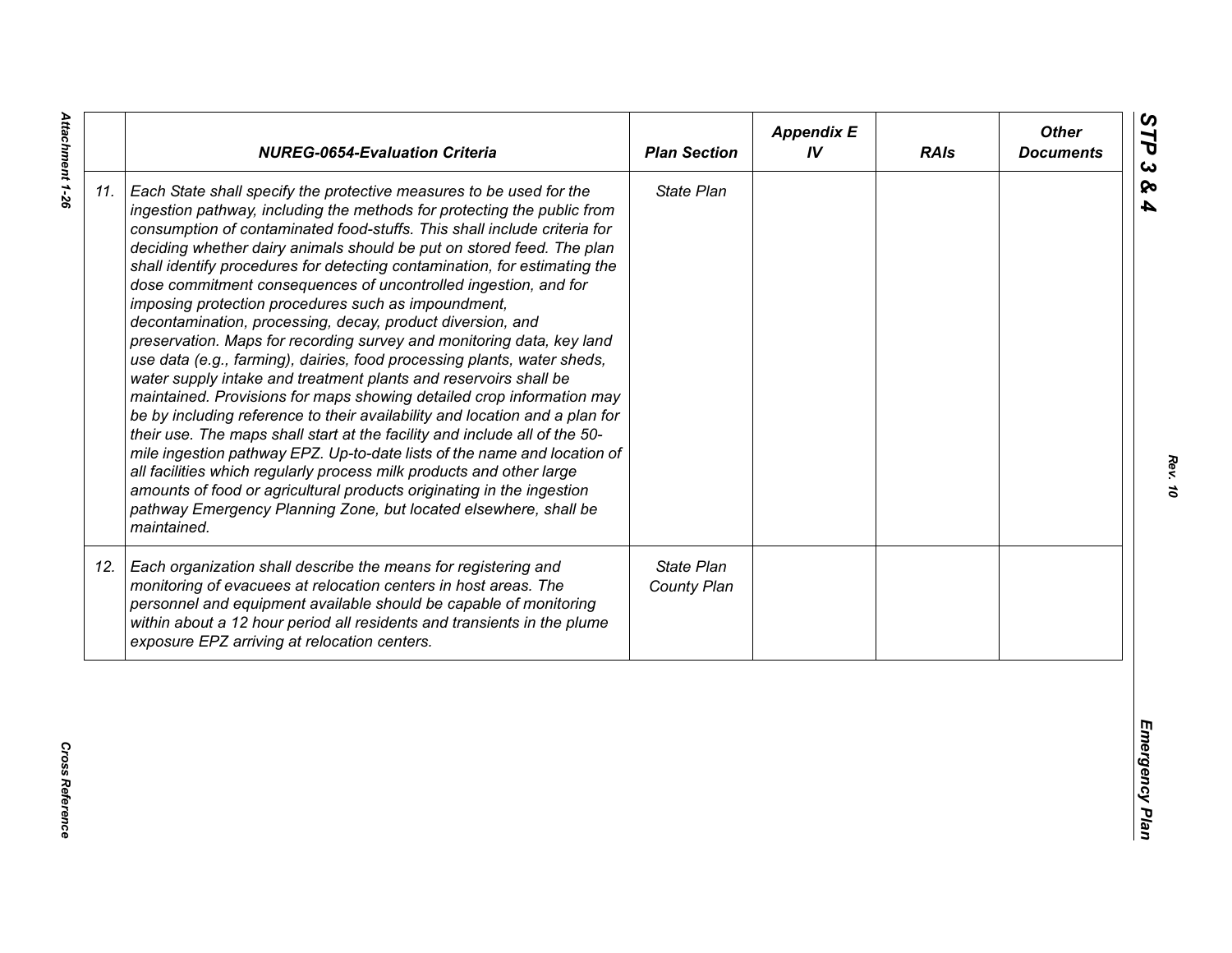|    | <b>Activity Protective Action Guides.</b>                                                                                                                                     |                     |                         |              |                                  |
|----|-------------------------------------------------------------------------------------------------------------------------------------------------------------------------------|---------------------|-------------------------|--------------|----------------------------------|
|    | <b>NUREG-0654-Evaluation Criteria</b>                                                                                                                                         | <b>Plan Section</b> | <b>Appendix E</b><br>IV | <b>RAIs</b>  | <b>Other</b><br><b>Documents</b> |
| 1. | Each licensee shall establish onsite exposure guidelines consistent with<br>EPA Emergency Worker and Lifesaving Activity Protective Actions<br>Guides (EPA-400-R-92-001) for; |                     |                         |              |                                  |
| a. | removal of injured persons;                                                                                                                                                   | J.1.1               |                         | GGNS 13.3-30 |                                  |
|    | undertaking corrective actions;                                                                                                                                               | J.1.1               |                         | GGNS 13.3-39 |                                  |
| C. | performing assessment actions;                                                                                                                                                | J.1                 |                         |              |                                  |
| d. | providing first aid;                                                                                                                                                          | J.1                 |                         |              |                                  |
| e. | performing personnel decontamination;                                                                                                                                         | J.1                 | E.3                     |              |                                  |
| f. | providing ambulance service; and                                                                                                                                              | J.1                 | E.6                     |              |                                  |
| g. | providing medical treatment services.                                                                                                                                         | J.1                 | E.7                     |              |                                  |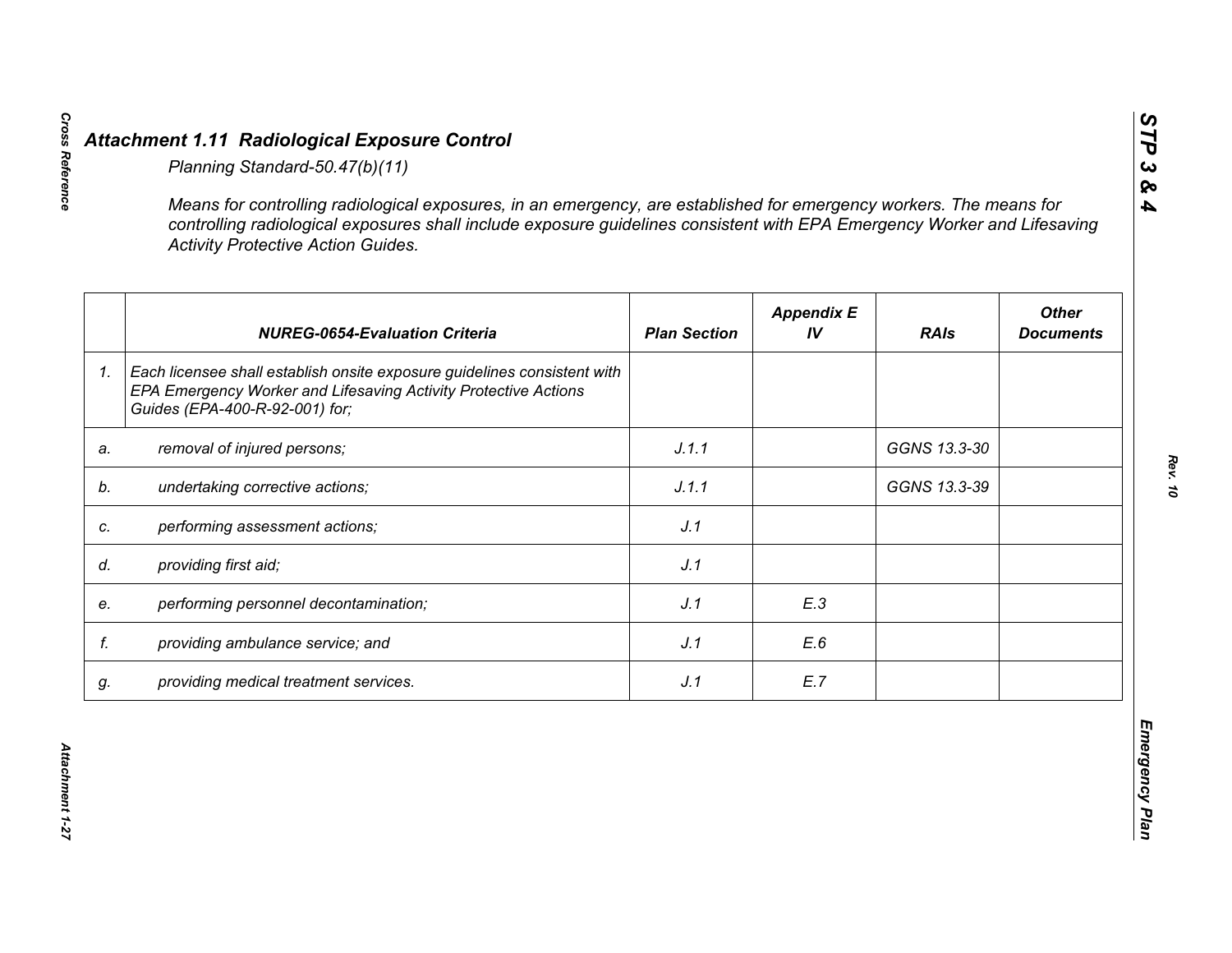|     | <b>NUREG-0654-Evaluation Criteria</b>                                                                                                                                                                                                                                                                                                                                                                                                                                                                                                                                                                                                    | <b>Plan Section</b> | <b>Appendix E</b><br>IV | <b>RAIs</b>  | <b>Other</b><br><b>Documents</b> |
|-----|------------------------------------------------------------------------------------------------------------------------------------------------------------------------------------------------------------------------------------------------------------------------------------------------------------------------------------------------------------------------------------------------------------------------------------------------------------------------------------------------------------------------------------------------------------------------------------------------------------------------------------------|---------------------|-------------------------|--------------|----------------------------------|
| 2.  | Each licensee shall provide an onsite radiation protection program to be<br>implemented during emergencies, including methods to implement<br>exposure guidelines. The plan shall identify individual(s), by position or<br>title, who can authorize emergency workers to receive doses in excess<br>of 10 CFR Part 20 limits. Procedures shall be worked out in advance for<br>permitting onsite volunteers to receive radiation exposures in the course<br>of caring out lifesaving and other emergency activities. These<br>procedures shall include expeditious decision making and a reasonable<br>consideration of relative risks. | J.1                 |                         | GGNS 13.3-49 |                                  |
|     | 3.a   Each organization shall make provision for 24-hour-per-day capability to<br>determine the doses received by emergency personnel involved in any<br>nuclear accident, including volunteers. Each organization shall make<br>provisions for distribution of dosimeters, both self-reading and<br>permanent record devices.                                                                                                                                                                                                                                                                                                           | J.2                 |                         |              |                                  |
| b.  | Each organization shall ensure that dosimeters are read at appropriate<br>frequencies and provide for maintaining dose records for emergency<br>workers involved in any nuclear accident.                                                                                                                                                                                                                                                                                                                                                                                                                                                | J.2                 |                         |              |                                  |
| 4.  | Each State and local organization shall establish the decision chain for<br>authorizing emergency workers to incur exposures in excess of the EPA<br>General Public Protective Action Guides (i.e., EPA PAGs for emergency<br>workers and lifesaving activities).                                                                                                                                                                                                                                                                                                                                                                        | N/A                 |                         |              |                                  |
| 5а. | Each organization as appropriate, shall specify action levels for<br>determining the need for decontamination.                                                                                                                                                                                                                                                                                                                                                                                                                                                                                                                           | J.3                 | E.3                     |              |                                  |
| b.  | Each organization, as appropriate, shall establish the means for<br>radiological decontamination of emergency personnel wounds, supplies,<br>instruments and equipment, and for waste disposal.                                                                                                                                                                                                                                                                                                                                                                                                                                          | J.5                 | E.3                     |              |                                  |
| 6   | Each licensee shall provide onsite contamination control measures<br>including:                                                                                                                                                                                                                                                                                                                                                                                                                                                                                                                                                          |                     |                         |              |                                  |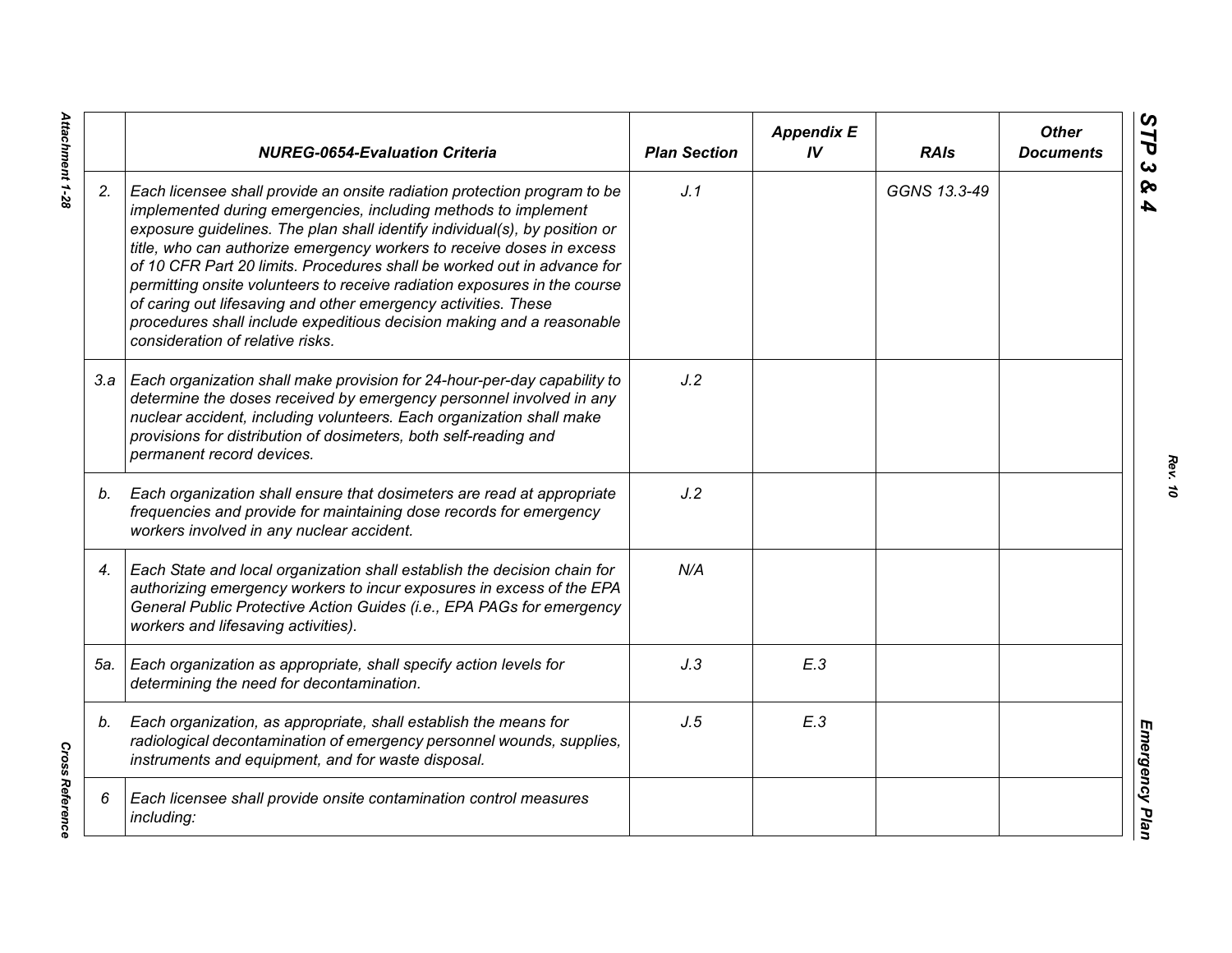| J.3<br>area access control;<br>a.<br>drinking water and food supplies;<br>J.4<br>b.<br>criteria for permitting return of areas and items to normal use, see<br>J.3<br>C.<br>Draft ANSI 13.12.<br>7.<br>Each licensee shall provide the capability for decontaminating relocated<br>J.6<br>onsite personnel, including provisions for extra clothing and |  | decontaminants suitable for the type of contamination expected, with |  |  |
|---------------------------------------------------------------------------------------------------------------------------------------------------------------------------------------------------------------------------------------------------------------------------------------------------------------------------------------------------------|--|----------------------------------------------------------------------|--|--|
|                                                                                                                                                                                                                                                                                                                                                         |  |                                                                      |  |  |
|                                                                                                                                                                                                                                                                                                                                                         |  |                                                                      |  |  |
|                                                                                                                                                                                                                                                                                                                                                         |  |                                                                      |  |  |
| particular attention given to radioiodine contamination of the skin.                                                                                                                                                                                                                                                                                    |  |                                                                      |  |  |
|                                                                                                                                                                                                                                                                                                                                                         |  |                                                                      |  |  |
|                                                                                                                                                                                                                                                                                                                                                         |  |                                                                      |  |  |
|                                                                                                                                                                                                                                                                                                                                                         |  |                                                                      |  |  |
|                                                                                                                                                                                                                                                                                                                                                         |  |                                                                      |  |  |
|                                                                                                                                                                                                                                                                                                                                                         |  |                                                                      |  |  |
|                                                                                                                                                                                                                                                                                                                                                         |  |                                                                      |  |  |
|                                                                                                                                                                                                                                                                                                                                                         |  |                                                                      |  |  |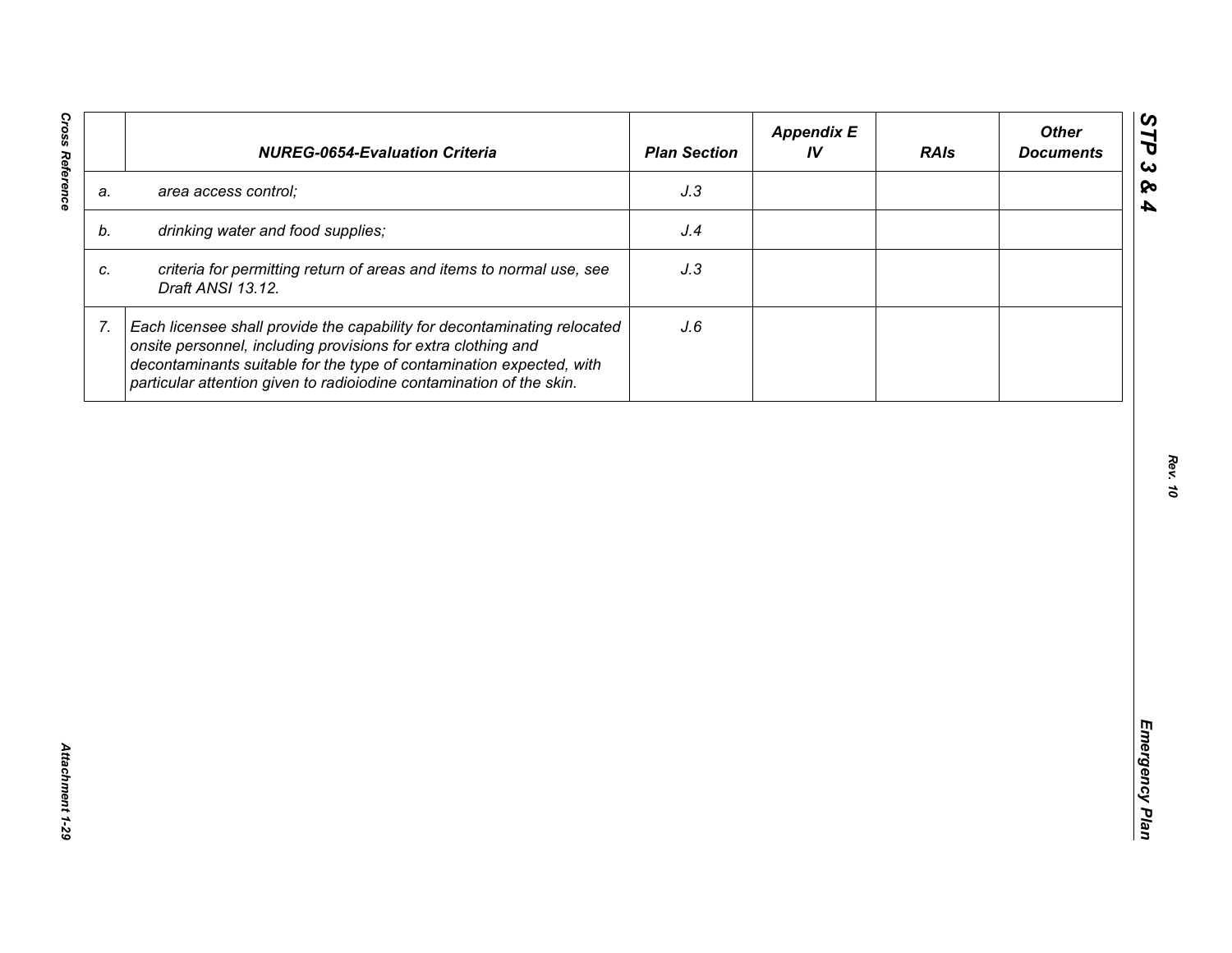|    | Arrangements are made for medical services for contaminated injured individuals.                                                                                                                                                                                                                                                                                                                                                                                                                                                                                                                                           |                         |                         |             |                                  |
|----|----------------------------------------------------------------------------------------------------------------------------------------------------------------------------------------------------------------------------------------------------------------------------------------------------------------------------------------------------------------------------------------------------------------------------------------------------------------------------------------------------------------------------------------------------------------------------------------------------------------------------|-------------------------|-------------------------|-------------|----------------------------------|
|    | <b>NUREG-0654-Evaluation Criteria</b>                                                                                                                                                                                                                                                                                                                                                                                                                                                                                                                                                                                      | <b>Plan Section</b>     | <b>Appendix E</b><br>IV | <b>RAIs</b> | <b>Other</b><br><b>Documents</b> |
| 1. | Each organization shall arrange for local and backup hospital and<br>medical services having the capability for evaluation of radiation<br>exposure and uptake, including assurance that persons providing these<br>services are adequately prepared to handle contaminated individuals.                                                                                                                                                                                                                                                                                                                                   | B.4.5, J.5              | E.5                     |             |                                  |
| 2. | Each licensee shall provide for onsite first aid capability.                                                                                                                                                                                                                                                                                                                                                                                                                                                                                                                                                               | F.6, G.11, J.5          | E.4                     |             |                                  |
| 3. | Each State shall develop lists indicating the location of public, private<br>and military hospitals and other emergency medical services facilities<br>within the State or contiguous States considered capable of providing<br>medical support for any contaminated injured individual. The listing shall<br>include the name, location, type of facility and capacity and any special<br>radiological capabilities. These emergency medical services should be<br>able to radiologically monitor contamination personnel, and have<br>facilities and trained personnel able to care for contaminated injured<br>persons. | State Plan              |                         |             |                                  |
| 4. | Each organization shall arrange for transporting victims of radiological<br>accidents to medical support facilities.                                                                                                                                                                                                                                                                                                                                                                                                                                                                                                       | B.4, B.5.7, F.7,<br>J.5 | E.6                     |             |                                  |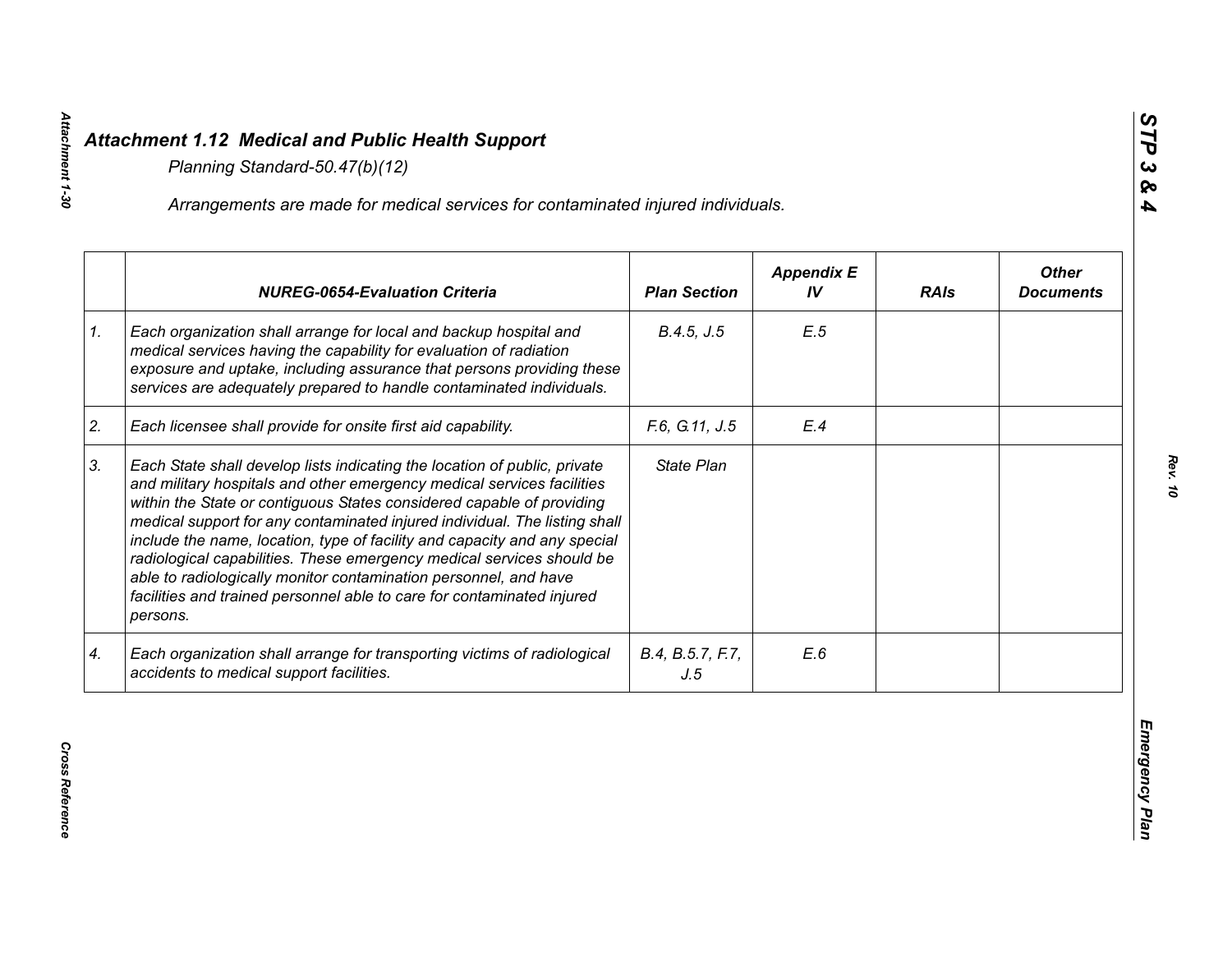|    | General plans for recovery and reentry are developed.                                                                                                                                                                                                                                                                                                                                                                                                                                                     |                                 |                         |              |                                  |
|----|-----------------------------------------------------------------------------------------------------------------------------------------------------------------------------------------------------------------------------------------------------------------------------------------------------------------------------------------------------------------------------------------------------------------------------------------------------------------------------------------------------------|---------------------------------|-------------------------|--------------|----------------------------------|
|    | <b>NUREG-0654-Evaluation Criteria</b>                                                                                                                                                                                                                                                                                                                                                                                                                                                                     | <b>Plan Section</b>             | <b>Appendix E</b><br>IV | <b>RAIs</b>  | <b>Other</b><br><b>Documents</b> |
| 1. | Each organization, as appropriate, shall develop general plans and<br>procedures for reentry and recovery and describe the means by which<br>decisions to relax protective measures (e.g., allow reentry into an<br>evacuated area) are reached. This process should consider both<br>existing and potential conditions.                                                                                                                                                                                  | L.1, L.2, L.3,<br>L.4, L.5, L.6 | H                       |              |                                  |
| 2. | Each licensee plan shall contain the position/title, authority and<br>responsibilities of individuals who will fill key positions in the facility<br>recovery organization. This organization shall include technical<br>personnel with responsibilities to develop, evaluate and direct recovery<br>and reentry operations. The recovery organization recommended by the<br>Atomic Industrial Forum's Nuclear Power Plant Emergency Response<br>Plan dated October 11, 1979, is an acceptable framework. | L.6                             | H                       |              |                                  |
| 3. | Each licensee and State plan shall specify means for informing<br>members of the response organizations that a recovery operation is to<br>be initiated, and of any changes in the organizational structure that may<br>occur.                                                                                                                                                                                                                                                                            | L.7                             |                         |              |                                  |
| 4. | Each plan shall establish a method for periodically estimating total<br>population exposure.                                                                                                                                                                                                                                                                                                                                                                                                              | L.4                             |                         | VEGP 13.3-11 |                                  |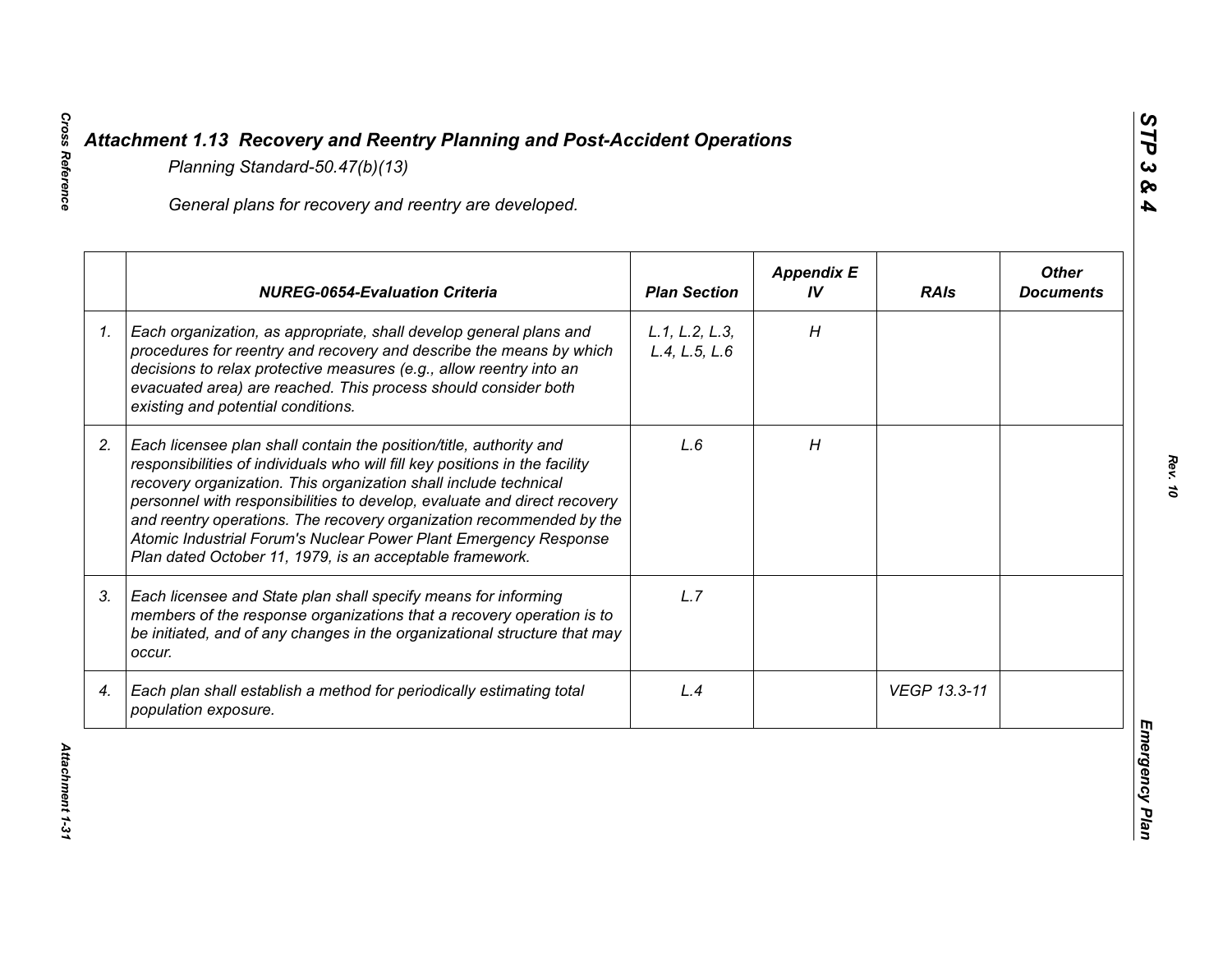|     | Periodic exercises are (will be) conducted to evaluate major portions of emergency response capabilities, periodic drills are (will<br>be) conducted to develop and maintain key skills, and deficiencies identified as a result of exercises or drills are (will be)<br>corrected.                                                                                                                                                                                                                                                                                                                                                                                                                                                                           |                     |                         |             |                                  |
|-----|---------------------------------------------------------------------------------------------------------------------------------------------------------------------------------------------------------------------------------------------------------------------------------------------------------------------------------------------------------------------------------------------------------------------------------------------------------------------------------------------------------------------------------------------------------------------------------------------------------------------------------------------------------------------------------------------------------------------------------------------------------------|---------------------|-------------------------|-------------|----------------------------------|
|     | <b>NUREG-0654-Evaluation Criteria</b>                                                                                                                                                                                                                                                                                                                                                                                                                                                                                                                                                                                                                                                                                                                         | <b>Plan Section</b> | <b>Appendix E</b><br>IV | <b>RAIs</b> | <b>Other</b><br><b>Documents</b> |
| 1a. | An exercise is an event that tests the integrated capability and a major<br>portion of the basic elements existing within emergency preparedness<br>plans and organizations. The emergency preparedness exercise shall<br>simulate an emergency that results in offsite radiological releases which<br>would require response by offsite authorities. Exercises shall be<br>conducted as set forth in NRC and FEMA rules.                                                                                                                                                                                                                                                                                                                                     | N.1                 | F.1                     |             |                                  |
| b.  | An exercise shall include mobilization of State and local personnel and<br>resources adequate to verify the capability to respond to an accident<br>scenario requiring response. The organization shall provide for a critique<br>of the annual exercise by Federal and State observers/evaluators. The<br>scenario should be varied from year to year such that all major elements<br>of the plans and preparedness organizations are tested within a five-<br>year period. Each organization should make provisions to start an<br>exercise between 6:00 p.m. and midnight, and another between<br>midnight and 6:00 a.m. once every six years. Exercises should be<br>conducted under various weather conditions. Some exercises should be<br>unannounced. | N.1                 | F.1                     |             |                                  |
| 2.  | A drill is a supervised instruction period aimed at testing, developing and<br>maintaining skills in a particular operation. A drill is often a component of<br>an exercise. A drill shall be supervised and evaluated by a qualified drill<br>instructor. Each organization shall conduct drills, in addition to the<br>annual exercise at the frequencies indicated below:                                                                                                                                                                                                                                                                                                                                                                                  |                     |                         |             |                                  |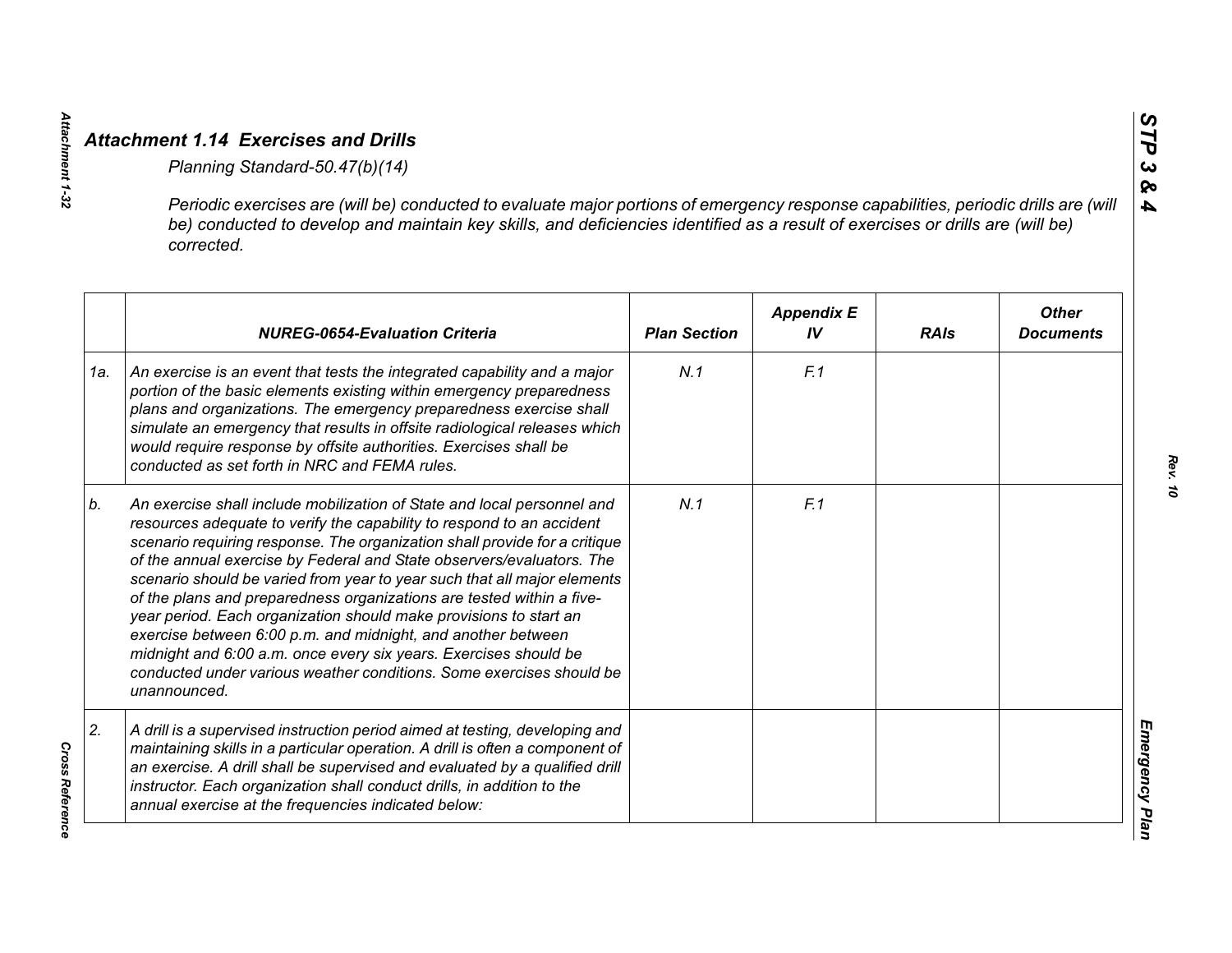|    | <b>NUREG-0654-Evaluation Criteria</b>                                                                                                                                                                                                                                                                                                                                                                                                                                                                                                                         | <b>Plan Section</b>    | <b>Appendix E</b><br>IV | <b>RAIs</b> | <b>Other</b><br><b>Documents</b> |
|----|---------------------------------------------------------------------------------------------------------------------------------------------------------------------------------------------------------------------------------------------------------------------------------------------------------------------------------------------------------------------------------------------------------------------------------------------------------------------------------------------------------------------------------------------------------------|------------------------|-------------------------|-------------|----------------------------------|
| a. | Communication Drills- Communications with State and local<br>governments within the plume exposure pathway Emergency<br>Planning Zone shall be tested monthly. Communications with<br>Federal emergency response organizations and States within the<br>ingestion pathway shall be tested quarterly. Communications<br>between the nuclear facility, State and local emergency operations<br>centers, and field assessment teams shall be tested annually.<br>Communication drills shall also include the aspect of understanding<br>the content of messages. | N.1, Addendum<br>$N-1$ |                         |             |                                  |
| b. | Fire Drills- Fire drills shall be conducted in accordance with the plant<br>(nuclear facility) technical specifications.                                                                                                                                                                                                                                                                                                                                                                                                                                      | Addendum N-1           | F.1iv                   |             |                                  |
| C. | Medical Emergency Drills-A medical emergency drill involving a<br>simulated contaminated individual which contains provisions for<br>participation by the local support services agencies (i.e., ambulance<br>and offsite medical treatment facility) shall be conducted annually.<br>The offsite portions of the medical drill may be performed at part of<br>the required annual exercise                                                                                                                                                                   | Addendum N-1           | F.1.vii<br>F.1.vi       |             |                                  |
| d. | Radiological Monitoring Drills-Plant environs and radiological<br>monitoring drills (onsite and offsite) shall be conducted annually.<br>These drills shall include collection and analysis of all sample media<br>(e.g., water, vegetation, soil and air), and provisions for<br>communications and record keeping. The State drills need not be at<br>each site. Where appropriate, local organization shall participate                                                                                                                                    | Addendum N-1           | F.1.iii                 |             |                                  |
| е. | <b>Health Physics Drills</b>                                                                                                                                                                                                                                                                                                                                                                                                                                                                                                                                  |                        | F.1.iii                 |             |                                  |
|    | (1) Health Physics drills shall be conducted semi-annually which<br>involve response to, and analysis of, simulated elevated<br>airborne and liquid samples and direct radiation measurements<br>in the environment. The State drills need not be at each site.                                                                                                                                                                                                                                                                                               | Addendum N-1           |                         |             |                                  |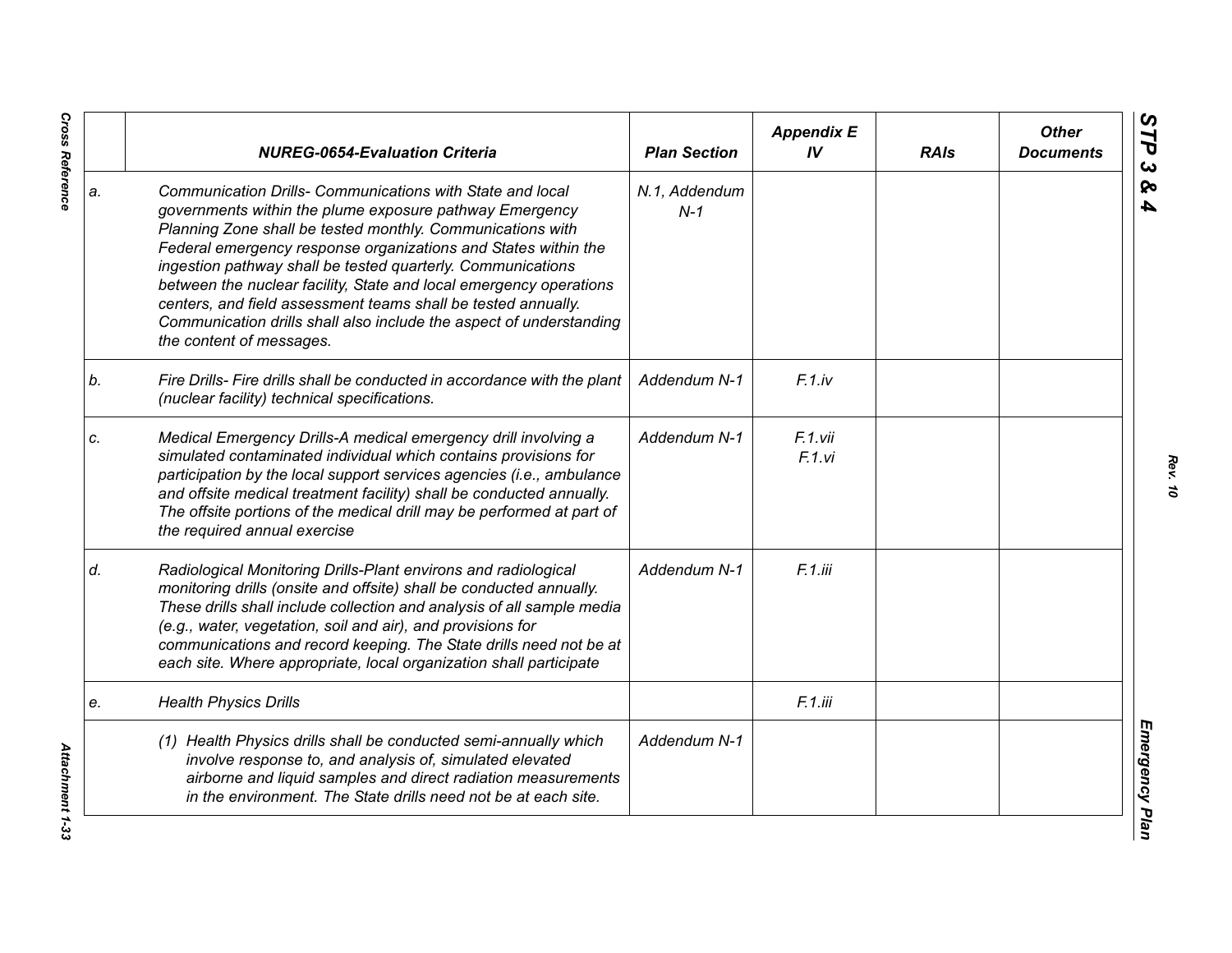|    | <b>NUREG-0654-Evaluation Criteria</b>                                                                                                                                                                                                                                                                                                                                        | <b>Plan Section</b>    | <b>Appendix E</b><br>IV | <b>RAIs</b> | <b>Other</b><br><b>Documents</b> |
|----|------------------------------------------------------------------------------------------------------------------------------------------------------------------------------------------------------------------------------------------------------------------------------------------------------------------------------------------------------------------------------|------------------------|-------------------------|-------------|----------------------------------|
|    | (2) Analysis of inplant liquid samples with simulated elevated<br>radiation levels shall be included in Health Physics drills<br>annually. These drills will include appropriate radiation<br>protection and contamination controls.                                                                                                                                         | Addendum N-1           |                         |             |                                  |
| 3. | Each organization shall describe how exercises and drills are to be<br>carried out to allow free play for decision making and to meet the<br>following objectives. Pending the development of exercise scenarios<br>and exercise evaluation guidance by NRC and FEMA the scenarios for<br>use in exercises and drills shall include but not be limited to, the<br>following: |                        | F.1                     |             |                                  |
| a. | The basic objective(s) of each drill and exercise and appropriate<br>evaluation criteria:                                                                                                                                                                                                                                                                                    | N.1.1, N.2             |                         |             |                                  |
| b. | The date(s), time period, place(s) and participating organization                                                                                                                                                                                                                                                                                                            | Addendum N-1,<br>N.2.2 |                         |             |                                  |
| c. | The simulated events;                                                                                                                                                                                                                                                                                                                                                        | N.2                    |                         |             |                                  |
| d. | A time schedule of real and simulated initiating events                                                                                                                                                                                                                                                                                                                      | N.2                    |                         |             |                                  |
| е. | A narrative summary describing the conduct of the exercises or drills<br>to include such things as simulated casualties, offsite fire<br>department assistance, rescue of personnel, use of protective<br>clothing, deployment of radiological monitoring teams, and public<br>information activities; and                                                                   | N.2                    |                         |             | BL 05-02                         |
| f. | A description of the arrangements for and advance materials to be<br>provided to official observers.                                                                                                                                                                                                                                                                         | N.2.2                  |                         |             |                                  |

**Cross Reference** *Cross Reference*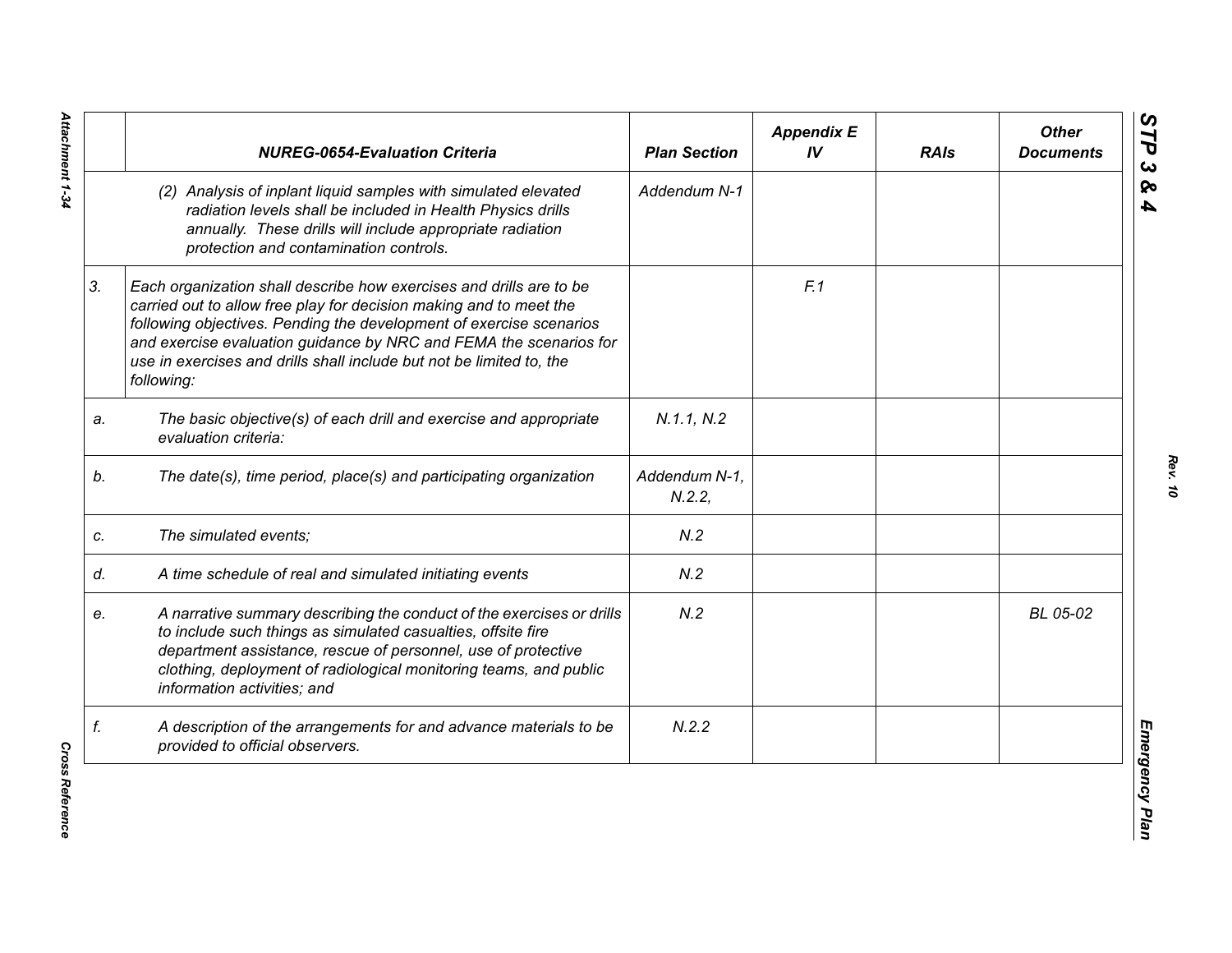|                    | <b>NUREG-0654-Evaluation Criteria</b>                                                                                                                                                                                                                                                                                                                                                                                    | <b>Plan Section</b> | <b>Appendix E</b><br>IV | <b>RAIs</b>  | <b>Other</b><br><b>Documents</b> |
|--------------------|--------------------------------------------------------------------------------------------------------------------------------------------------------------------------------------------------------------------------------------------------------------------------------------------------------------------------------------------------------------------------------------------------------------------------|---------------------|-------------------------|--------------|----------------------------------|
| $\boldsymbol{4}$ . | Official observers from Federal, State or local governments will observe,<br>evaluate, and critique the required exercises. A critique shall be<br>scheduled at the conclusion of the exercise to evaluate the ability of<br>organizations to respond as called for in the plan. The critique shall be<br>conducted as soon as practicable after the exercise, and formal<br>evaluation should result from the critique. | N.1, N.2.2          |                         |              |                                  |
| 5.                 | Each organization shall establish means for evaluating observer and<br>participant comments on areas needing improvement, including<br>emergency plan procedural changes, and for assigning responsibility for<br>implementing corrective actions. Each organization shall establish<br>management control used to ensure that corrective actions are<br>implemented.                                                    | N.1                 | F <sub>12</sub>         | VEGP 13.3-10 |                                  |
|                    |                                                                                                                                                                                                                                                                                                                                                                                                                          |                     |                         |              |                                  |
|                    |                                                                                                                                                                                                                                                                                                                                                                                                                          |                     |                         |              |                                  |
|                    |                                                                                                                                                                                                                                                                                                                                                                                                                          |                     |                         |              |                                  |
|                    |                                                                                                                                                                                                                                                                                                                                                                                                                          |                     |                         |              |                                  |
|                    |                                                                                                                                                                                                                                                                                                                                                                                                                          |                     |                         |              |                                  |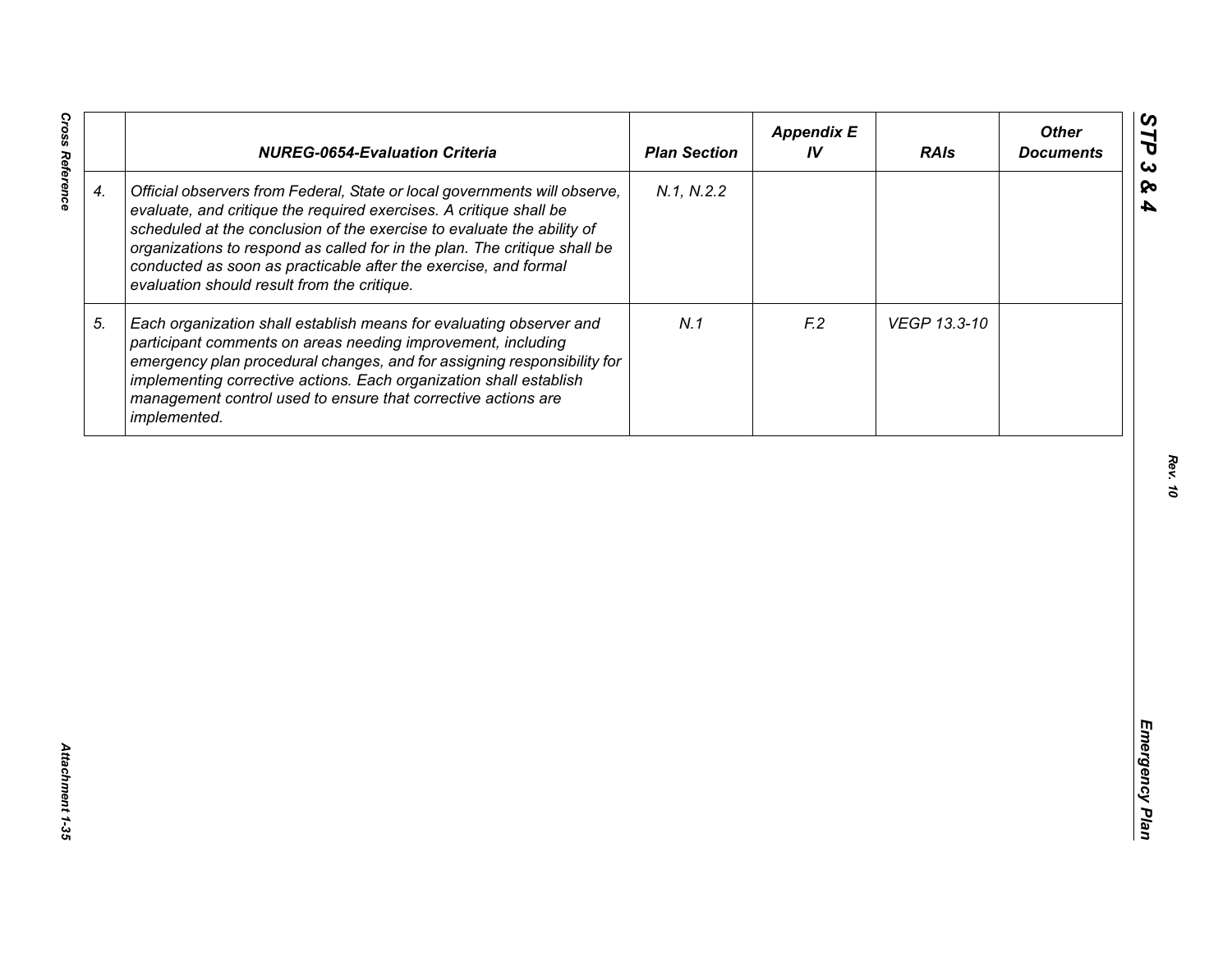|    | Radiological emergency response training is provided to those who may be called on to assist in an emergency.                                                                                                                                                                                                                                                                                                  |                     |                         |              |                                  |
|----|----------------------------------------------------------------------------------------------------------------------------------------------------------------------------------------------------------------------------------------------------------------------------------------------------------------------------------------------------------------------------------------------------------------|---------------------|-------------------------|--------------|----------------------------------|
|    | <b>NUREG-0654-Evaluation Criteria</b>                                                                                                                                                                                                                                                                                                                                                                          | <b>Plan Section</b> | <b>Appendix E</b><br>IV | <b>RAIs</b>  | <b>Other</b><br><b>Documents</b> |
| 1. | Each organization shall assure the training of appropriate individuals.                                                                                                                                                                                                                                                                                                                                        |                     |                         |              |                                  |
| a. | Each facility to which the plant applies shall provide site specific<br>emergency response training for those offsite emergency<br>organizations who may be called upon to provide assistance in the<br>event of an emergency.                                                                                                                                                                                 | M.8                 |                         | GGNS 13.3-55 |                                  |
| b. | Each offsite response organization shall participate in and receive<br>training. Where mutual aid agreements exist between local agencies<br>such as fire, policy and ambulance/rescue, the training shall also be<br>offered to the other departments who are members of the mutual aid<br>district.                                                                                                          | N/A                 |                         |              |                                  |
| 2. | The training program for members of the onsite emergency organization<br>shall, besides classroom training, include practical drills in which each<br>individual demonstrates ability to perform his assigned emergency<br>function. During the practical drills, on-the-spot correction of erroneous<br>performance shall be made and a demonstration of the proper<br>performance offered by the instructor. | M.6                 | F <sub>12</sub>         |              |                                  |
| 3. | Training for individuals assigned to licensee first aid teams shall include<br>courses equivalent to Red Cross Multi-Media.                                                                                                                                                                                                                                                                                    | M.7                 |                         |              |                                  |

**Cross Reference**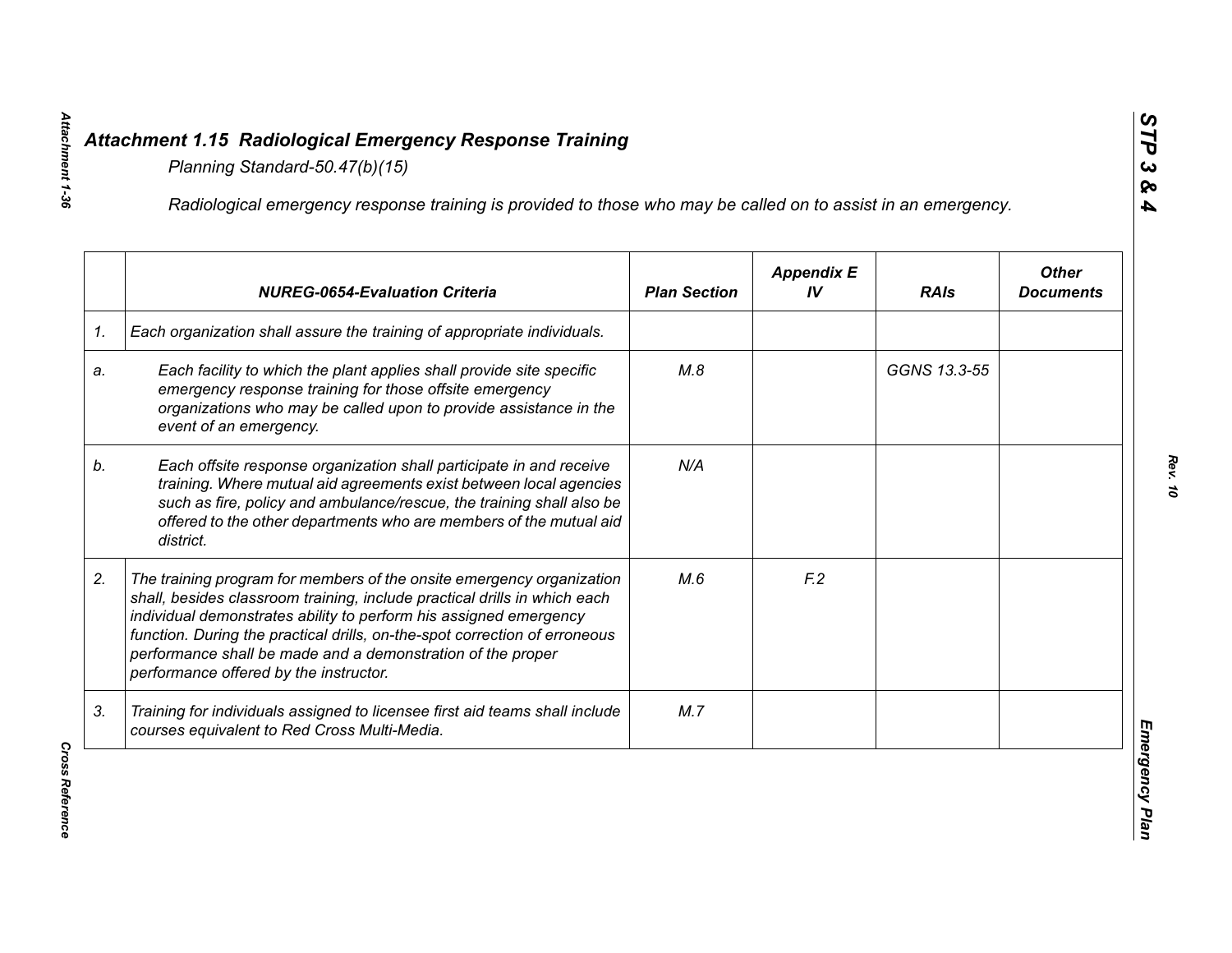|    | <b>NUREG-0654-Evaluation Criteria</b>                                                                                                                                                                                                                                                                                            | <b>Plan Section</b> | <b>Appendix E</b><br>IV | <b>RAIs</b> | <b>Other</b><br><b>Documents</b> |
|----|----------------------------------------------------------------------------------------------------------------------------------------------------------------------------------------------------------------------------------------------------------------------------------------------------------------------------------|---------------------|-------------------------|-------------|----------------------------------|
| 4. | Each organization shall establish a training program for instructing and<br>qualifying personnel who will implement radiological emergency<br>response plans. The specialized initial training and periodic retraining<br>programs (including the scope, nature and frequency) shall be provided<br>in the following categories: |                     |                         |             |                                  |
| a. | Directors or coordinators of the response organizations;                                                                                                                                                                                                                                                                         | M.3                 | F.1.i                   |             |                                  |
| b. | Personnel responsible for accident assessment;                                                                                                                                                                                                                                                                                   | M.4                 | F.1.ii                  |             |                                  |
| c. | Radiological monitoring teams and radiological analysis personnel;                                                                                                                                                                                                                                                               | M.4                 | F.1.iii                 |             |                                  |
| d. | Police, security and fire fighting personnel;                                                                                                                                                                                                                                                                                    | M.3, M.8            | F.1(iv                  |             |                                  |
| е. | Repair and damage control/correctional action teams (onsite);                                                                                                                                                                                                                                                                    | M.3                 | F.1.v                   |             |                                  |
| f. | First aid and rescue personnel;                                                                                                                                                                                                                                                                                                  | M.1, M.4            | F.1.vi                  |             |                                  |
| g. | Local support services personnel including Civil<br>Defense/Emergency Service personnel;                                                                                                                                                                                                                                         | M.8                 |                         |             |                                  |
| h. | Medical support personnel;                                                                                                                                                                                                                                                                                                       | M.4                 |                         |             |                                  |
| İ. | Licensee's headquarters support personnel;                                                                                                                                                                                                                                                                                       | M.3                 | F.1.viii                |             |                                  |
| j. | Personnel responsible for transmission of emergency information<br>and instructions.                                                                                                                                                                                                                                             | M.4                 |                         |             |                                  |
| 5. | Each organization shall provide for the initial and annual retraining of<br>personnel with emergency response responsibilities.                                                                                                                                                                                                  | M.2.3               |                         |             |                                  |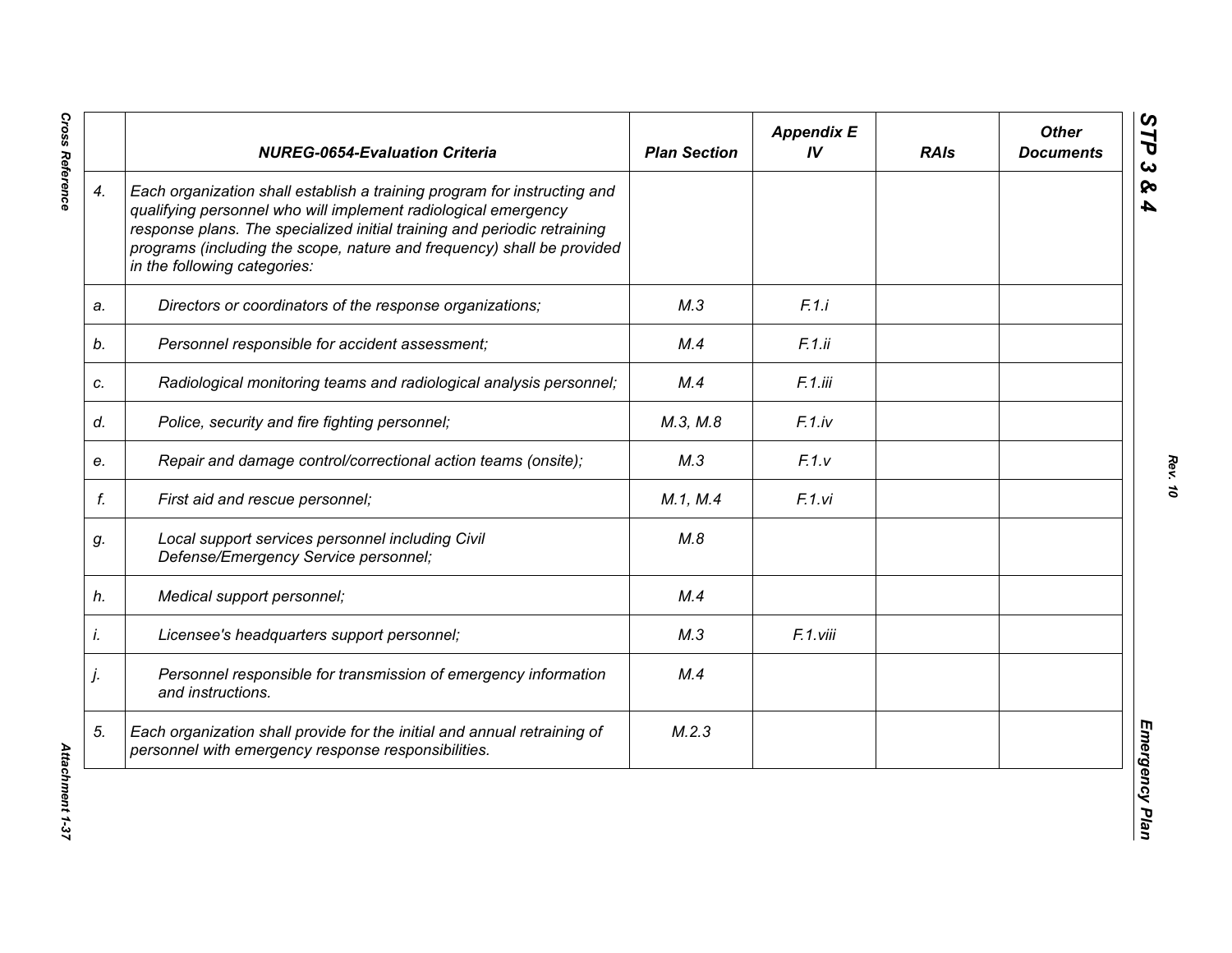|                                                                                                                                                     | Planning Standard-50.47(b)(16)                                                                                                                                                                                                                                            |                                                 |                         |                    |                                  |  |  |
|-----------------------------------------------------------------------------------------------------------------------------------------------------|---------------------------------------------------------------------------------------------------------------------------------------------------------------------------------------------------------------------------------------------------------------------------|-------------------------------------------------|-------------------------|--------------------|----------------------------------|--|--|
| Responsibilities for the plan development and review and for distribution of emergency plans are established, and planners are<br>properly trained. |                                                                                                                                                                                                                                                                           |                                                 |                         |                    |                                  |  |  |
|                                                                                                                                                     | <b>NUREG-0654-Evaluation Criteria</b>                                                                                                                                                                                                                                     | <b>Plan Section</b>                             | <b>Appendix E</b><br>IV | <b>RAIs</b>        | <b>Other</b><br><b>Documents</b> |  |  |
|                                                                                                                                                     | Each organization shall provide for the training of individuals responsible<br>for the planning effort.                                                                                                                                                                   | M.2                                             | G                       |                    |                                  |  |  |
|                                                                                                                                                     | Each organization shall identify by title the individual with the overall<br>authority and responsibility for radiological emergency response<br>planning.                                                                                                                | O.1                                             | $\overline{G}$          |                    |                                  |  |  |
|                                                                                                                                                     | Each organization shall designate an Emergency Planning Coordinator<br>with responsibility for the development and updating of emergency plans<br>and coordination of these plans with other response organizations.                                                      | O.1                                             | G                       |                    |                                  |  |  |
|                                                                                                                                                     | Each organization shall update its plan and agreements as needed,<br>review and certify it to be current on an annual basis. The update shall<br>take into account changes identified by drills and exercises.                                                            | 0.2, 0.3                                        |                         |                    |                                  |  |  |
|                                                                                                                                                     | The emergency response plans and approved changes to the plans<br>shall be forwarded to all organizations and appropriate individuals with<br>responsibility for implementation of the plans. Revised pages shall be<br>dated and marked to show where changes have made. | O.1                                             |                         | GGNS 13.3-56       |                                  |  |  |
|                                                                                                                                                     | Each plan shall contain a detailed listing of supporting plans and their<br>source.                                                                                                                                                                                       | Attachment 2.<br>A.2, B.2, B.2.1,<br>B.2.2, B.3 |                         |                    |                                  |  |  |
|                                                                                                                                                     | Each plan shall contain as an appendix listing, by title, procedures<br>required to implement the plan. The listing shall include the section(s) of<br>the plan to be implemented by each procedure.                                                                      | Attachment 2                                    |                         | <b>VEGP 13.3-5</b> |                                  |  |  |
|                                                                                                                                                     | Each plan shall contain a specific table of contents. Plans submitted for<br>review should be cross-referenced to these criteria.                                                                                                                                         | Table-of-<br>Contents                           |                         |                    |                                  |  |  |

*Attachment 1-38*